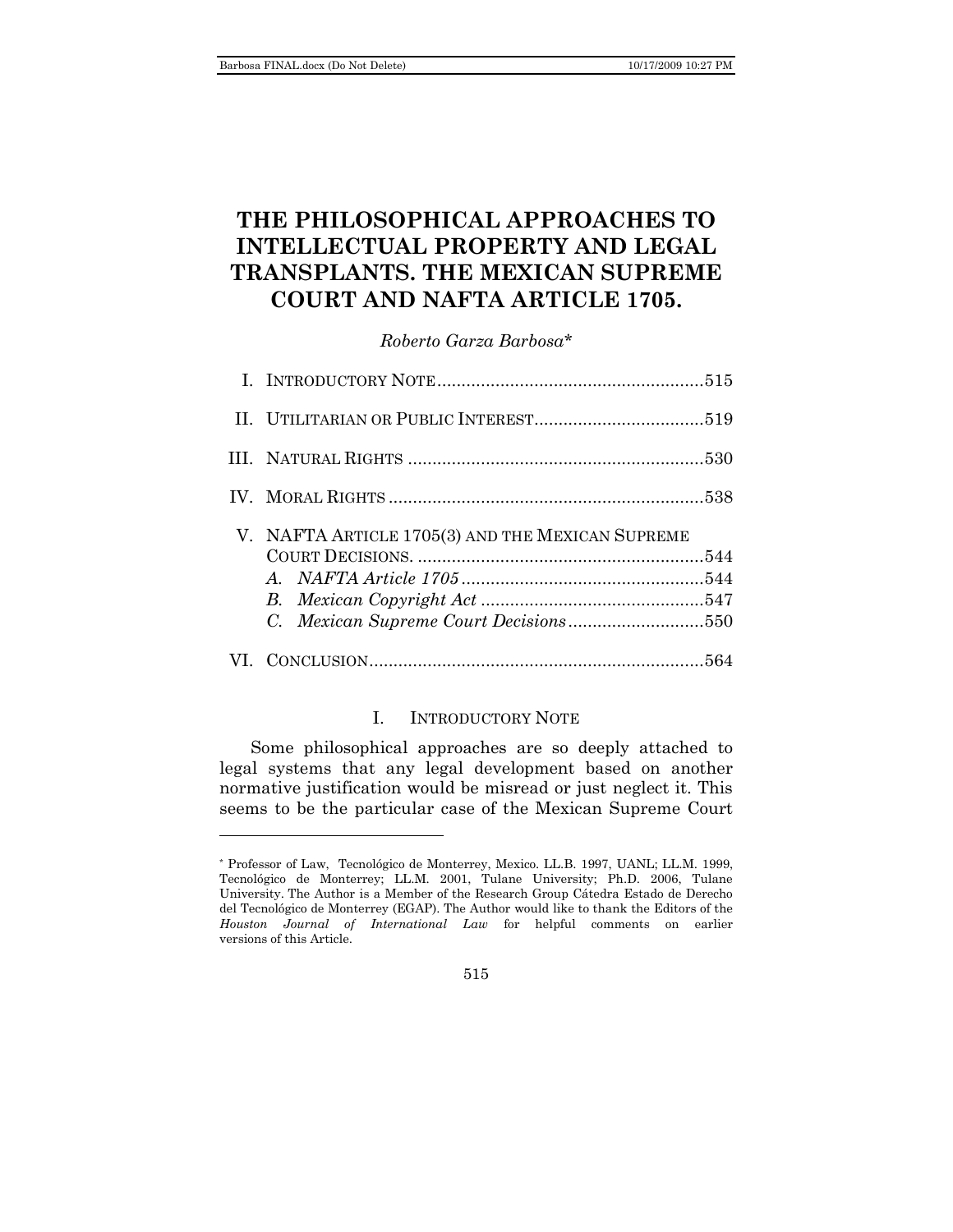regarding the North American Free Trade Agreement [hereinafter NAFTA] Article 1705(3).1 This paper analyzes both common law and continental (or civil law) normative approaches to copyrights. It also explains the continental conceptions about authors' rights that played a significant role in two recent decisions of the Mexican Supreme Court on the issue of alienability restrictions in the Mexican Copyright Act.

NAFTA Article 1705 binds parties to provide transfers without any restriction for copyrights and related rights.2 The Mexican Copyright Act establishes certain constraints on free alienability of copyright and related rights.3 These constraints include restrictions on the assignment of authors' rights in general, and those assignments are not to exceed fifteen years.4 Also, the Copyright Act contains a right of remuneration for public broadcasting and communication granted to performers, phonogram producers, and authors.5 This right is defined by the Mexican Copyright Act as non-transferable.6 Consequently, under a facial interpretation of the statute, this right cannot be waived by contract.<sup>7</sup> Alienability restrictions on copyrights are normal in civil law countries.8 Those restrictions are mainly due to several normative justifications for authors' rights. The purpose of this Article is to explain briefly common law and continental normative justifications for copyrights. It also attempts to explain how the Mexican Supreme Court deals with the contradiction between NAFTA Article 1705(3) and several provisions of the Mexican Copyright Act in recent decisions on the issue. It is important to explore whether those continental normative justifications present in the statute are also present

<sup>1.</sup> North American Free Trade Agreement art. 1705(3), U.S.-Can.-Mex., Dec. 17, 1992, 32 I.L.M. 605 [hereinafter NAFTA].

<sup>2.</sup> *Id.*

<sup>3.</sup> Ley Federal del Derecho de Autor [hereinafter L.F.D.A. (Mexican Copyright Law)], *as amended*, Diario Oficial de la Federación [hereinafter D.O.], arts. 26 *bis*, 33, 83 *bis*, 117 *bis*, and 131 *bis*, 24 de Diciembre de 1996 (Mex.).

<sup>4.</sup> *Id.* arts. 30, 31, and 33.

<sup>5.</sup> *Id.* arts. 26 *bis*, 117 *bis*, 131 *bis*.

<sup>6.</sup> *See id.*

<sup>7.</sup> *See id.*

<sup>8.</sup> Neil Netanel, *Copyright Alienability Restrictions and the Enhancement of Author Autonomy: A Normative Evaluation*, 24 RUTGERS L.J. 347, 364 (1993).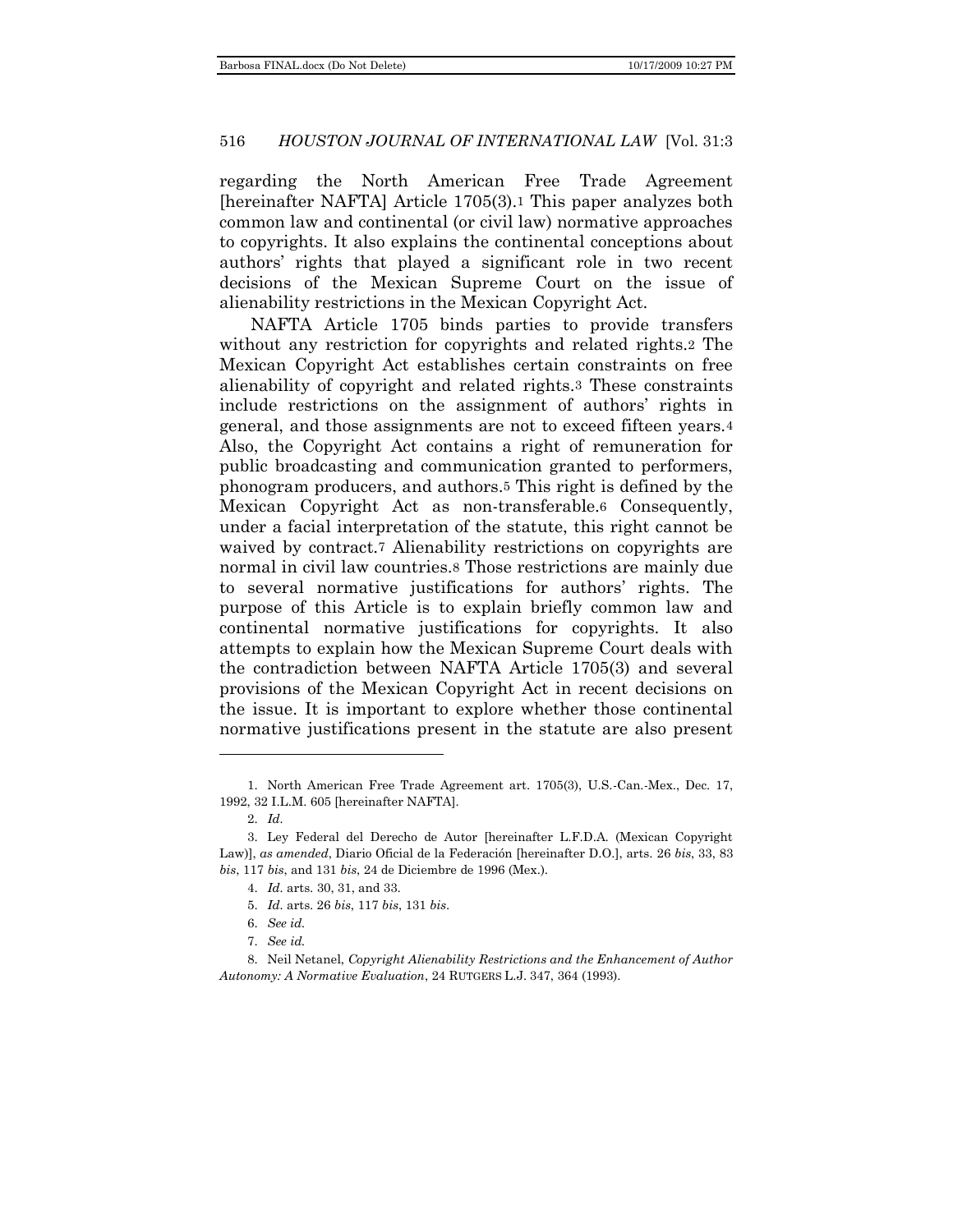in the recent decisions of the court, whether directly, or merely as a subtle influence that made the court misread NAFTA Article 1705(3).

The most important philosophical approaches or normative justifications for copyright law are instrumentalism or utilitarianism, natural rights based principally on Locke, and moral rights based on Kant and Hegel.9

This Article includes a brief explanation of each of these normative justifications in the following order: instrumental or utilitarian justifications, natural justifications and moral rights justifications. All of these developments help explain different views of the perception of copyright law. Having explained and compared these normative justifications, the paper analyzes Article 1705(3) and the recent decisions of the Mexican Supreme Court related to alienability restrictions of copyrights. Before exploring these philosophical justifications, this paper will discuss copyright evolution and its justifications around the world.

There are several justifications for copyright. In the United States, for example, copyright is conceptualized by some as a utilitarian device designed to promote the creation of artistic or useful works that will benefit society.10 This approach is based on a utilitarian justification.11 Another predominant common law normative justification defines copyright as a natural right over property, justified by the labor of its creator.12 This is the natural right justification based on Locke.13 Both utilitarian and natural rights justifications are present mostly in the United States and other civil law systems. Another justification is that happiness of an individual and development of his personality depend upon property; thus, copyright should be considered

<sup>9.</sup> *See id.* at 350, 354, 356–57.

<sup>10.</sup> *See id.* at 365.

<sup>11.</sup> *Id.*

<sup>12.</sup> *Id.* at 369.

<sup>13.</sup> *Id.* at 356–57.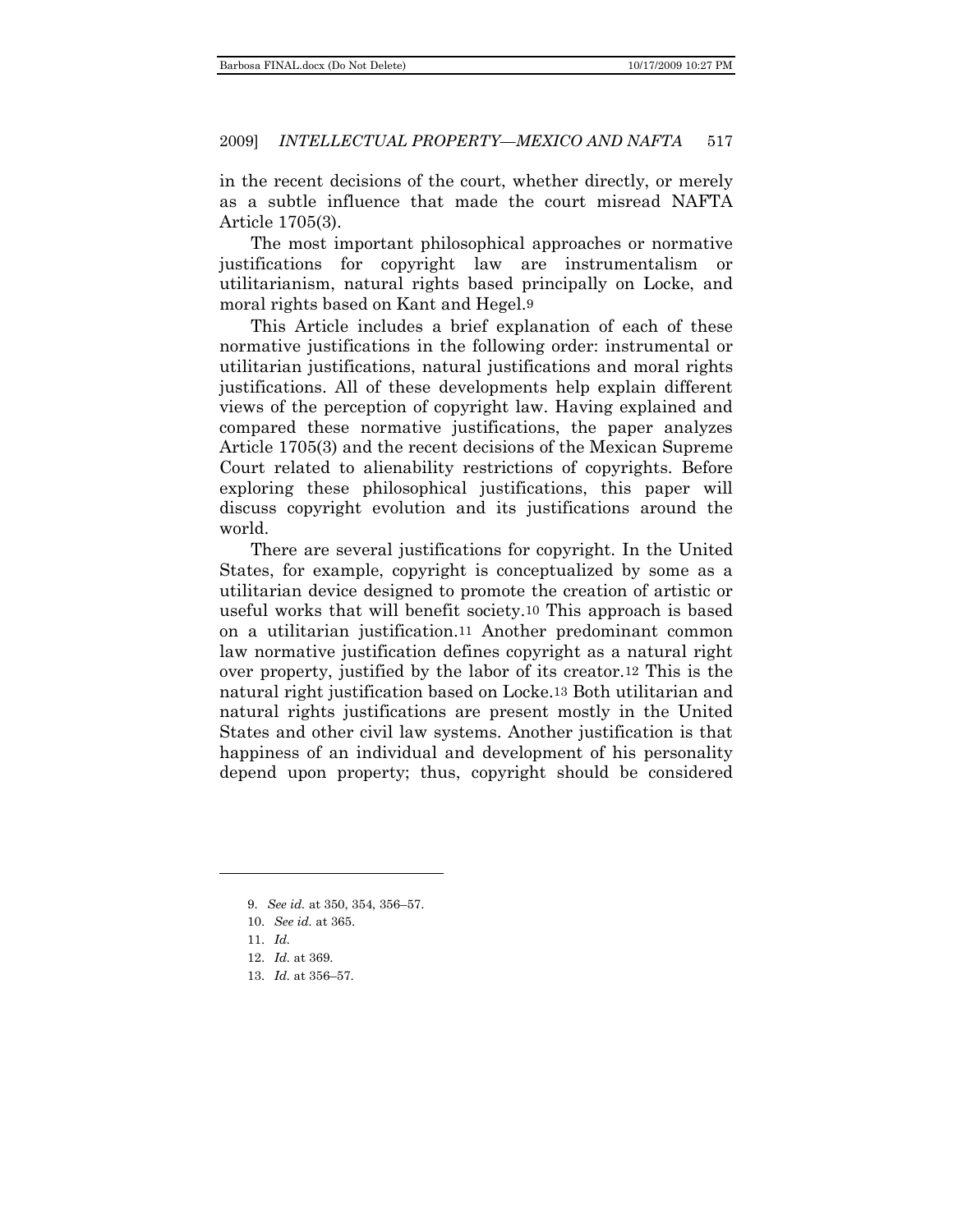property.14 The latter moral rights justification for copyright is often present in continental or civil law.15 Almost all justifications are present, with different levels of influence, in every legal system.16

While any one justification may predominate in a particular state, still, other justifications remain influential. To illustrate this point, it is necessary to remember some leading international treaties establishing minimum levels of protection for specific subject matter. For example, the Berne Convention for the Protection of Literary and Artistic Works,17 the Agreement on Trade Related Aspects of Intellectual Property Rights,18 and NAFTA chapter XVII19 all provide minimum standards for protection that signatories, which are from both continental and common law countries, agree to provide for protected subject matters. However, in certain cases, these minimum standards of protection are more attached to the normative justifications of one legal tradition, neglecting contradictory normative justifications of other legal traditions. This could result in situations like the one discussed in this Article: alienability restrictions versus free transferability of copyrights or authors' rights.

l

19. *See* NAFTA, *supra* note 1, arts. 1701, 1703.

<sup>14.</sup> *See id.* at 371–72.

<sup>15.</sup> *See* Stephen Fraser, *The Copyright Battle: Emerging International Rules and Roadblocks on the Global Information Infrastructure*, 15 J. MARSHALL J. COMPUTER & INFO. L. 759, 810 (1997) (explaining copyright laws in countries following the civil law tradition of continental Europe protect works on the basis of a natural/personal right in the author).

<sup>16.</sup> *See*, *e.g.*, Netanel, *supra* note 8, at 351 (noting that some U.S. courts have ―fashioned analogues to certain Continental autonomy inalienabilities out of American tort and contract law").

<sup>17.</sup> *See* Berne Convention for the Protection of Literary and Artistic Works, Sept. 9, 1886, *revised* Jul. 24, 1971, 828 U.N.T.S. 221 [hereinafter Berne Convention].

<sup>18.</sup> *See* Agreement on Trade-Related Aspects of Intellectual Property Rights, Dec. 15, 1993, 33 I.L.M. 81 [hereinafter TRIPs]. The TRIPs agreement is part of the overall World Trade Organization framework [hereinafter WTO], as appendix 1C of the Uruguay Round of 1986. *Id.*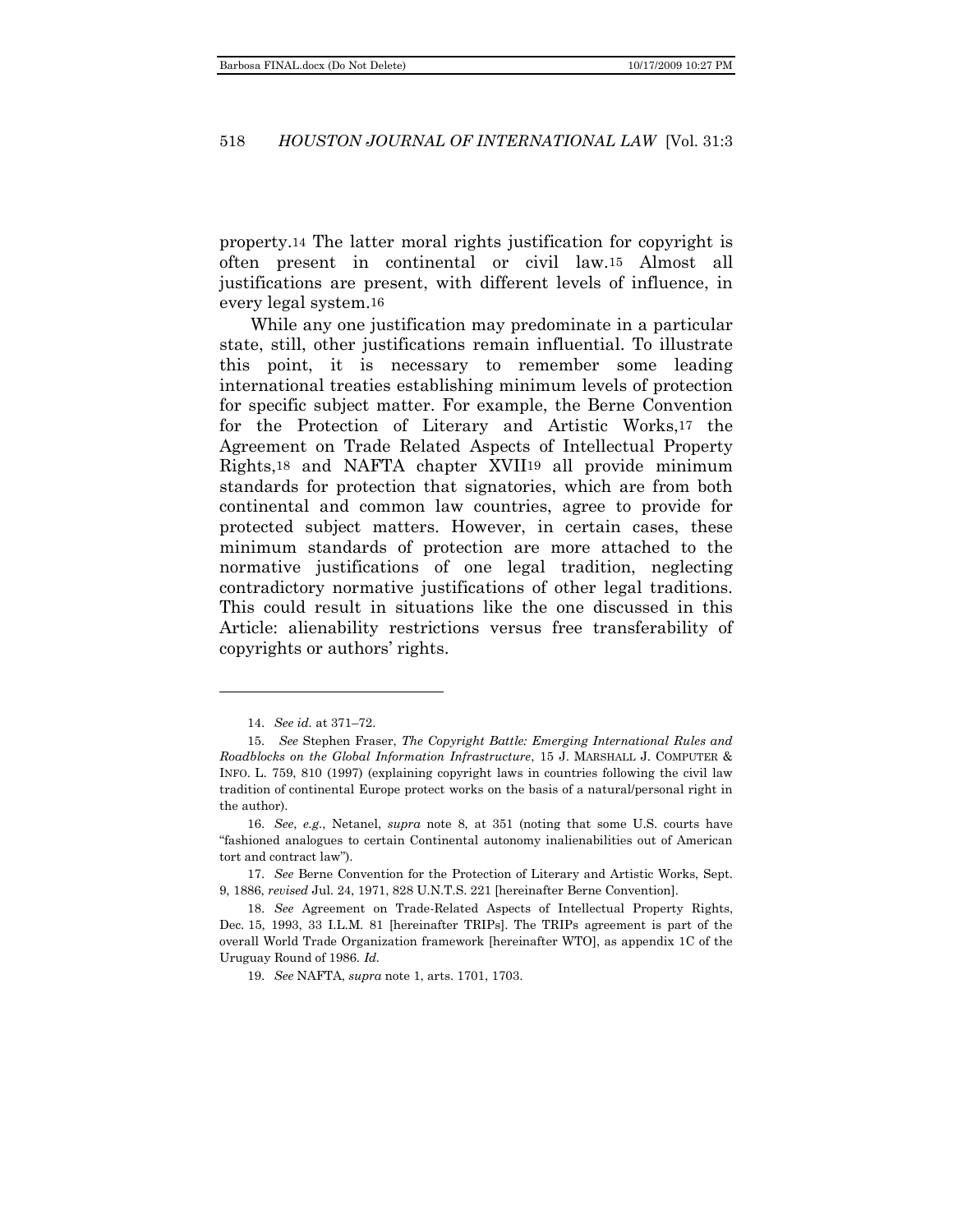#### II. UTILITARIAN OR PUBLIC INTEREST

<span id="page-4-0"></span>Under this approach, copyrights are not derived from natural law but from an act of the legislature.20 Usually, this approach is based on instrumentalism and utilitarianism which, I argue, overlap here. It can be considered that in this case utilitarianism is a subset of instrumentalism because in the case of utilitarianism the purpose is the maximization of the utility of society.21 Nevertheless, for copyright law, both approaches represent the same thought, consisting of an institution created by the state in order to accomplish a public purpose.22 Instrumentalism refers to the philosophy of pragmatism.23 In the law field, it refers to the idea that law is a tool that serves a general purpose.24 When applied to property, instrumentalism does not reflect the essential nature of property; it only reflects its purpose.25 Therefore, for instrumentalism, legal institutions serve a purpose, but that purpose is not necessarily connected to the maximization of utility of society.

On the other hand, like instrumentalism, utilitarianism denies the existence of natural rights, but the difference is that the principal goal of legal institutions is connected to the utility of society.26 Bentham is considered the father of this doctrine; he stated that "[t]he end and aim of a legislator should be the [happiness] of the people... [General utility] should be [the] guiding principle."27 Bentham also argued that "[a]n adherent to the [principle of utility] holds virtue to be a good thing by reason only of the pleasures which result from the practice of it: he esteems vice to be a bad thing by reason only of the pains which follow."28 Another utilitarian thinker, Mill, established a version of utilitarianism that would maximize the pleasure of society

l

<sup>20.</sup> *See* Netanel, *supra* note 8, at 370–72.

<sup>21.</sup> *See* PETER DRAHOS, A PHILOSOPHY OF INTELLECTUAL PROPERTY 200–01 (1996).

<sup>22.</sup> *See id.* at 223.

<sup>23.</sup> *See id.*

<sup>24.</sup> *See id.*

<sup>25.</sup> *See id.* at 214.

<sup>26.</sup> JEREMY BENTHAM, THEORY OF LEGISLATION 1 (C.M. Atkinson trans., Oxford Univ. Press 1914) (1802).

<sup>27.</sup> *Id.*

<sup>28.</sup> *Id.* at 5.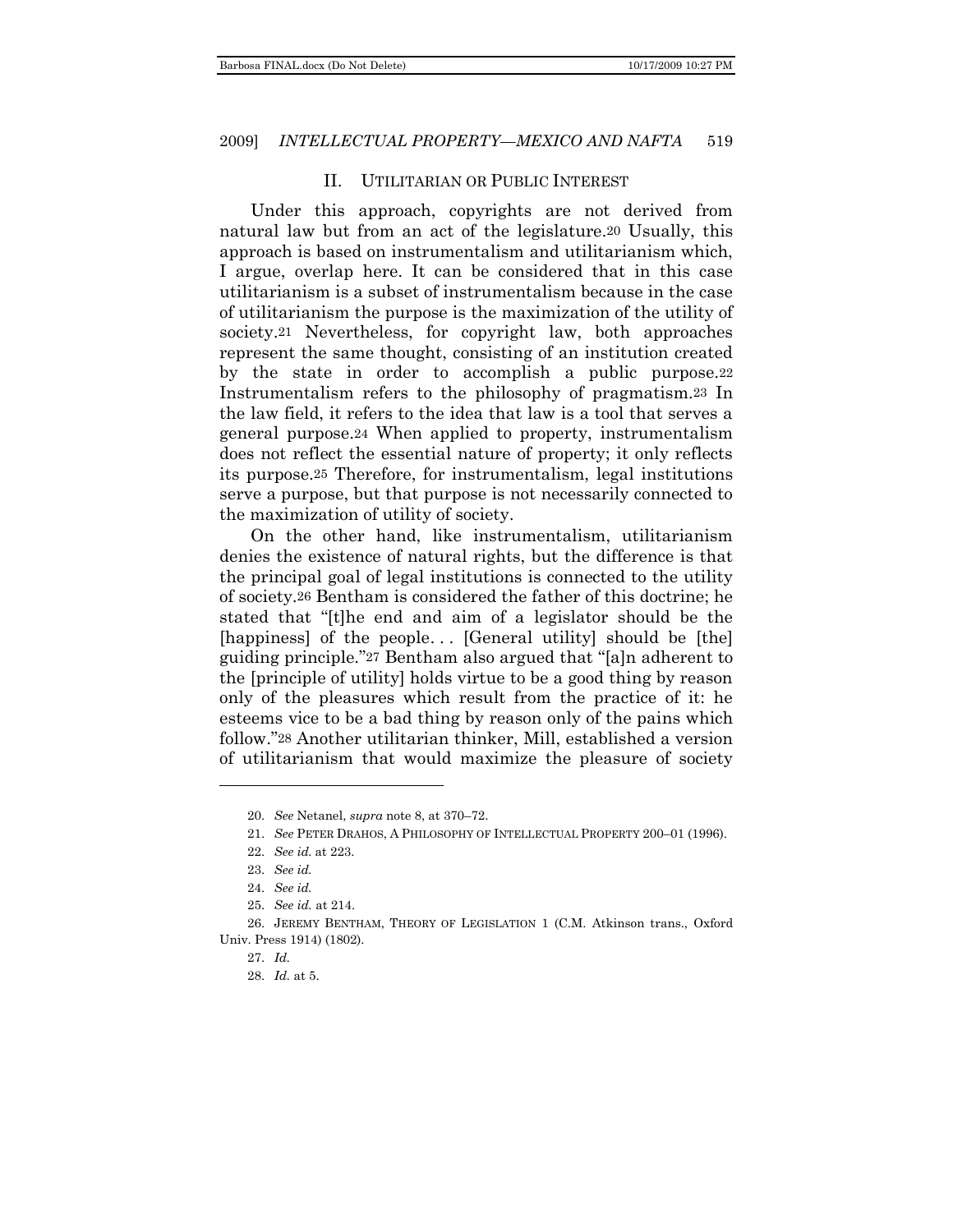while at the same time protect the interest of particulars.29 Therefore, the difference between instrumentalism and utilitarianism is that, under instrumentalism, the law serves a purpose and, under utilitarianism, that purpose should be the pleasure of the majority of the people. In the case of copyright law, there is an overlap because the general purpose of copyright is to benefit the majority of society.30 The benefit consists in the availability of artistic works for the society to enjoy such works as literature, sculptures, and paintings.

Professor Drahos separates instrumentalism from utilitarianism. According to his explanation, utilitarianism is a form of proprietarianism alongside doctrines developed by Locke, Kant, and Hegel.31 When he criticizes proprietarianism, he quotes Bentham as follows: "a state cannot grow rich except by an inviolable respect for property."32 He establishes a positivistic approach based on Kelsen as an alternative:

Property, argues Kelsen, 'is the prototype of subjective right.' Subjective right has, for Kelsen, a clear ideological function. This function stems from the realization that with a positivistic conception of law the state is free to chart its own destiny. The content of its legal order is to be determined only by the legal order . . .33

He also establishes that subjective rights must be balanced with the liberties of others.<sup>34</sup> When he refers to intellectual property rights, he says that those rights must exist in order to promote an artistic good.35 The connection between intellectual property and its public purpose is strong. He argues that an instrumentalist view of intellectual property would require

<sup>29.</sup> *See* Jason Lloyd, *Let There be Justice: A Thomistic Assessment of Utilitarianism and Libertarianism*, 8 TEX. REV. L. & POL. 229, 235–36 (2003).

<sup>30.</sup> Lydia P. Loren, *The Purpose of Copyright*, OPEN SPACES Q., http://www.openspaces.com/article-v2n1-loren.php (last visited Apr. 12, 2009).

<sup>31.</sup> *See* DRAHOS, *supra* note 21, at 200; s*ee generally id.* at 73–94 (comparing Hegel and Kant's philosophies of property).

<sup>32.</sup> *Id.*

<sup>33.</sup> *Id.* at 216.

<sup>34.</sup> *See id.* at 217.

<sup>35.</sup> *See id.* at 218.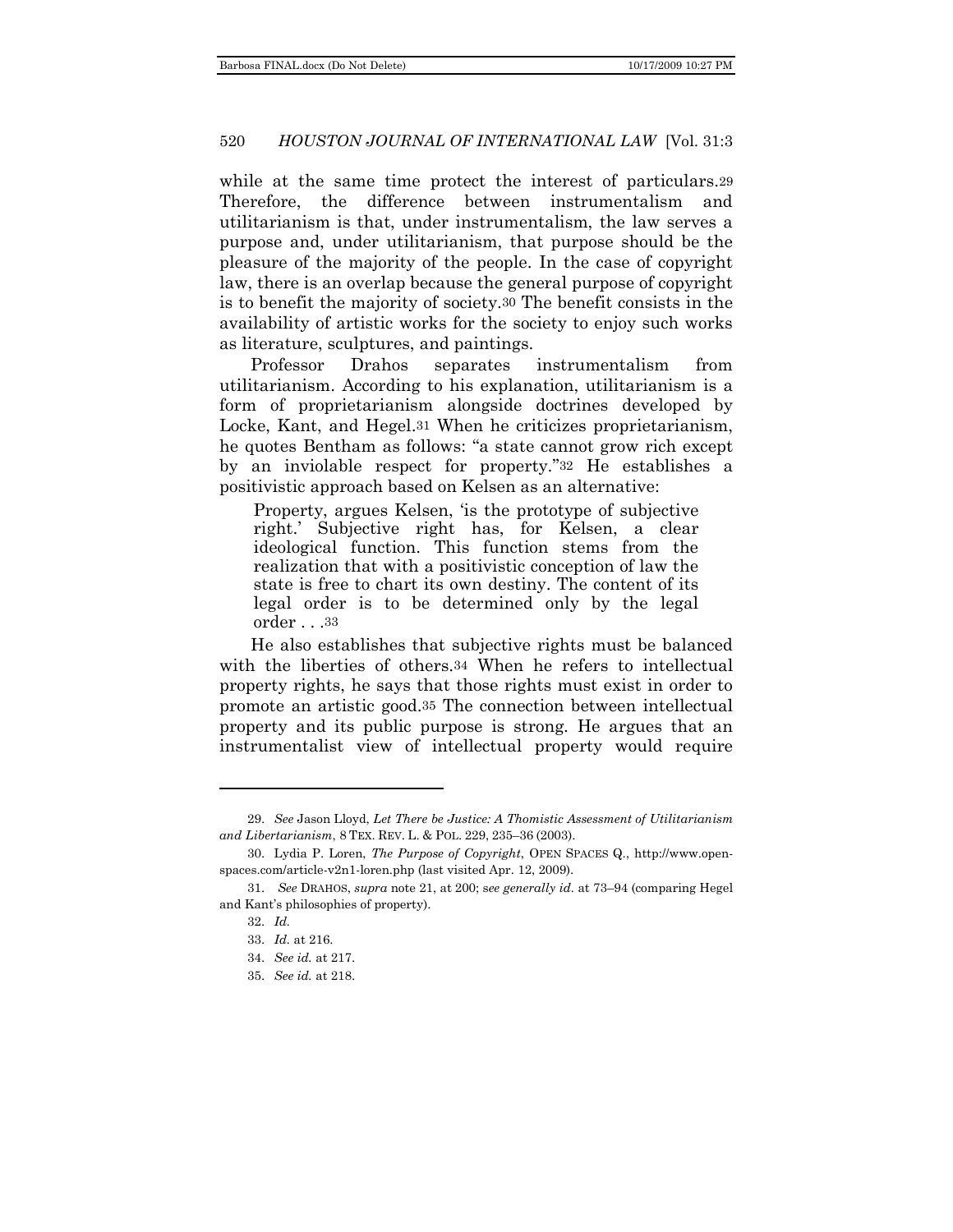substituting property language for the language of monopoly privileges.36 These granted monopolies are tied to a duty.37 This duty relates to the fact that intellectual property has a purpose—the promotion of arts and science in society.38 Therefore, the holder of the copyright is subject to the purpose of intellectual property, which is the heart of an instrumentalist view of intellectual property.39 Several examples of these instrumental duties, which are always related to the public purpose of copyright, include compulsory licenses, copyright misuse defenses, and patent misuse defenses.40

Finally, the differences between the utilitarian approach and the instrumentalist approach are minimal when applied to the copyright. Therefore, in this copyright study I will consider that both connotations refer to the same thought. Regardless of considering copyright as monopoly privilege or private property, copyright law is a system of protection not derived from natural rights but created by the state in order to pursue a social benefit.41

There is an explanation for copyright derived from U.S. case law: "[c]opyright signifies a system of protection designed and intended primarily to serve the public interest in the creation and dissemination of creative works, rather than the private interest of enriching those who create and disseminate such works."42 It is also clear that the U.S. Legislature was motivated by an instrumentalist approach when enacting the U.S. Copyright Act of 1909.43

The enactment of copyright legislation by Congress

<sup>36.</sup> *See id.* at 223.

<sup>37.</sup> *See id.*

<sup>38.</sup> *See, e.g.*, U.S. CONST. art. I, § 8, cl. 8 (noting that in the United States, promoting arts and science is achieved by securing, for limited times to authors and inventors, the exclusive right to their intellectual property).

<sup>39.</sup> *See id.*

<sup>40.</sup> *See id.*

<sup>41.</sup> *See* Twentieth Century Music Corp. v. Aiken, 422 U.S. 151, 156 (1975).

<sup>42.</sup> Glynn S. Lunney, Jr., *The Death of Copyright: Digital Technology, Private Copying, and the Digital Millennium Copyright Act*, 87 VA. L. REV. 813, 813 (2001).

<sup>43.</sup> Copyright Act of 1909, Pub. L. No. 60–349, 35 Stat. 1075, *superseded by* 17 U.S.C. §§ 101–914 (2006).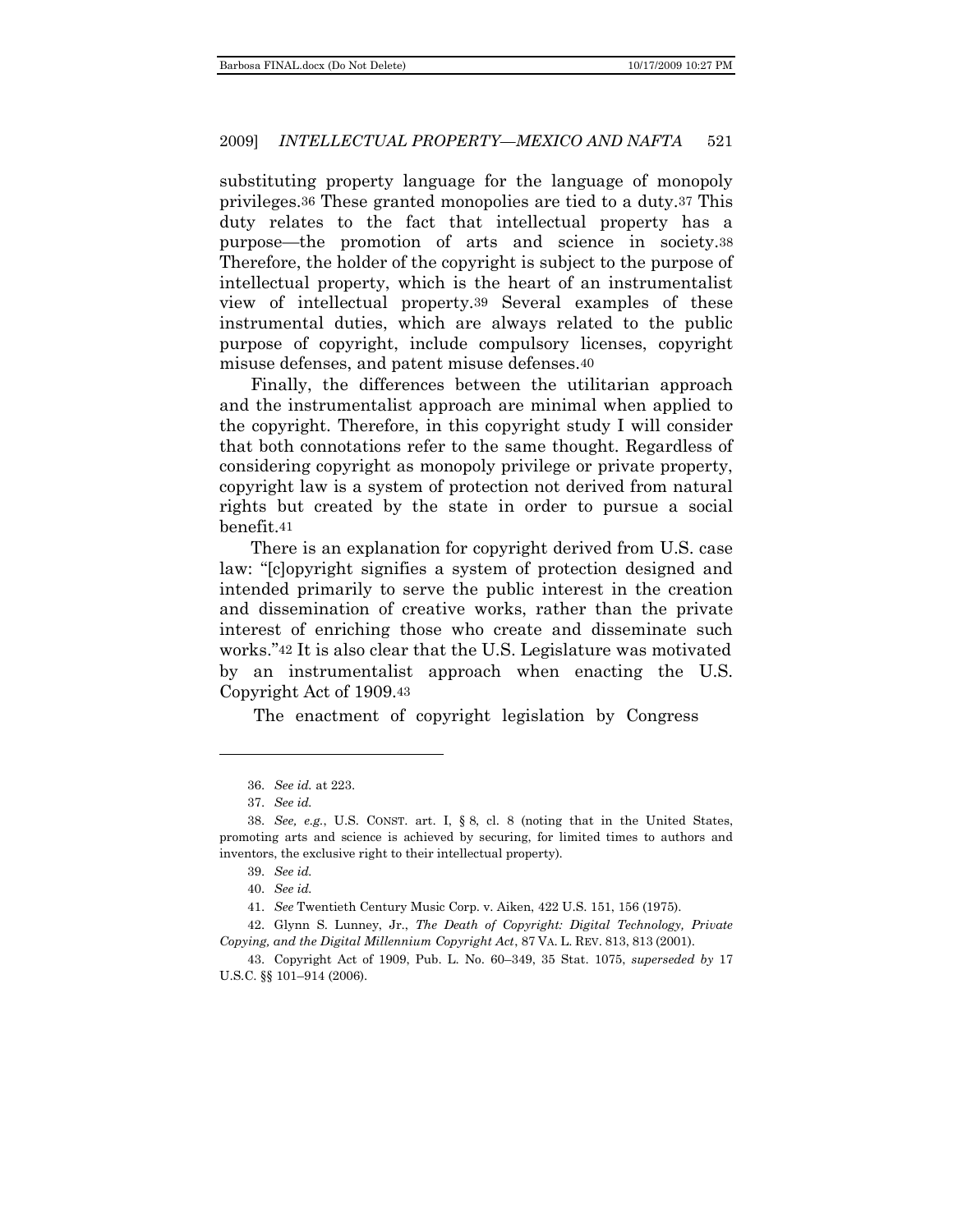under the terms of the Constitution is not based upon any natural right that the author has in his writings, for the Supreme Court has held that such rights as he has are purely statutory rights, but upon the ground that the welfare of the public will be served and progress of science and useful arts will be promoted by securing to authors for limited periods the exclusive rights to their writings. The Constitution does not establish copyrights, but provides that Congress shall have the power to grant such rights if it thinks best. Not primarily for the benefit of the author, but primarily for the benefit of the public, such rights are given. Not that any particular class of citizens, however worthy, may benefit, but because the policy is believed to be for the benefit of the great body of people, in that it will stimulate writing and invention, to give some bonus to authors and inventors.44

The instrumentalist approach over copyright is derived from the first modern copyright statute created in England, the Act of Anne of 1709.45 This statute was enacted "for the Encouragement of Learned Men to Compose and write useful Books."46 It has a utilitarian approach that has influenced several legal systems in their constitutions and statutes.47 To illustrate this point, the U.S. Constitution gives Congress the power "It to promote the Progress of Science and useful Arts, by securing for limited times to Authors and Inventors the exclusive Right to their respective Writings and Discoveries[.]"48 Those legal provisions are utilitarian because the principal purpose is the overall result that will benefit the society.49 Under this approach, copyrights exist because of the benefit they provide to society, not because of the benefit to the particular authors.

l

<sup>44.</sup> H.R. REP. NO. 2222, at 7 (1909).

<sup>45.</sup> *See* DRAHOS, *supra* note 21, at 14.

<sup>46.</sup> Statute of Anne, (1710), 8 Ann., c.19 (Eng.).

<sup>47.</sup> Charlotte Miczek, *Copyright—A Tradable Asset?*, 1 FREIBURG LAW STUDENTS JOURNAL 2, 4–5 (2006), http://www.freilaw.de/journal/eng/edition%201/1\_Miczek%20- %20Copyright%20-%20a%20tradable%20asset.pdf.

<sup>48.</sup> U.S. CONST. art. I, 8, cl. 8.

<sup>49.</sup> LIOR ZEMER, THE IDEA OF AUTHORSHIP IN COPYRIGHT 9 (2007).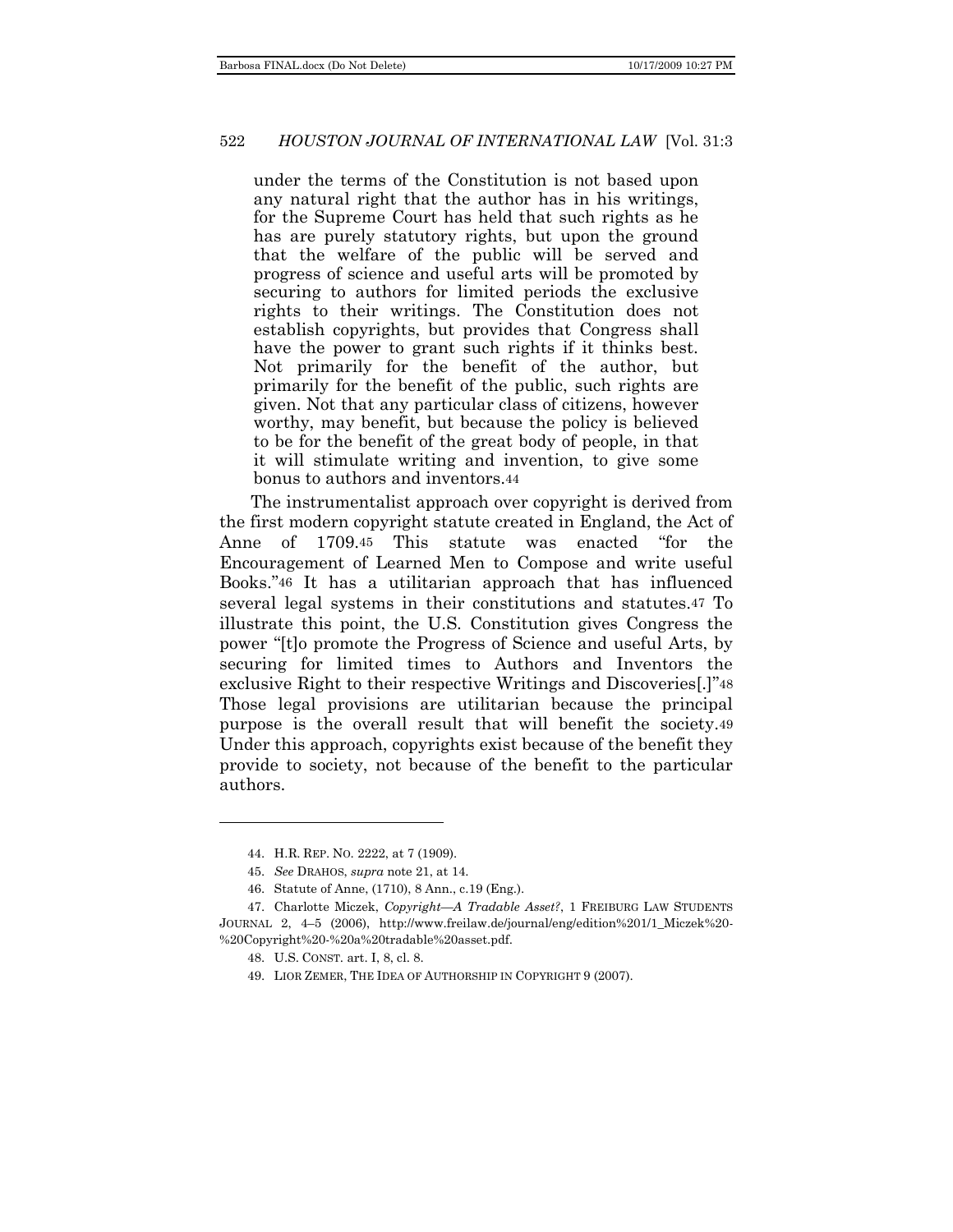Other constitutions do not contain this utilitarian wording. For example, paragraph 8 of Article 28 of the Mexican Constitution is not explicit about this utilitarian approach.50 The Mexican Constitution places its copyright clause as an exception to the general prohibitions of monopolies: "excepting ... the privileges for limited times granted to the authors and artists for the reproduction of their works and those for the exclusive use granted  $\ldots$  to [the] inventors" of any form.51 While the language defining the substantive right at issue, i.e. "privileges for limited times," is similar to the U.S. Constitution, the utilitarian wording of the Mexican Constitution is not explicit.52 Therefore, we cannot assume there is a utilitarian purpose for copyrights in it. The utilitarian approach disappeared from the Mexican Constitutional framework. Before the present Mexican Constitution of 1917,53 Mexico had two previous constitutions, the Constitution of 1824,54 and the Constitution of 1857.55 Much of the Mexican Constitution of 1824—no longer in force—was a translation of the U.S. Constitution, including its copyright clause.56 Therefore, the first Mexican Constitution expressed an explicit instrumental justification.57 It no longer does so,58 but that

l

<sup>50.</sup> *See* Constitución Política de los Estados Unidos Mexicanos, *as amended*, art. 28, para. 8, D.O., 5 de Febrero de 1917 (Mex.).

<sup>51.</sup> *See id.*

<sup>52.</sup> *Compare id.* (excepting from monopoly treatment certain "privileges for limited times‖, without expressly giving the reason behind this exception) *with* U.S. CONST. art. I,  $\S$  8, cl. 8 (containing language regarding the promotion of "the Progress of Science and useful Arts . . .").

<sup>53.</sup> Constitución Política de los Estados Unidos Mexicanos, *as amended*, D.O., 5 de Febrero de 1917 (Mex.).

<sup>54.</sup> Constitución Política de los Estados Unidos Mexicanos, *as amended*, D.O., 4 de Octubre de 1824 (Mex.).

<sup>55.</sup> Constitución Política de los Estados Unidos Mexicanos, *as amended*, D.O., 12 de Febrero de 1857 (Mex.).

<sup>56.</sup> *See* Clayton E. Cramer, *The 1824 Constitution of Mexico: Roots Both Foreign and Domestic* 1 (Apr. 24, 1993), http://www.claytoncramer.com/unpublishe d/Mexconst.pdf.

<sup>57.</sup> *See* Constitución Política de los Estados Unidos Mexicanos, art. 50, D.O., 4 de Octubre de 1824 (Mex.) ("Promover la ilustración" or "Promote illustration").

<sup>58.</sup> Constitución Política de los Estados Unidos Mexicanos, *as amended*, D.O., 5 de Febrero de 1917 (Mex.).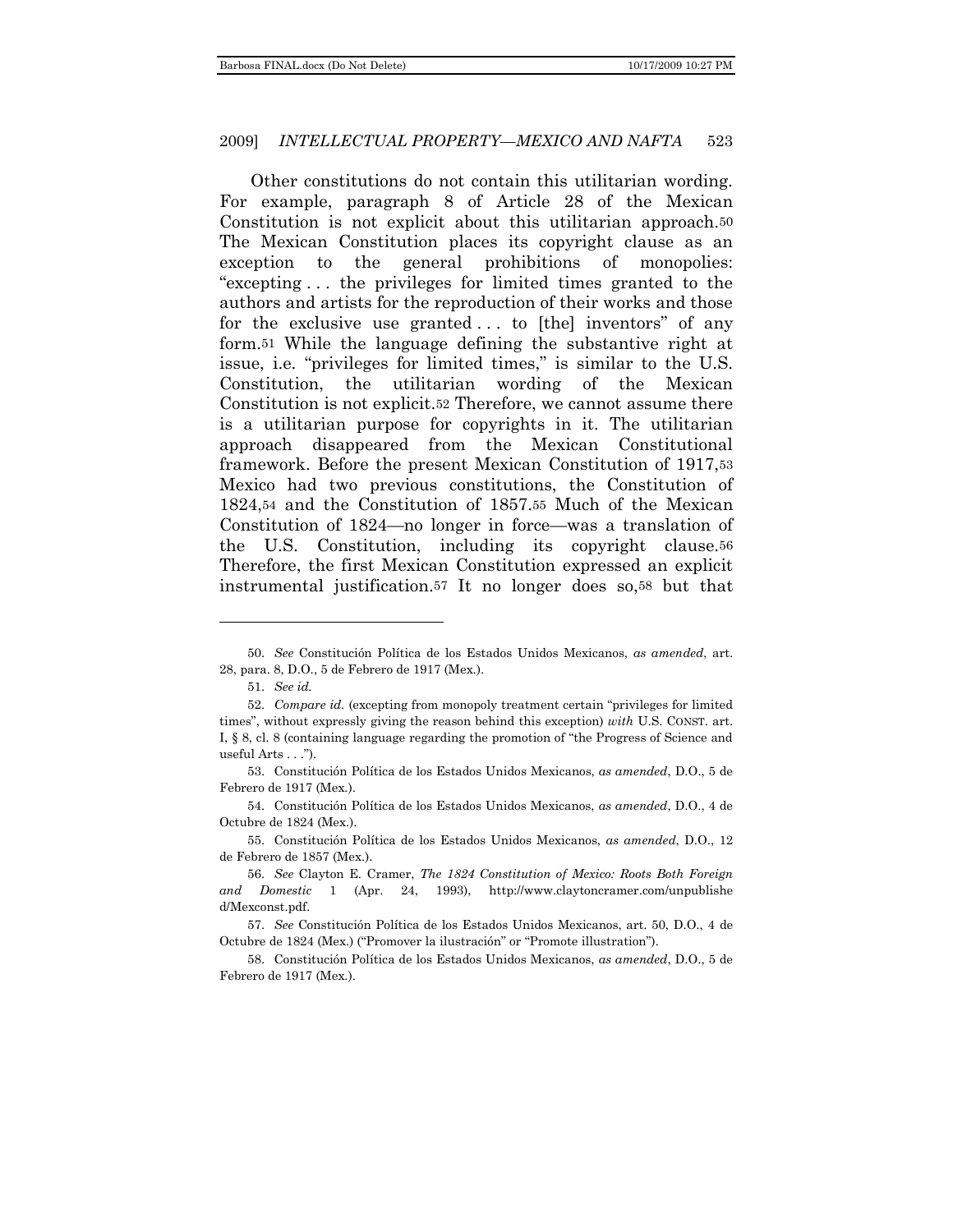justification arguably may still exist. However, this may explain why the English term "privilege" is in the Mexican Constitution.59

In England, the legal justification for copyrights is utilitarian60 but this was not the case before the enactment of the Statute of Anne.61 In the 15th century, books were printed and produced by a craft guild formally known as the Stationers.62 Like all guilds, even today's, it was interested in maximizing its members' profits.63 In order to achieve that result, it had to limit competition.64 Consequently, it obtained in 1557 a royal charter of incorporation.65 Queen Mary gave to the Stationers the control of printing as a means by which she could control the printing of material that the crown considered seditious and heretical.66

The monopoly granted to the printers, conceived first as a means to control ideas, was a system of privileges that gave profits to the printers.67 Nevertheless, this system did not include any benefit for the authors.68 The right to print belonged to the Stationers, not to the authors.69 This right lasted more

61. *See* DRAHOS, *supra* note 21, at 23.

- 68. *See id.* at 23.
- 69. *See id.*

<sup>59.</sup> *See* DRAHOS, *supra* note 21, at 217 (explaining that instrumentalism for intellectual property offers "privilege" seekers opportunities to gain greater privileges with respect to intellectual property rights).

<sup>60.</sup> John Tehranian, *Et Tu, Fair Use? The Triumph of Natural-Law Copyright*, 38 U.C. DAVIS L. REV. 465, 468 (2005). In civil law countries, copyrights are not called copyrights; they are called author's rights. Central Advisory Service on Intellectual Property, Consultative Group on International Agriculture Research, Frequently Asked Questions About Copyrights—Author's Rights, http://www.cas-ip.org/?page\_id=22 (last visited Apr. 12, 2009). Both connotations indicate the same, even with different beginnings. *Id.* Since this is an international study, I will use the term copyright or author's rights indistinctly.

<sup>62.</sup> *See id.* at 22.

<sup>63.</sup> *Id.*

<sup>64.</sup> See id. ("Like all craft guilds, [the Stationers] had a serious interest in monopoly profits and a commensurate fear of competition.").

<sup>65.</sup> *Id.*

<sup>66.</sup> *See id.*

<sup>67.</sup> *See id.* at 22–23.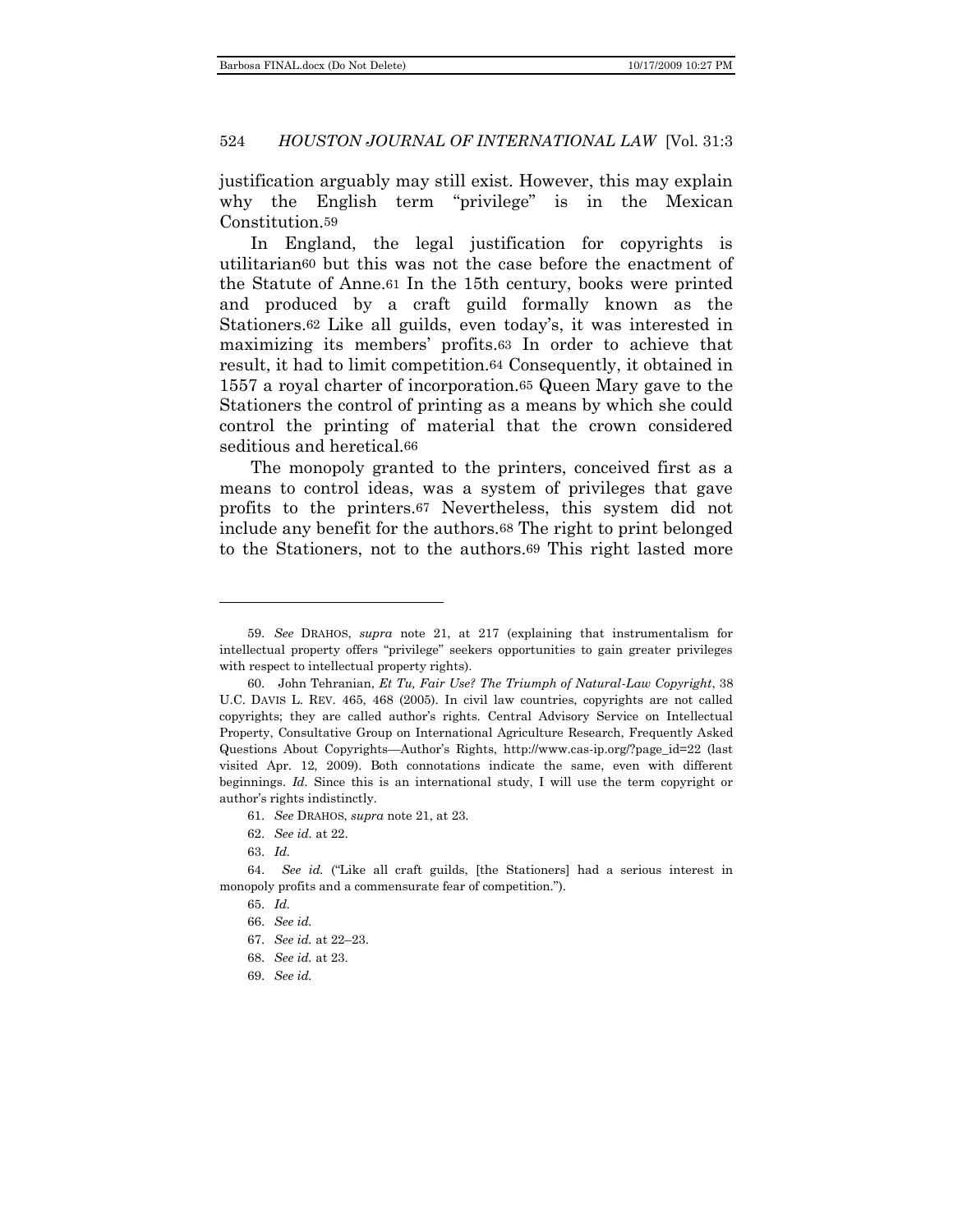than a century, until the Licensing Acts expired in 1694.70 When this occurred, printers not belonging to the Stationers started to print books.71 As a consequence, the Stationers pushed for a copyright statute in Parliament.72 Efforts initially were unsuccessful, but in 1710, they got a statute that gave them less than they expected.73 This law was the Statute of Anne, which recognized the rights of authors over their writings.74

The most important provision of the Statute of Anne was an express time limit on protection; it granted the author of a new work the exclusive right to print his or her book for fourteen years with a renewal period for another fourteen years.75 The remedies offered by the Statute were as follows:

[i]f any other Bookseller, Printer or other Person whatsoever,  $\dots$  shall Print, Reprint or Import,  $\dots$ without the Consent of the Proprietor . . . [t]hen such Offender . . . shall [f]orfeit such Book . . . to the Proprietor . . . of the Copy . . . and make Waste-Paper of them ... [a]nd further ... such Offender ... shall forfeit one Pen[n]y for every Sheet which shall be found in his, her, or their Custody.76

As mentioned before, the Statute of Anne was utilitarian enacted in order to benefit the society as a whole and not only the Stationers.77 Its preamble established that the purpose of protecting works was "the [e]ncouragement of [l]earning."78 The move from guild benefits to social benefits was substantial because they are different goals. The purpose of copyright

l

76. *Id.* §1.

<sup>70.</sup> *See* ROBERT A. GORMAN & JANE C. GINSBURG, COPYRIGHT: CASES AND MATERIALS 1 (5th ed. 1999).

<sup>71.</sup> *Id.*

<sup>72.</sup> LEE A. HOLLAAR, LEGAL PROTECTION OF DIGITAL INFORMATION (BNA Books 2002), *available at* http://digital-law-online.info/lpdi1.0/treatise4.html.

<sup>73.</sup> GORMAN & GINSBERG, *supra* note 70, at 1.

<sup>74.</sup> DELIA LIPSZYC, COPYRIGHT AND NEIGHBORING RIGHTS 40 (UNESCO 1999) (1993).

<sup>75.</sup> *See* Statute of Anne, *supra* note 46 §§ 1, 11 (Eng.).

<sup>77.</sup> See DRAHOS, *supra* note 21, at 23 (stating that its "role was to encourage writers to produce, thereby serving the larger purpose of encouraging and adding to learning").

<sup>78.</sup> Statute of Anne, *supra* note 46 at pmbl.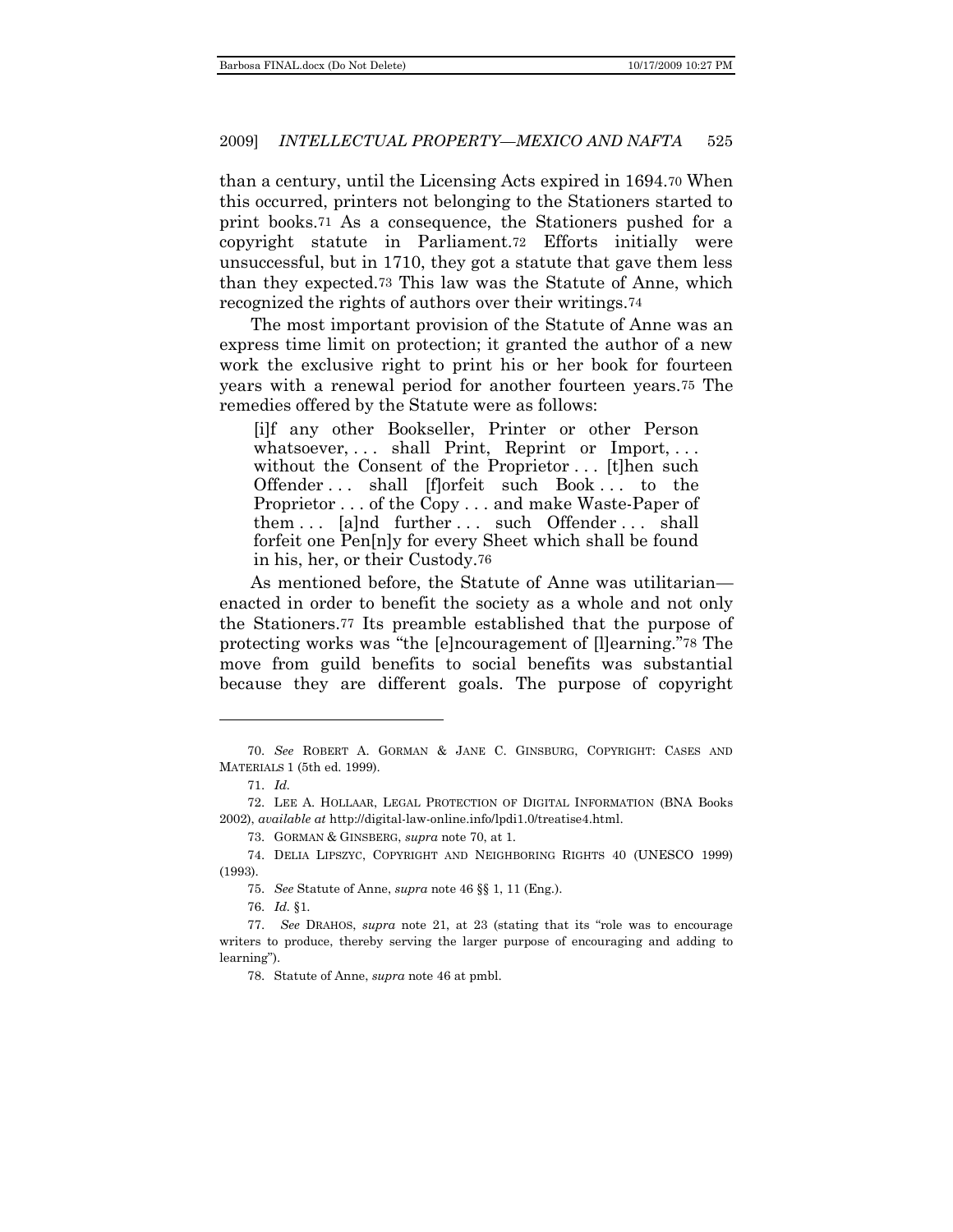changed and, as a scholar has remarked: "[n]o longer would the protection of creative works serve primarily the printing guild's private interests. Instead, protection would serve primarily to advance general social welfare."79 Therefore, this utilitarian goal was different from both the crown's goal of censorship and the Stationers' goal of maximizing its profits.

The Stationers arranged several cases that would test the limits embodied in the Statute of Anne. They did this because their monopoly control over existing books had ended and the protection granted to those published books was limited to twenty-one years.80 While the Stationers had pushed for the Statute of Anne, they were not perfectly happy with all of its provisions, particularly its limited term.81 Rather than challenge the statute directly, they argued that the Statute of Anne did not displace, but rather coexisted with perpetual copyright protection under the common law.82 Consequently, courts were forced to enter into the uncharted waters of the philosophy of copyrights.83 The issue was whether authors have a common law right of copy, and if so, whether this common law right was taken away by the Statute of Anne.84 At first, in *Millar v. Taylor*, the Stationers were successful in achieving a holding sustaining that common law protection coexisted with the Statute of Anne.85 Subsequently, however, in *Donaldson v. Becket*, the English legal system rejected that argument and held that the Statute of Anne abolished the common law copyright.86

The judges deciding *Millar v. Taylor*, in upholding common law perpetual protection for authors, supported their decision in several ways: natural justice, utilitarianism, and property based on labor with social benefits. Judge Mansfield argued that even

<sup>79.</sup> Lunney, *supra* note 42, at 817.

<sup>80.</sup> *See* DRAHOS, *supra* note 21, at 23.

<sup>81.</sup> WILLIAM F. PATRY, LATMAN'S THE COPYRIGHT LAW 3–4 (6th ed. 1986).

<sup>82.</sup> *See* DRAHOS, *supra* note 21, at 23–24.

<sup>83.</sup> *See id.* at 23.

<sup>84.</sup> *See id.* at 23–24.

<sup>85.</sup> *See id.* at 24 (citing Millar v. Taylor, (1769) 98 Eng. Rep. 201 (K.B.)).

<sup>86.</sup> *See id.* at 24; GORMAN & GINSBURG, *supra* note 70, at 2–3 (citing Donaldson v. Becket, (1774) 98 Eng. Rep. 257 (H.L.)).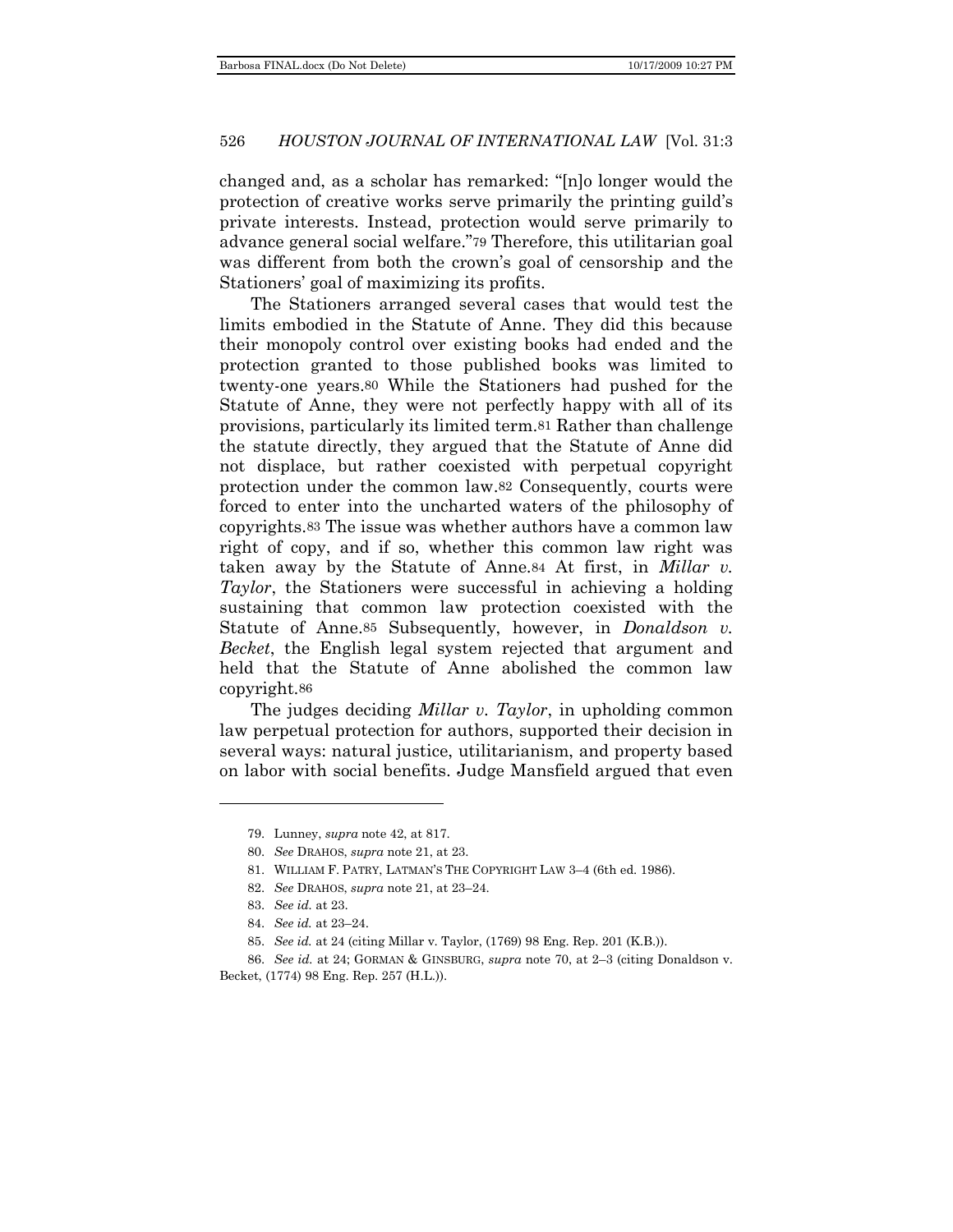before or after publication, author claims are based on justice.87 In his words, "it is just, that an author should reap the pecuniary profits of his own ingenuity and labour. It is just, that another should not use his name, without his consent."88 Judge Willes in his part of the opinion, gave a utilitarian basis: "[i]t is wise in any state, to encourage letters, and the painful researches of learned men."89 The easiest way to do so, he stressed, is to secure property for creators.90 For his part, Judge Aston based his reasoning on mental labor.91 He referred to Locke's discussion about property but only to establish that

Locke's thoughts have no relevance to copyrights.92 For Aston, mental labor alone is sufficient reason to create property over writings.93

The dissenting judge, Yates, found that general principles of property are based on natural law, but he concluded that abstract objects cannot be occupied and therefore cannot be property.94 He stressed that even if these abstract objects have value, "mere value does not [by itself] constitute property."95 Yates thought that possession was necessary in order to get property:

But the property here claimed is all ideal: a set of ideas which have no bounds or marks whatever, nothing that is capable of a visible possession, nothing that can sustain any one of the qualities or incidents of property. Their whole existence is in the mind alone.96

The assumption of Judge Yates is that once published, these

96. *Id.* at 26–27.

<sup>87.</sup> *See* DRAHOS, *supra* note 21, at 24.

<sup>88.</sup> *Id.*

<sup>89.</sup> *Id.*

<sup>90.</sup> *See id.*

<sup>91.</sup> *See id.* at 24.

<sup>92.</sup> *See id.* at 24–25.

<sup>93.</sup> *See id.* at 25–26.

<sup>94.</sup> *See id.*

<sup>95.</sup> *Id.* at 26.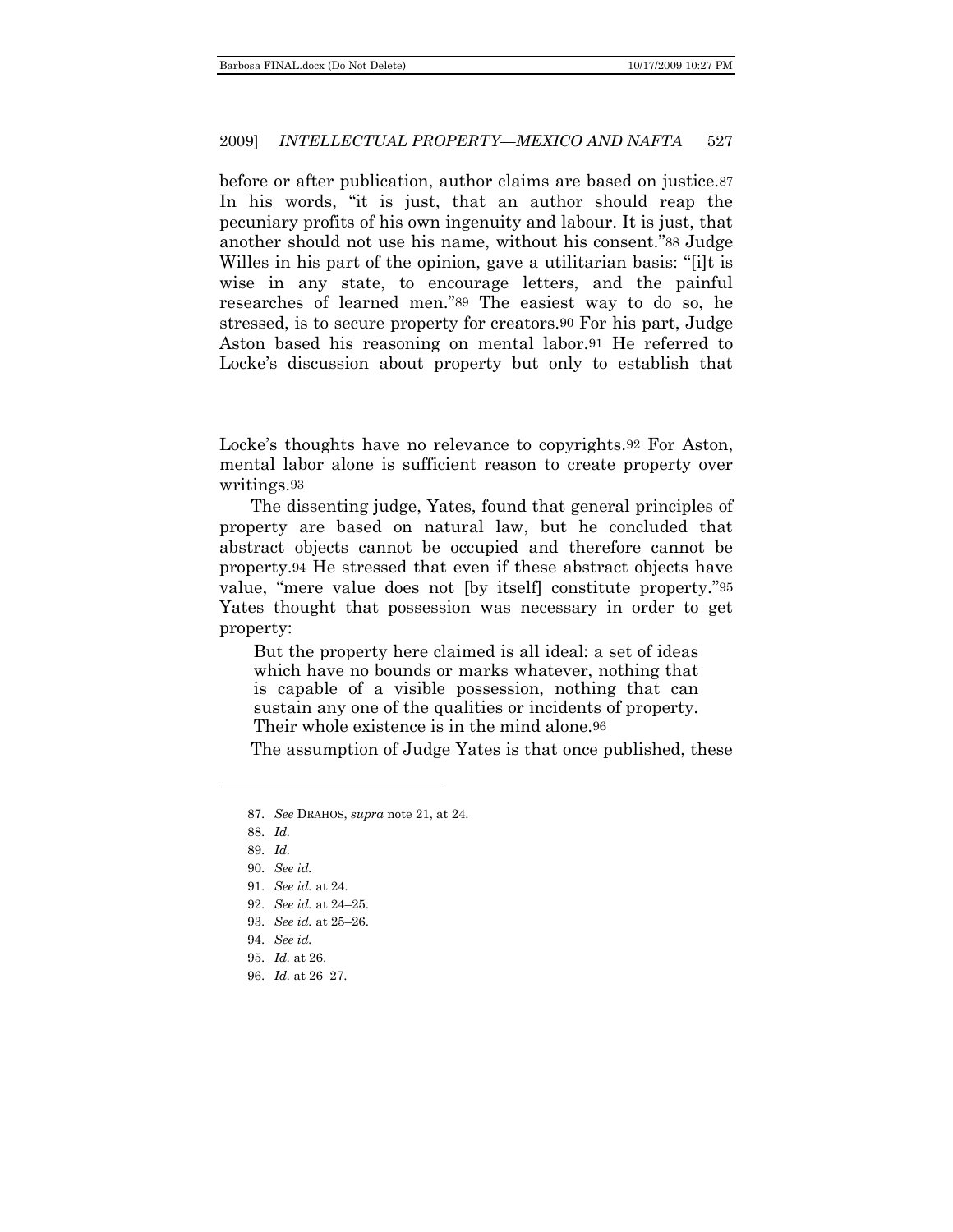ideas are open to all and are incapable of being enjoyed or possessed by only one person. Therefore, even if he agreed that an author should be rewarded, he found that general principles of property could not be applied to authors' works.97 Therefore, this reward should be given by an act of the legislature.98 He referred, like Judge Aston, to Locke's discussion about property but reached a different result.99 The majority in *Millar v. Taylor* found considerations of justice, incentives, and natural rights sufficient to justify recognition of a perpetual common law copyright.100

Most scholarly writing about intellectual property philosophy is founded on Locke; however, it usually considers the occupation of an abstract object as a possibility.101 Judge Yates, on the contrary, concluded that authors do not have common law copyright beyond the Statute of Anne.102 This dissenting opinion would be the prevailing thought in *Donaldson v. Becket*, in which a majority (six to five) concluded that the Statute of Anne abolished the common law copyright.103 This opinion reflected a utilitarian approach, which considers copyright as a creation of the statute104 and not a natural right.

In copyright history, from its beginnings, this same approach has been tested by courts around the world.105 The result in most cases remains the same. For instance, in several copyright decisions, the U.S. Supreme Court established that the limited monopoly granted to the authors was designed to increase an important public purpose—the motivation of

 $\overline{a}$ 

104. *See id.* at 200–01.

105. *See, e.g.*, DRAHOS, *supra* note 21, at 24 (discussing Donaldson v. Becket, (1774) 98 Eng. Rep. 257 (H.L.) (appeal taken from Chancery Court)); Sony Corp. of America v. Universal City Studios, 464 U.S. 417, 429 (1984).

<sup>97.</sup> *Id.*

<sup>98.</sup> *Id.*

<sup>99.</sup> *Id.* at 26.

<sup>100.</sup> *Id.* at 27.

<sup>101.</sup> *See generally* Justin Hughes, *The Philosophy of Intellectual Property*, 77 GEO L. J. 287, 319–21 (1988) (introducing intellectual property philosophy in Lockean terms and concluding that some ideas should be granted protection under property theory).

<sup>102.</sup> DRAHOS, *supra* note 21, at 27.

<sup>103.</sup> *Id.*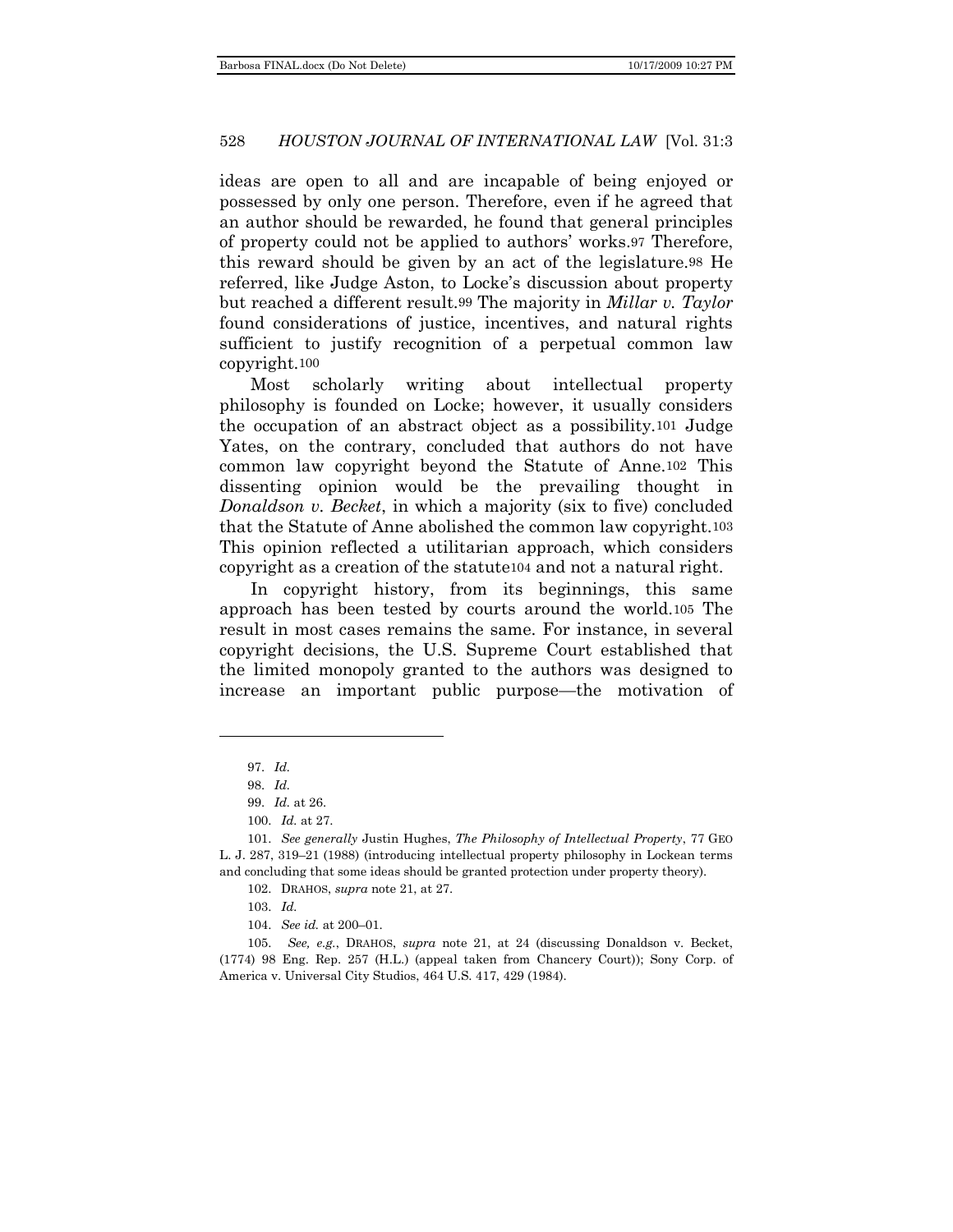creative activity.106 Therefore, in the United States, copyright law has a utilitarian approach; it does not exist in order to recognize preexisting natural rights. Nor does it exist to recognize the efforts of the authors. Yet, even if this is the prevailing reasoning in the United States, in an earlier decision, the language of the Court suggested that the desert theory is significant for copyright law. In *Mazer v. Stein*, it emphasized the utilitarian incentive purpose and then went on to hold that ―[s]acrificial days devoted to such creative activities deserve rewards commensurate with the services rendered."107 But, as mentioned before, this reasoning was implicitly rejected by later decisions.108 For example, in *Sony Corp. v. Universal City Studios*, the Court noted that the limited monopoly privileges granted to the authors "are neither unlimited nor primarily designed to provide a special private benefit. Rather, the limited grant is a means by which an important public purpose may be

achieved. It is intended to motivate the creative activity of authors and inventors by the provision of a special reward . . ."109

In Mexico, at first glance and due to the absence of explicit utilitarian justifications in the Mexican Constitution,110 it seems that there is no utilitarian approach for copyrights. Nevertheless, the Legislative Report on the draft of the Mexican Copyright Act of 1996 suggests that instrumentalist goals play a central role in Mexican copyright as well:

The strengthening of a country, and the achievement of its project of nation and state, can only be based on vigorous cultural institutions, maintained by effective systems that stimulate the creativity of its people... [t]he historic experience shows that. . . a favorable environment for the literary and artistic creation is only

<sup>106.</sup> *See Sony*, 464 U.S. at 429; Twentieth Century Music Corp v. Aiken, 422 U.S. 151, 156 (1975).

<sup>107.</sup> Mazer v. Stein, 347 U.S. 201, 219 (1954).

<sup>108.</sup> *See Sony*, 464 U.S. at 429; *see also Aiken*, 422 U.S. at 156.

<sup>109.</sup> *Sony*, 464 U.S. at 429.

<sup>110.</sup> *See supra* notes 57–59 and accompanying text.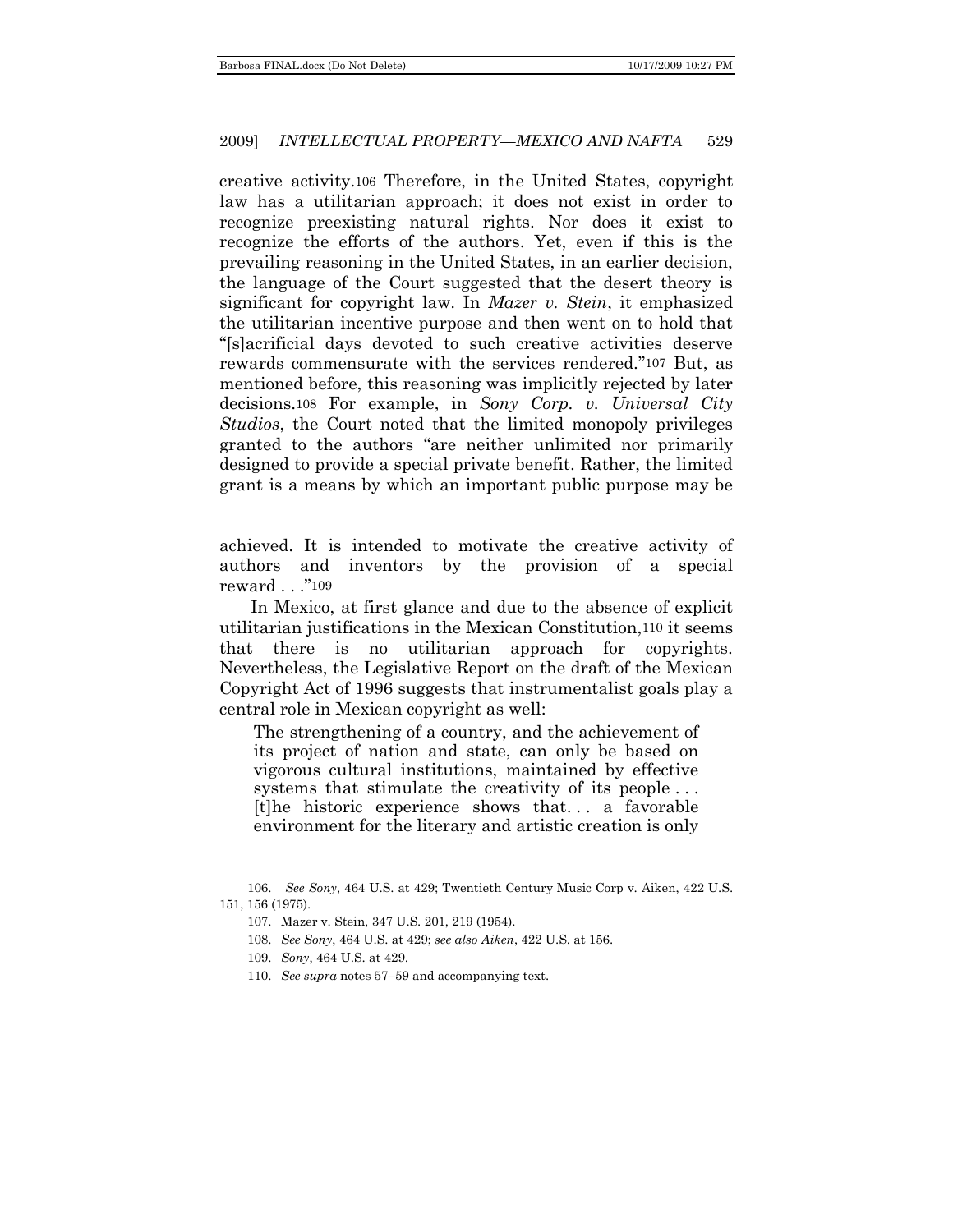possible when is based on a sufficiently extensive legal framework.111

Therefore, even if the utilitarian goal is not explicit in the Mexican Constitution, arguably it can be inferred it is implicit.112 At least that is the interpretation of the Mexican Legislature when it enacted the Mexican Copyright Act.113 The Mexican Copyright Act is just like the first modern copyright statute, the Statute of Anne, which was enacted for a public purpose objective—the advancement of social welfare.114

### III. NATURAL RIGHTS

<span id="page-15-0"></span>Natural rights scholars generally refuse the presumption that rights in society, including copyrights and intellectual property, depend only upon statutory or constitutional provisions for their justification.115 Natural law reasoning can justify legal protections for life, freedom, tangible property, or privacy, but does not work well in justifying legal rights for intangibles.116 Unlike freedom or tangible property, copyright must balance the interests of authors with those of both subsequent authors and the rest of society.117 The evolution of art and science depends on the right balance between those players. Without the right balance, there can be no copyright because the creation of new works would be impossible.118 It is best to find the real circumstances under which a society chose its legal structure. This part of the paper will briefly describe how natural law is thought to justify copyright.

l

<sup>111.</sup> Reprinted in FERNANDO SERRANO MIGALLON, NUEVA LEY FEDERAL DEL DERECHO DE AUTOR 219 (1998).

<sup>112.</sup> *See* L.F.D.A. (Mexican Copyright Act), *supra* note 3, art. 1, (stating that the objective of the Mexican copyright law, which is a regulation stemming from Article 28 of the Mexican Constitution, is the "safeguarding and promotion of the cultural heritage of the Nation  $\ldots$ ").

<sup>113.</sup> *Id.*

<sup>114.</sup> Statute of Anne, *supra* note 46.

<sup>115.</sup> *See* Hughes, *supra* note 101, at 288.

<sup>116.</sup> *Contra id.* at 288–90 (discussing how both labor theory and personality theory justify intellectual property rights).

<sup>117.</sup> *See id.* at 295–96 (discussing limits on intellectual property rights).

<sup>118.</sup> *See id.* at 296 (analogizing the lack of durational limits for copyright to a one-hundred percent inheritance tax).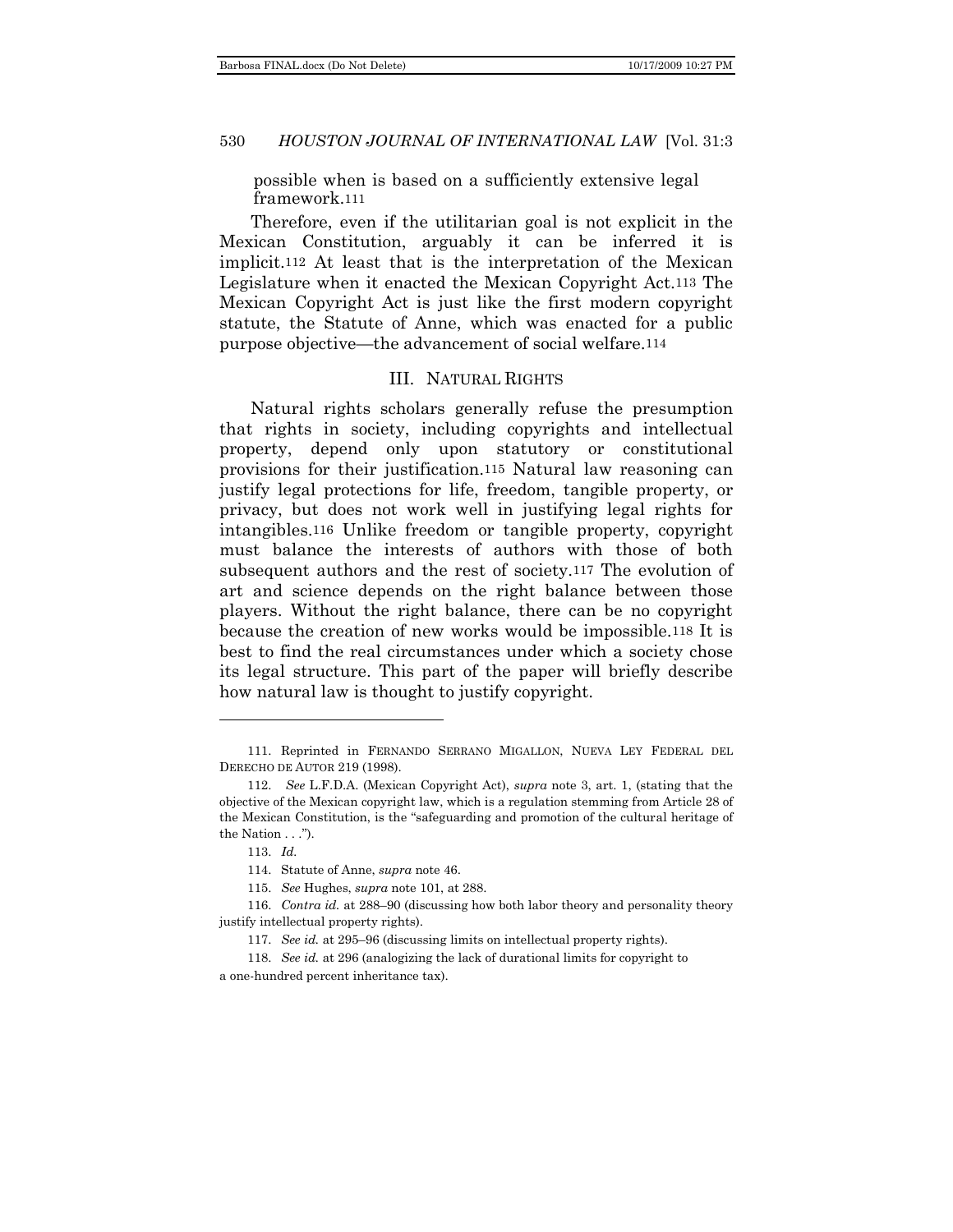The influence of John Locke and his political philosophy has been remarkable. In the fifth chapter of the second book of his *Two Treatises of Government*,119 first published more than three hundred years ago, Locke discussed private property. Today, there are several scholars who apply Locke's theory of physical property to intellectual property, which is an abstract property.120

*Two Treatises of Government* is considered to be an attack on monarchical government,121 specifically, in response to the argument written by Robert Filmer in his book *Patriarcha: or the Power of the Kings*.122 According to Filmer, Adam had absolute authority over the world, so his heirs, the kings, inherited such absolute authority.123 Locke's *Second Treatise* declares that this idea is impossible.124 For Locke, God gave the earth to mankind, not to Adam and his heirs.125 In chapter V of

his *Second Treatise* Locke resolved the question that he asked: how can any individual have property in anything?126

For Filmer, private property could not be based on the existence of the commons, because if this were the case, a commoner would need the permission of all mankind in order to get private property over a thing that, at the beginning, was part of the commons and was given to all mankind.127 Filmer continues by claiming that the mere impossibility of obtaining such permission shows that mankind as a whole did not have common rights over earth, and the earth had been given instead to Adam and Adam's heirs.128 This is why Locke's central

128. *Id.*

<sup>119.</sup> *See* JOHN LOCKE, TWO TREATISES OF GOVERNMENT 285–302 (Peter Laslett ed., Cambridge Univ. Press 1988) (1690).

<sup>120.</sup> Richard A. Spinello, *Intellectual Property Rights*, 25 LIBRARY HI TECH 12, 12 (2007).

<sup>121.</sup> *See* DRAHOS, *supra* note 21, at 42.

<sup>122.</sup> *Id.*

<sup>123.</sup> *Id.*

<sup>124.</sup> *Id.*

<sup>125.</sup> LOCKE, *supra* note 119, at 286.

<sup>126.</sup> *See id.* at 287–88.

<sup>127.</sup> *See* Wendy J. Gordon, *A Property Right in Self Expression: Equality and Individualism in Natural Law of Intellectual Property*, 102 YALE L.J. 1533, 1563 (1993).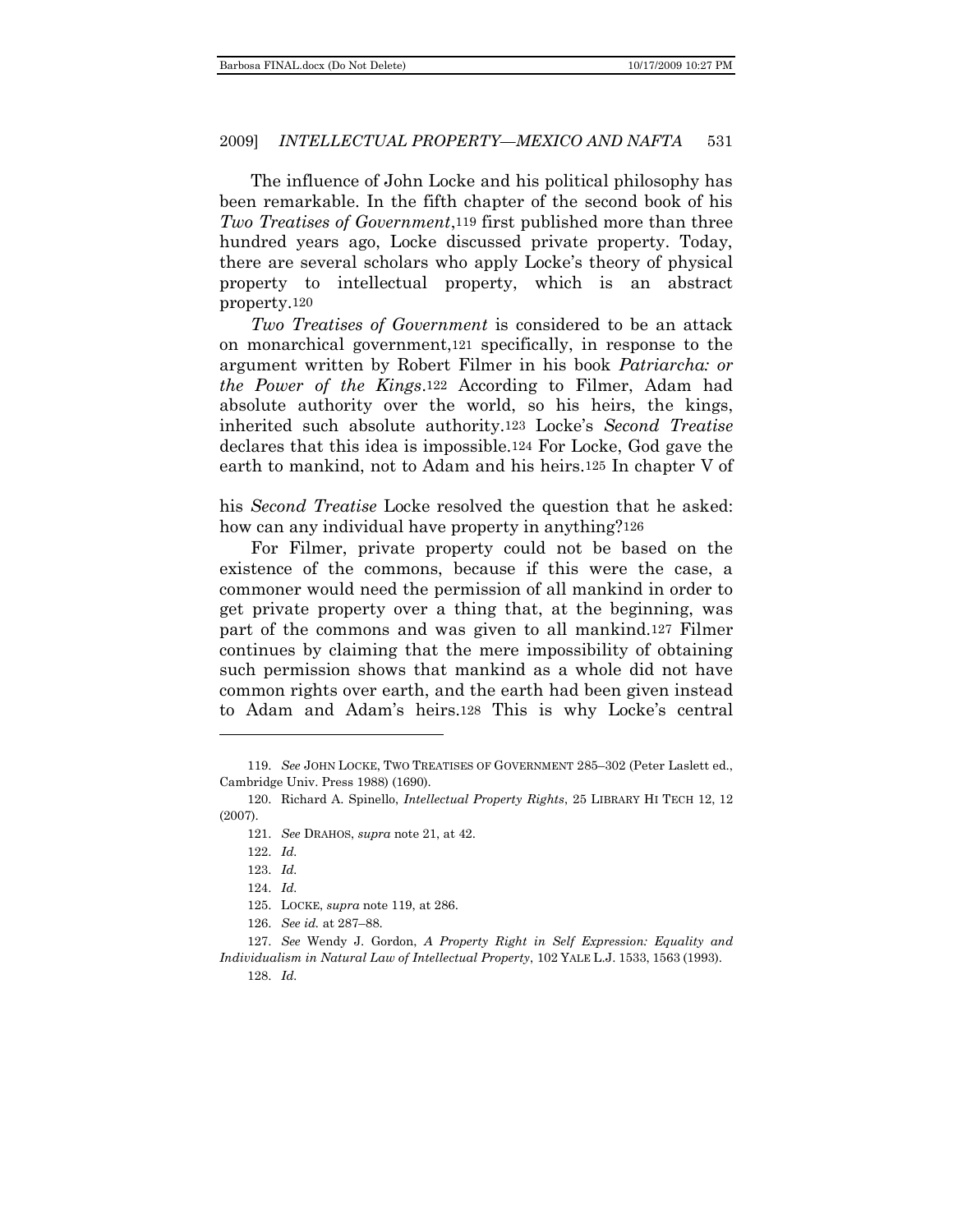question focuses on how any individual can possess anything as property if it is impossible to get the permission of all the commoners, which happened to be all of mankind.129

Locke's answer begins by assuming that "every man has a *Property* in his own *Person*."130 This assumption led Locke to conclude that a person's labor belongs precisely to that person.131 Then, Locke explained the beginning of property as follows: "[w]hatsoever then he removes out of the State that Nature hath provided, and left it in, he hath mixed his *Labour* with, and jo<sup>[i]</sup>ned to it something that is his own, and thereby makes it his *Property*."<sup>132</sup> In order to get property from nature, Locke established two conditions. First, it must be acquired ―where there is enough [property], and as good left in common for others."133 The second condition is that acquisition of property must be done according to God's purposes.134 Locke considered that God made "things for people to enjoy and not to spoil or destroy."135

This second condition is known as the "no waste condition," or "no spoilage provision."<sup>136</sup> Nevertheless, the introduction of money abrogates the need for this condition because through the process of exchange, an individual may avoid the destruction and spoilage of perishable goods by exchanging them for other needed goods.137 Locke recognized that this provision would not limit large property holdings because individuals may accumulate nonperishable wealth.138 One criticism of this position is that according to Locke, "[o]ne could ... acquire fabulous wealth through stocks and money but it was morally reprehensible to allow a bag of plums to go to waste."139

<sup>129.</sup> *See id.*

<sup>130.</sup> LOCKE, *supra* note 119, at 287.

<sup>131.</sup> *Id.* at 287–88.

<sup>132.</sup> *Id.* at 288.

<sup>133.</sup> *Id*; DRAHOS, *supra* note 21, at 43.

<sup>134.</sup> LOCKE, *supra* note 119, at 290; DRAHOS, *supra* note 21, at 43.

<sup>135.</sup> DRAHOS, *supra* note 21, at 43; *see* LOCKE, *supra* note 119, at 290.

<sup>136.</sup> *See* LOCKE, *supra* note 119, at 290.

<sup>137.</sup> DRAHOS, *supra* note 21, at 43.

<sup>138.</sup> *Id.*

<sup>139.</sup> *Id.*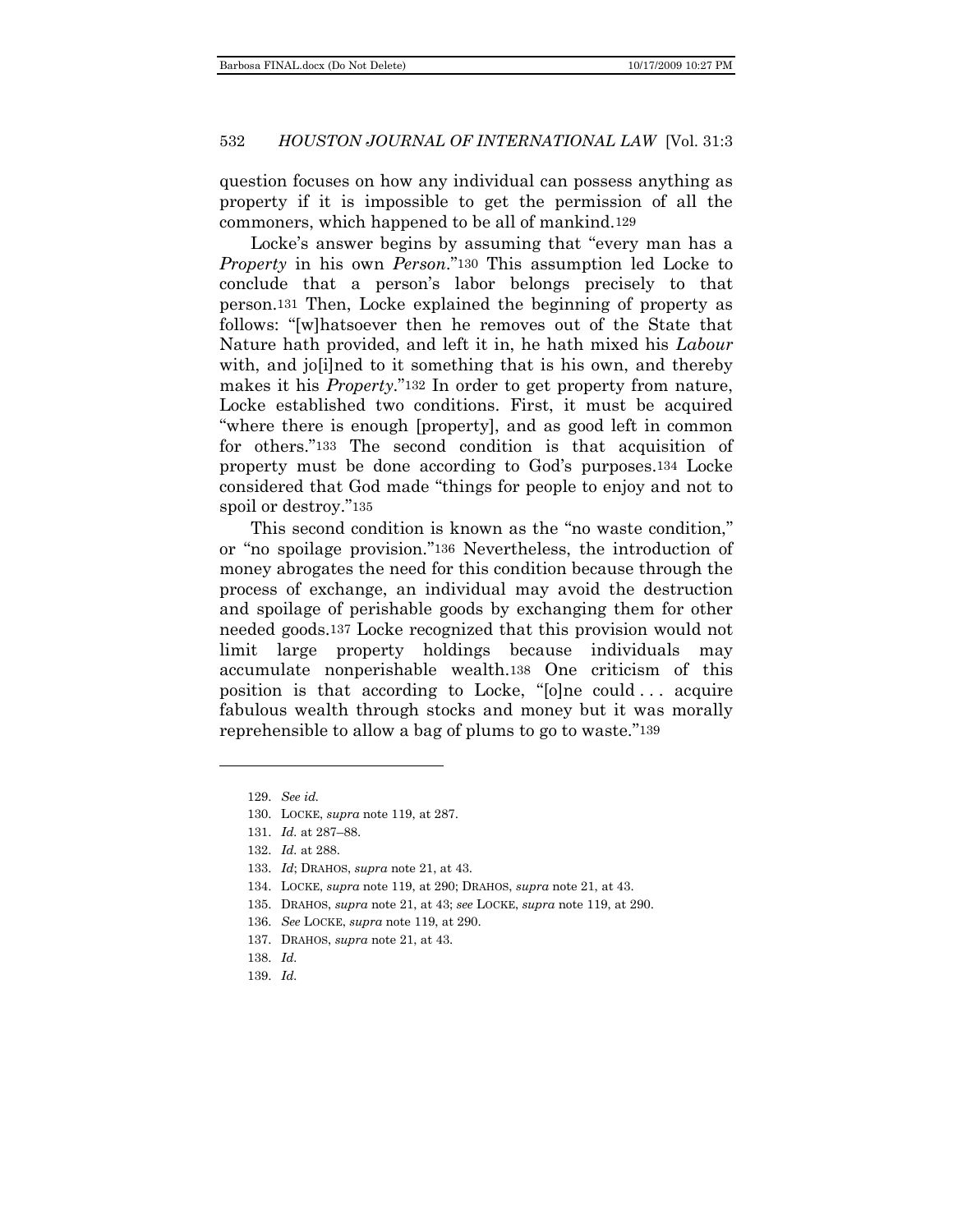Professor Drahos has summarized Locke's principles of property.140 The summary is as follows:

1.God has given the world to people in common.

2.Every person has property in his own person.

3.A person's labour belongs to him.

- 4.Whenever a person mixes his labour with something in the commons he thereby makes it his property.
- 5.The right of property is conditional upon a person leaving in the commons enough and as good for other commoners.
- 6.A person cannot take more out of the commons that they can use to advantage.141

This property theory is widely accepted by theorists.142 It has the ability to justify different property systems ranging from expansive communitarianism to capitalist interpretation.143 Although Locke's property theory was designed for physical property, it has been adapted by theorists to intellectual property.144 Theorists who use Locke to justify intellectual property do so because they do not want intellectual property to have its source in a statute or a utilitarian justification.<sup>145</sup>

Nevertheless, a critique that Locke receives is that equal labor does not always generate equal results. This is due to differences among men regarding their talents.<sup>146</sup> "All men are *not* created equal in talent, and all men are not, therefore, equally positioned to develop common resources to their best advantage."147 For example, Professor Sterk compared farmers, with more physical strength or intelligence, to their "weaker or duller neighbors."<sup>148</sup> According to his interpretation, this creates

<sup>140.</sup> *Id.*

<sup>141.</sup> *Id.*

<sup>142.</sup> Benjamin G. Damstedt, *Limiting Locke: A Natural Law Justification for the Fair Use Doctrine*, 112 YALE L.J. 1179, 1179–80 (2003).

<sup>143.</sup> *See id.*

<sup>144.</sup> *See* DRAHOS, *supra* note 21, at 47–48.

<sup>145.</sup> *Id.* at 48.

<sup>146.</sup> *See* Stewart E. Sterk, *Rhetoric and Reality in Copyright Law*, 94 MICH. L. REV. 1197, 1236 (1996).

<sup>147.</sup> *Id.*

<sup>148.</sup> *Id.* at 1236–37.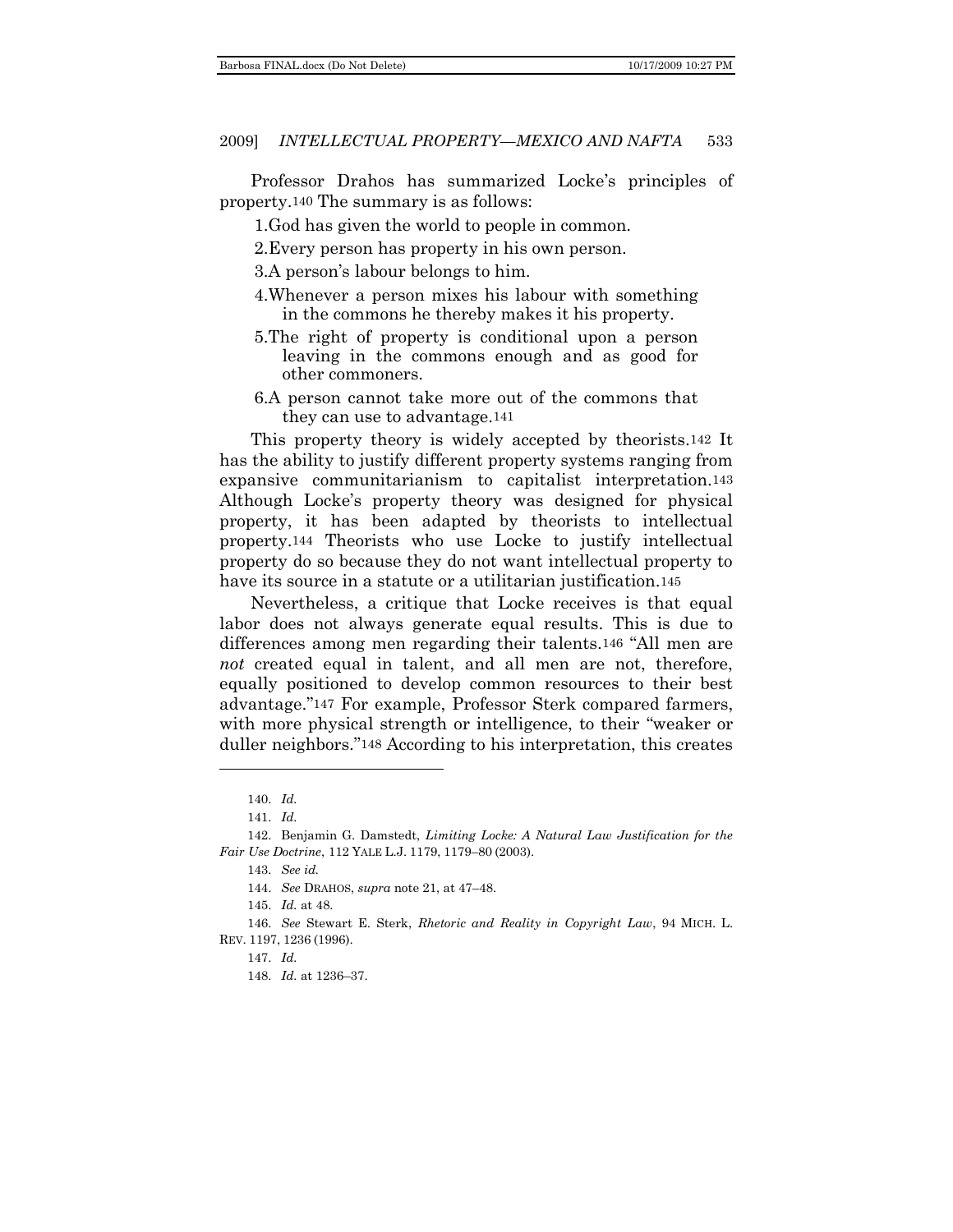a problem of justice because, as farmers differ in strength and intelligence, not all men are equally capable of creating the same copyrighted materials.149 If this is the case, equal labor will not create equal results.<sup>150</sup>

In his critique of Locke, John Rawls focused on this problem. For him, natural assets and contingencies of their development are arbitrary from a moral point of view.151 He believed that premiums earned should cover the costs of training and encourage learning.152 According to Rawls, rewards are not earned solely on natural talent but in order to encourage learning, which is an instrumentalist point of view.153 Rawls went to say that "[i]n a well-ordered society individuals acquire claims to a share of the social product by doing certain things encouraged by the existing arrangements."154 Nevertheless, the differences in natural abilities among human beings do not necessarily lead to the rejection of the Lockean theory of intellectual property. We would face inequalities even if we consider an instrumentalist justification for copyrights. In any case, the problem would be that these differences in natural ability make it impossible to satisfy Locke's first condition to acquiring private property.155

Another important issue about Locke's theory is the scope of the commons in the field of intellectual property, known as the intellectual commons. One interpretation considers that the commons is derived from the state of nature, like the commons conceived by Locke when he justified physical property.156 According to this interpretation there is no intellectual commons.157 This supports the position of those seeking stronger or broader copyright protection: "[i]f, as is possible, there is no equivalent of the earthly commons for abstract objects, building

- 153. *See* Sterk, *supra* note 146, at 1237.
- 154. RAWLS, *supra* note 151, at 313.
- 155. DRAHOS, *supra* note 21, at 43.
- 156. *Id.* at 42–44.
- 157. *Id.* at 49.

<sup>149.</sup> *See id.* at 1237.

<sup>150.</sup> *Id.* at 1236.

<sup>151.</sup> *See* JOHN RAWLS, A THEORY OF JUSTICE 311–12 (1971).

<sup>152.</sup> *Id.* at 311.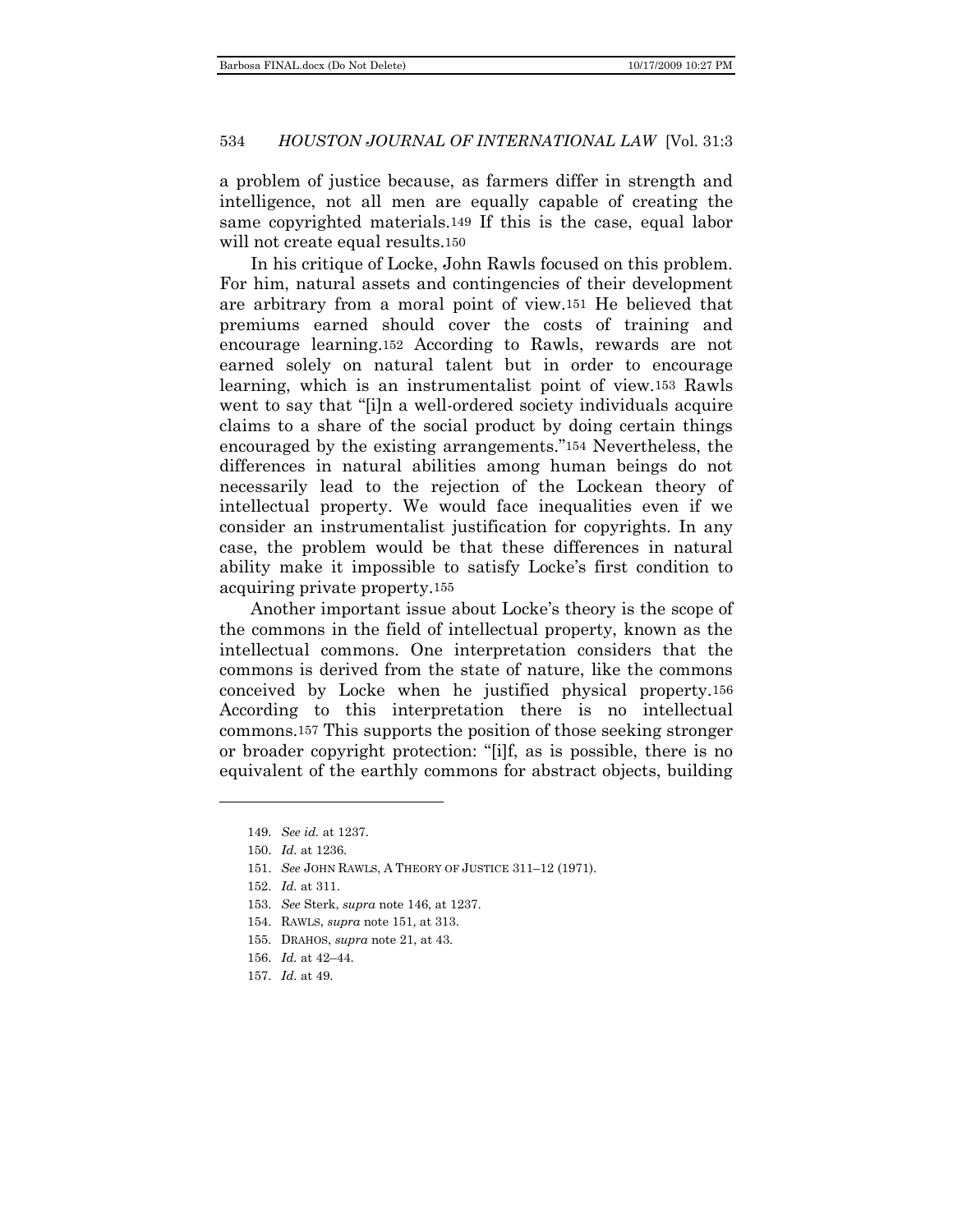a case for the ownership of such objects becomes easier."158

Another position allows consideration that the commons covers everything that can be used by subsequent authors when they create their works, like existing works that are in the public domain, or all that can be used by means of fair use defenses. If this is the case, regardless of whether it is a creation or discovery, it is not derived from the state of nature because it requires intellectual labor.159 By this interpretation, there is an intellectual commons, and this is the normative justification for a limited period of protection of the copyright and also for the fair use defenses.160 However, if the commons includes fair uses or public domain, then the statute must be relied on and not Locke. As a result, then the statute would be the justification for Locke, rather than Locke being the justification for the statute containing copyrights.

Another interpretation is that there is an intellectual commons, which is defined as a "set of discoverable abstract objects.‖161 However, it is not clear whether this definition includes intellectual creations or only discoveries—things coming from God and not public domain materials. Even if there are differences among scholars on this subject, I believe that the intellectual commons should also include all knowledge developed by humankind, human creations in the public domain, or accessible by fair use.

To illustrate this point, Professor Damstedt explains that: ―A public domain is not equivalent to the Lockean common, however, because the Lockean common contains undeveloped materials, whereas a public domain contains developed goods.‖162 He then supports his position through the use of Barbara Friedman's contrary point of view by pointing out that: ―she relies on questionable interpretations of Locke that have recently been proposed in an effort to give his property theory a

<sup>158.</sup> *Id.*

<sup>159.</sup> *See id.*

<sup>160.</sup> *Id.* at 49–50.

<sup>161.</sup> *Id.*

<sup>162.</sup> Damstedt, *supra* note 142, at 1192.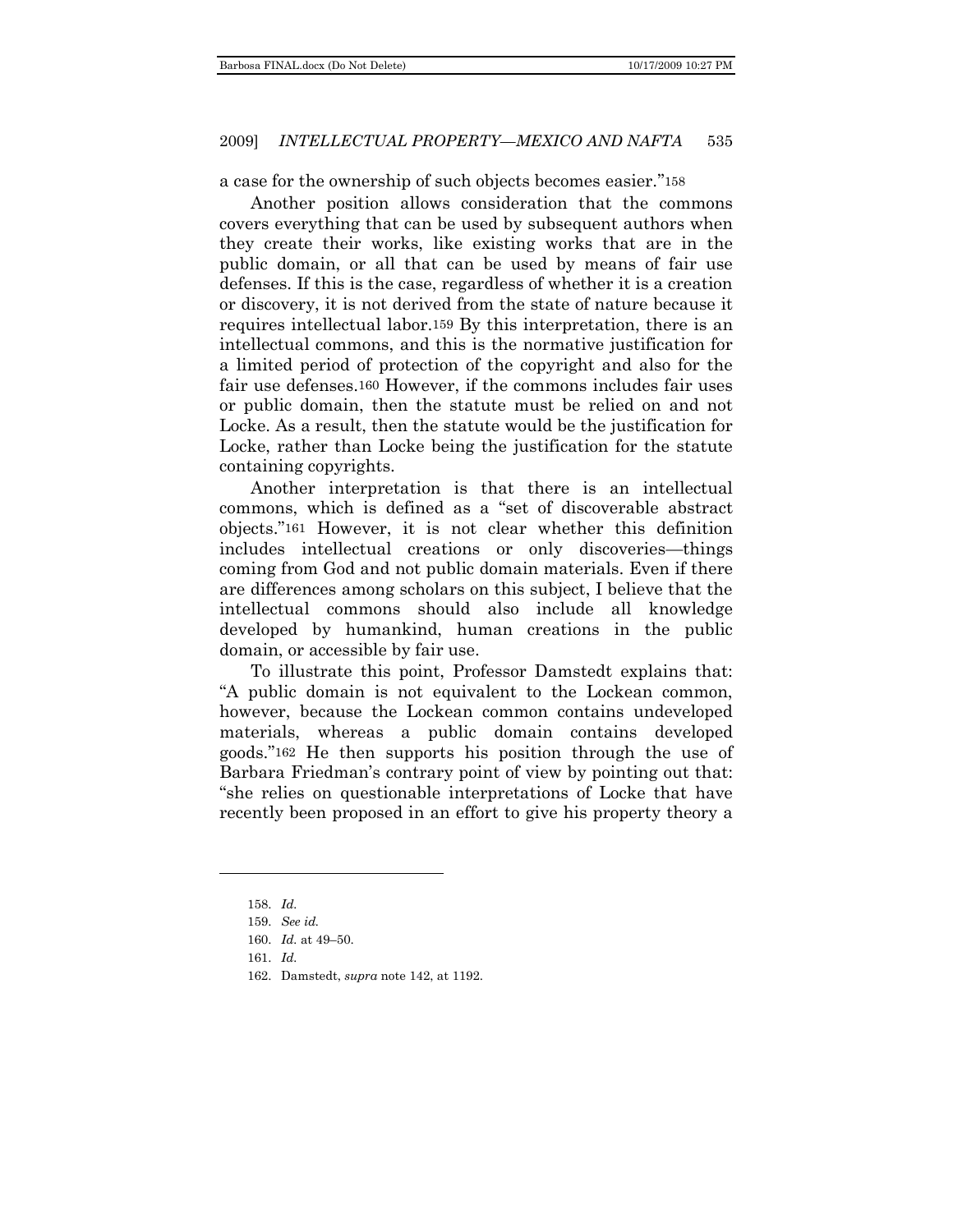more left-wing slant."<sup>163</sup> For both Damstedt and Friedman, the commons is a gift from the Creator and does not include human creations.164 However, for Gordon the commons is formed by all ―intellectual creations already in existence.‖165 Gordon questions whether Locke could have foreseen a common of intangibles but believes that "[n]ew creators inevitably and usefully build on predecessors.‖166 In order to achieve intergenerational equity, she interprets Locke's commons to include a public domain that encompasses "those intellectual creations already in existence but not privately owned."<sup>167</sup> This argument could be reasonable if we consider that Locke's theory serves an objective not foreseen by him. Therefore, if we attempt to apply a tangible theory to include intangible objects, we may interpret the commons as including all human creations in existence.

In order to create, authors almost invariably borrow from preceding works in the public domain or parts of works by using a fair use defense. These arrangements between generations of authors must be done by a legislature, which is supposed to represent a wide range of interests. This is because they use all the best materials available to them. As Professor Landes and Judge Posner explained: "[t]he less extensive copyright

protection is, the more an author, composer, or other creator can borrow from previous works without infringing copyright and the lower, therefore, the costs of creating a new work."<sup>168</sup>

Like Gordon, Drahos includes human creations in the commons—creations that are now part of the public domain. Drahos defines the commons as "consist [ing] of that part of the objective world of knowledge which is not subject to any of the

<sup>163.</sup> *See id.* at 1192–93; Barbara Friedman, *From Deontology to Dialogue: The Cultural Consequences of Copyright*, 13 CARDOZO ARTS & ENT. L.J. 157, 165 (1994).

<sup>164.</sup> *Id.* at 166 (interpreting Locke's idea of the commons). Damstedt, *supra* note 142, at 1192–93 (quoting Friedman with approval).

<sup>165.</sup> Gordon, *supra* note 127, at 1559.

<sup>166.</sup> *See id.* at 1556.

<sup>167.</sup> *Id.* at 1559.

<sup>168.</sup> William M. Landes & Richard A. Posner, *An Economic Analysis of Copyright Law*, 18 J. LEGAL STUD. 325, 332 (1989).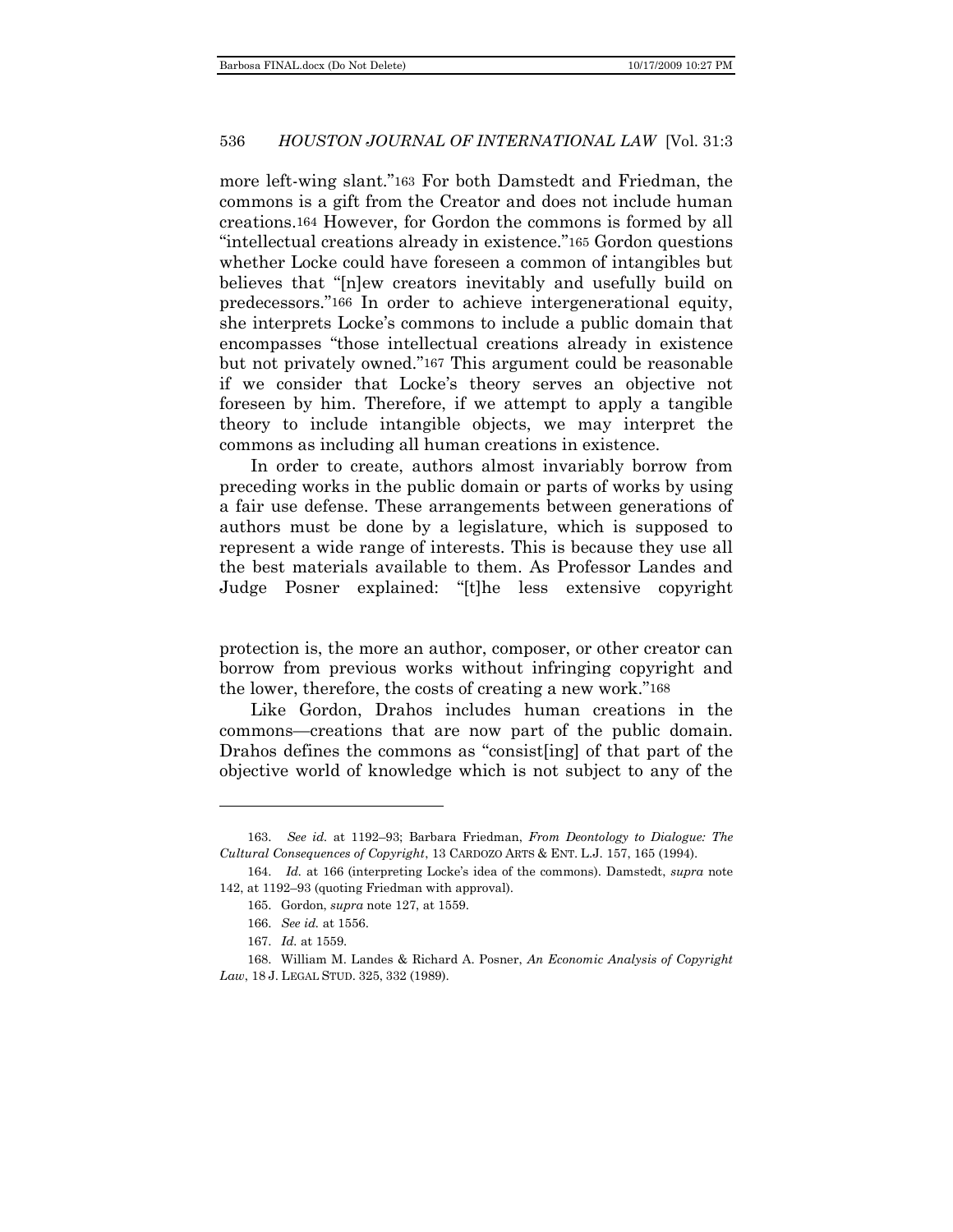following: property rights or some other conventional bar (contract, for instance); technological bar (for example, encryption) or physical bar (hidden manuscripts)."169

Gordon has argued that culture is part of the Lockean commons.170 Damstedt criticized her because she includes the idea that the commons contains things developed by humans.171 For Damstedt, fair use is based on Locke's second condition to acquiring property, which is to avoid spoilage,172 and not a device related to the commons. Therefore, in order to prevent spoilage, government may create fair use defenses.173 It is not easy to establish what the intellectual commons is or what it should be or if it is correct to justify fair uses with the spoilage provisions. This discussion reflects different points of view among scholars that apply Locke's property theory to justify copyrights. If we focus on Locke's mixing metaphor, and at the same time ignore his religious metaphysical scheme, we will obtain a normative justification for copyrights that enables strong ownership and drives us to create an environment where only a few abstract objects escape individual ownership.174 Regardless of the correct interpretation of the commons in the copyright field, I believe that it is best to look for other justifications for copyright.

Another problem with the labor and property dichotomy is that it does not set the limits for acquiring property. One philosopher, ―raises [this] problem when he asks whether, by mixing my tomato juice with the ocean, I can claim property rights in the ocean."<sup>175</sup> The two Lockean conditions to acquire property would not resolve the problem because those provisions set restrictions on the acquisition of property rights but do not set their boundaries.176 Locke seems to suggest that there are natural limits to physical objects subject to property, but if there

176. *Id.*

<sup>169.</sup> DRAHOS, *supra* note 21, at 54.

<sup>170.</sup> *See* Gordon, *supra* note 127, at 1563–64.

<sup>171.</sup> Damstedt, *supra* note 142, at 1192.

<sup>172.</sup> *See id.* at 1183.

<sup>173.</sup> *Id.* at 1221.

<sup>174.</sup> *See* DRAHOS, *supra* note 21, at 48.

<sup>175.</sup> *Id.* at 51.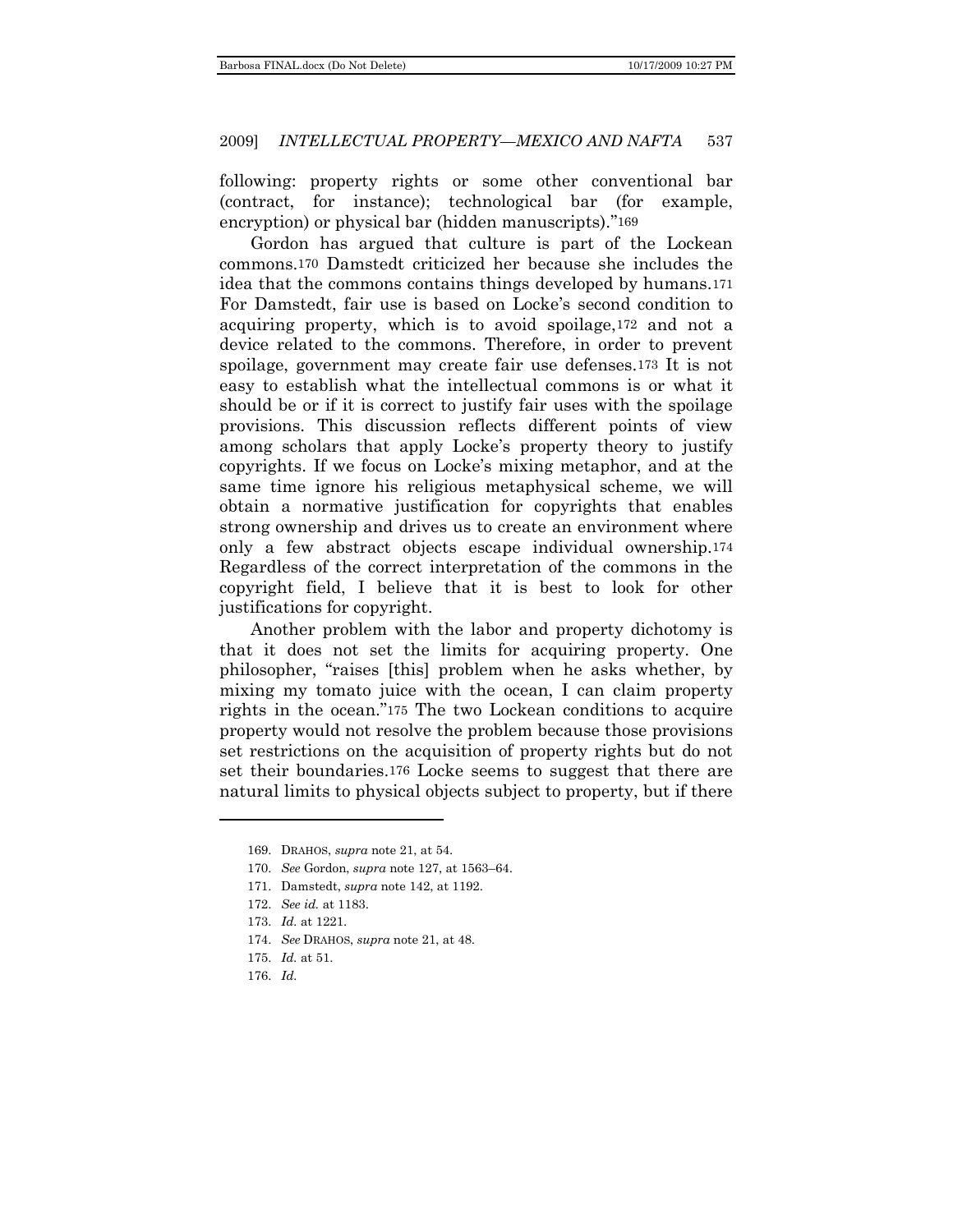are problems in setting the limits of physical property, there would be magnified problems with abstract property. After all, abstract objects may reside in one or many physical objects.177

#### IV. MORAL RIGHTS

<span id="page-23-0"></span>The main difference between the common law copyright doctrine and the continental or civil law copyright doctrine is that the common law copyright doctrine applies general principles of property to the field of copyright.178 In civil law countries, authors' rights derive from the relationship of the author to the work.179 The property that may derive from this relationship is incidental.180 The fundamental goal, therefore, is ―the protection of an author's individual character and spirit as expressed in his  $\ldots$  creation."<sup>181</sup> In the continental law's authors' rights doctrine, property principally exists for the development of the personality; it is something over which people exercise control and use to develop responsibility.182

The most important copyright doctrines in civil law countries are derived from Immanuel Kant and Georg Hegel.183 Some scholars found the analogy of copyrights with property complicated because of the limited duration of copyrights.184 For other scholars, the property analogy did not correctly express the connection between authors and their creations.185 As a result, the copyright normative justifications in civil law countries are based principally in the German idealism of Kant and Hegel.186

<sup>177.</sup> DRAHOS, *supra* note 21, at 52.

<sup>178.</sup> *See* Neil Netanel, *Alienability Restrictions and the Enhancement of Author Autonomy in United States and Continental Copyright Law*, 12 CARDOZO ARTS & ENT. L.J. 1, 7 (1994).

<sup>179.</sup> *Id.*

<sup>180.</sup> *See id.*

<sup>181.</sup> *Id.*

<sup>182.</sup> *See* Tom G. Palmer, *Are Patents and Copyrights Morally Justified? The Philosophy of Property Rights and Ideal Objects*, 13 HARV. J.L. & PUB. POL'Y 817, 819 (1990).

<sup>183.</sup> *See* Netanel, *supra* note 178, at 16–17.

<sup>184.</sup> *See id.* at 16, n.62.

<sup>185.</sup> *Id.* at 16.

<sup>186.</sup> *See id.* at 16–17.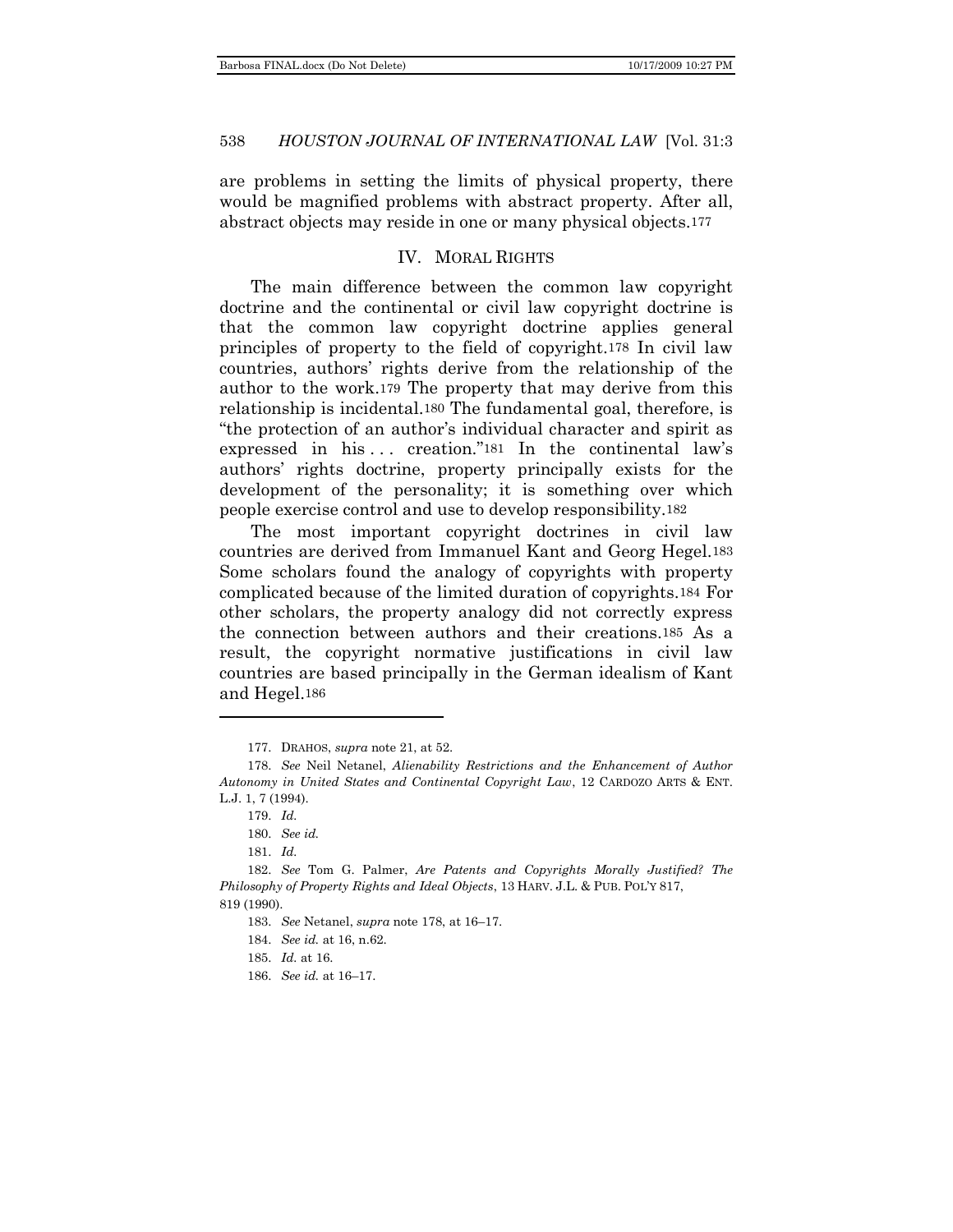For Kant, an author's rights were personality rights rather than property rights, expressing the author's inner personality.187 Therefore, Kant considered an author's rights not as a right over an object, "but an innate right inherent to his own person."188

Kant considered literary work was to be a discourse addressed to the public through a specific form189—a narration made by the author about his thoughts.190 Therefore, when a person illicitly publishes and distributes an author's work, that person is infringing upon the freedom of the author because he is speaking in the author's name without the author's consent.191 In other words, the infringement is forcing the author to speak. It is necessary to emphasize that even if Kant limits these rights to literary products, most civil law countries protect other kinds of artistic work:

Works of art, as things, can, on the contrary, from a copy of them which has been lawfully procured, be imitated, modeled, and the copies openly sold, without the consent of the creator of their original, or of those whom he has employed to carry out his ideas . . . [b]ut the writing of another is the speech of a person *opera*—and he who publishes it can only speak to the public in the name of the author. He himself has nothing further to say than that the author, through him, makes the following speech to the public.192

Kant visualized the diffusion of the author's work or discourse as a tripartite operation involving the author, the publisher, and the general public.193 By this approach, the publisher disseminates the author's discourse and the public receives it.194 The task of the publisher is defined as a simple

<sup>187.</sup> *Id.* at 17.

<sup>188.</sup> *Id.*

<sup>189.</sup> *Id.*

<sup>190.</sup> *Id.*

<sup>191.</sup> *Id.*

<sup>192.</sup> IMMANUEL KANT, *VON DER UNRECHTSMÄSSIGKEIT DES BÜCHERNACHDRUCKS*, IN COPYRIGHTS AND PATENTS FOR INVENTIONS 585 (R. MacFie ed. 1883).

<sup>193.</sup> Netanel, *supra* note 178, at 18.

<sup>194.</sup> *Id.*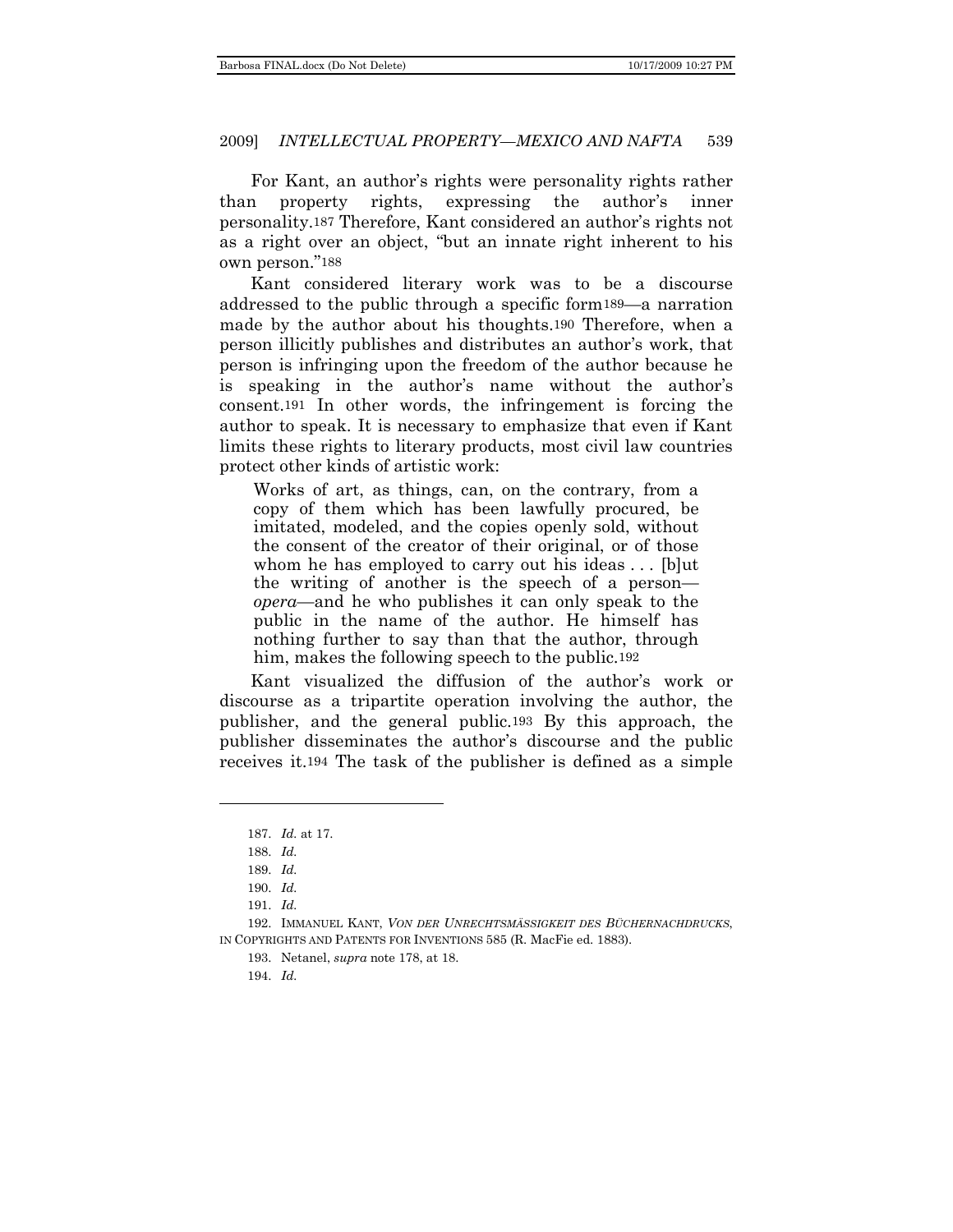agency by which the publisher acts in the author's name.195

The author's right or copyright is not transferable; in other words, this copyright is inalienable because the author's right is considered a part of the author instead of as an external thing.196 This is why in most civil law countries, copyright transfers are not allowed or only temporarily allowed.197 Generally speaking, in civil law countries copyright is not assignable, although authors may grant licenses to use their works.198 This is a consequence of considering an author's work as an extension of himself instead of as an external object.

Hegel believes that private property is justified when the person has established his will over a thing.199 For Hegel, intellectual property is not considered an extension of the author's inner personality but is instead an external object.200 Hegel believes private property is necessary for the survival of an individual—both biologically and socially.201 Hegel does not explain intellectual property based on the relationship of the author with society. For Hegel, property is an external "thing" that allows the individual to exercise control over it, considering this control as a manifestation of freedom and development of the author's personality.<sup>202</sup> Hegel considers that "[i]f emphasis is placed on my needs, then the possession of property appears as a means to their satisfaction, but the true position is that, from the standpoint of freedom, property is the first embodiment of freedom and so is in itself a substantive end."203 Therefore, like the possession of "things," e.g., property, intellectual property is a manifestation or a means for the individual's development.204

202. GEORG HEGEL, HEGEL'S PHILOSOPHY OF RIGHT 40–42 (T. Knox trans., Oxford Press, 1952) (1965).

<sup>195.</sup> *Id.*

<sup>196.</sup> *Id.* at 18–19.

<sup>197.</sup> *See, e.g.*, *id.* at 21–23 (comparing the German Act dealing with Copyright and Related Rights of 1965 with the French Copyright Act of 1957).

<sup>198.</sup> *See id.* at 5, 18–19, 21.

<sup>199.</sup> *See* Friedman, *supra* note 163, at 167.

<sup>200.</sup> Netanel, *supra* note 178, at 19.

<sup>201.</sup> DRAHOS, *supra* note 21, at 77.

<sup>203.</sup> *Id.* at 42.

<sup>204.</sup> *See id.* at 47.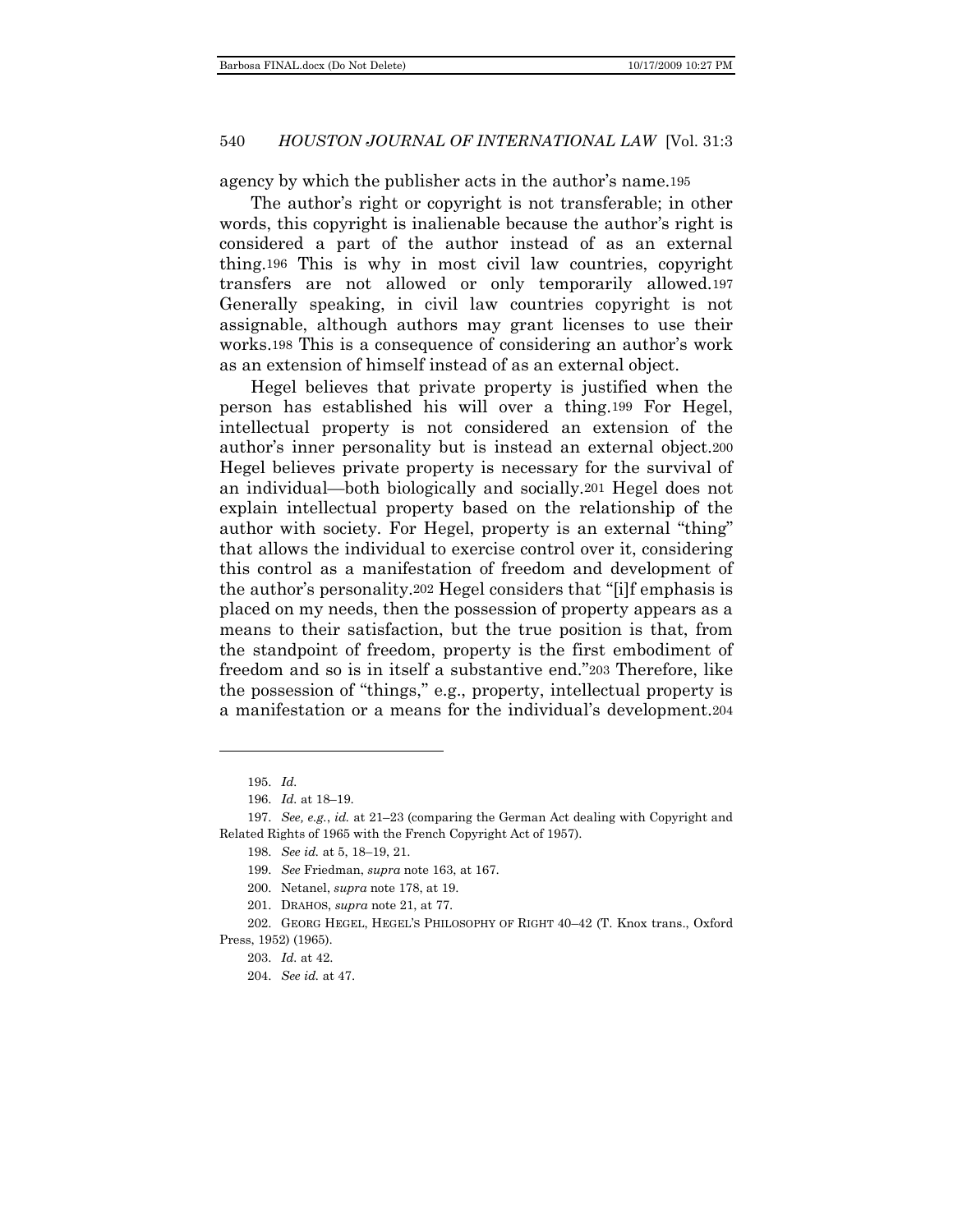Mental attitudes, erudition, and artistic skill are all classified as property.205

This theory of private property easily could be understood considering the following: "[s]ince my will, as the will of a person, and so as a single will, becomes objective to me in property, property acquires the character of private property."206 If the free will of a person is realized when it becomes external or objective, then private property is necessary.207 This point is illustrated by Hegel's belief that man is not naturally free and does not have natural ownership of himself—a principal difference from the belief Locke.208 The freedom or natural ownership of a human over himself is obtained through the process of objectification of his will: "[i]t is only through the development of his own body and mind, essentially through his self-consciousness's apprehension of itself as free, that he takes possession of himself and becomes his own property and no one else's."209 Therefore, self-ownership arises only through the process of self-confrontation in the course of the possession and transformation of the external world.210 Therefore, for Hegel, private property is necessary for the development of an individual's freedom.211

With respect to intellectual property, Hegel limits the protection for intellectual property to literary works and inventions, of which copying or reproduction "is of a mechanical kind."212 No protection is given to other kinds of artistic work because the copy is the product of the copyist's own mental and technical ability.213 Even if this reasoning results in something similar to Kant's discourse approach,214 Hegel's reasons are different. Hegel views the right over a literary work from the

- 211. *See id.* at 42.
- 212. *Id.* at 54.
- 213. *Id.*
- 214. Netanel, *supra* note 178, at 17–19.

<sup>205.</sup> *Id.* at 40–41.

<sup>206.</sup> *Id.* at 42.

<sup>207.</sup> *See id.*

<sup>208.</sup> *See id.* at 47.

<sup>209.</sup> *Id.*

<sup>210.</sup> *See id.* at 47–48.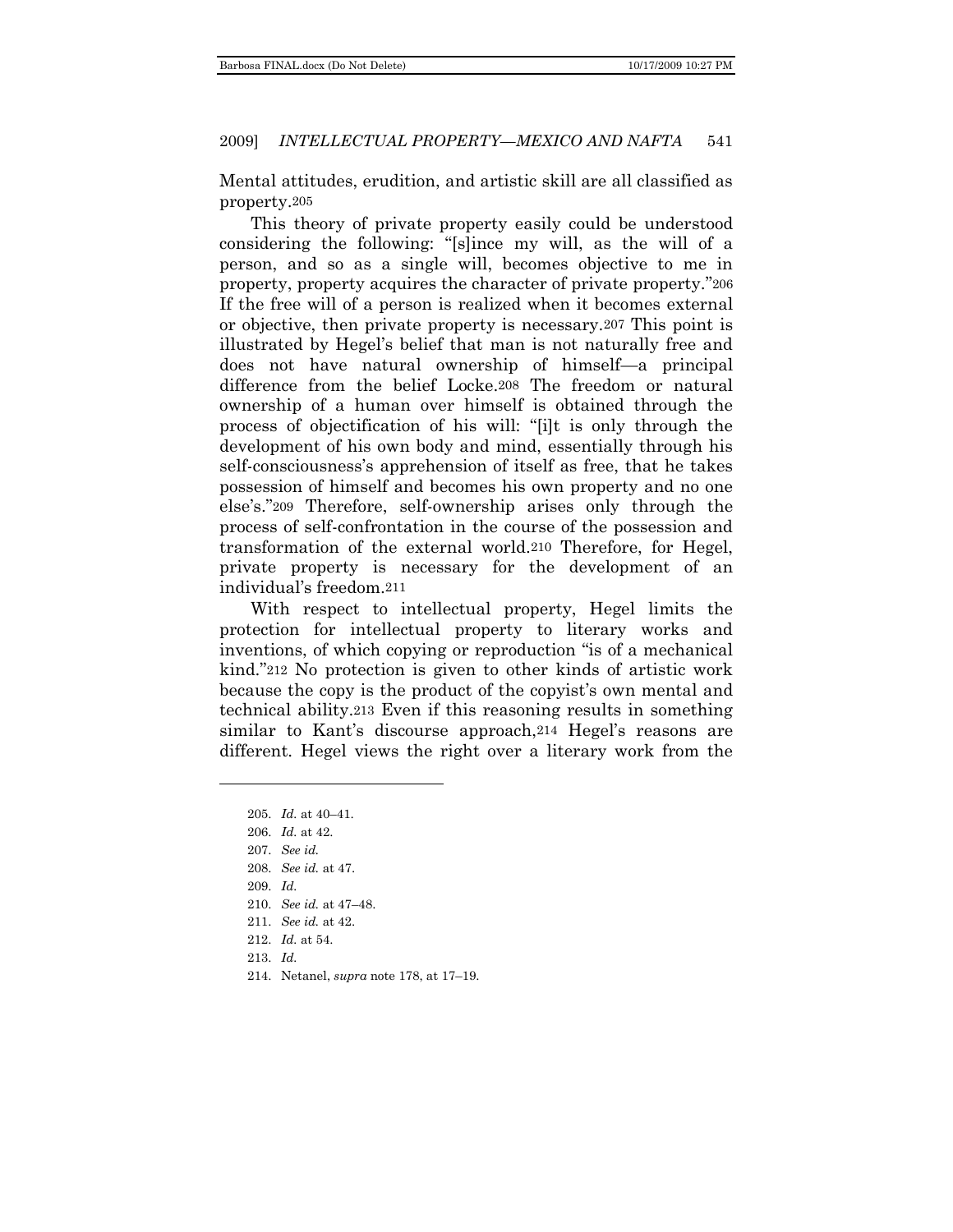copyist's perspective.215 Kant on the other hand, views it from the author's perspective regarding his discourse.216

Later thinkers expounded the ideas conceived by Kant and Hegel. As a consequence, Kant's thoughts laid the foundation for those who considered author's rights from the monistic point of view.217 The most prominent monistic thinkers are Otto von Gierke and Philipp Allfeld.218 They hold that the author's right is fundamentally personal.219 Therefore, the author's right is a personality right rather than a property right.220

―Monists believe [an] author[‗s] right[] [is] unitary and inalienable."221 The only way to transfer it is by testamentary disposition.222 The German Copyright Act, which regulates copyrights and related rights, provides an example of the application or adoption of this monistic or unitary view.223 It does not divide an author's right into patrimonial (or economic) rights on one hand, and moral (or personality) rights on the other. Author's right is a unitary body of rights.224 Like the Mexican Copyright Act, Articles 29 and 31 of the German Act establish the prohibition of indefinite transfer of copyrights.225

In opposition to the monistic thoughts based on Kant, Hegel's adherents developed a dualistic theory, which assumes that an author's moral or personal rights and economic interest are each protected by a different set of rights.226 The most prominent of these dualist thinkers is Josef Kohler, who ―follow[ed] Hegel's position that intellectual works are externalized products."227 At the same time, Kohler recognized

219. *Id.*

- 220. *Id.*
- 221. *Id.* at 21.
- 222. *Id.*
- 223. *See id.*
- 224. *See id.* at 20–21.
- 225. *See id.* at 21.
- 226. *Id.*
- 227. *Id.* at 22.

<sup>215.</sup> *Id.* at 19–20.

<sup>216.</sup> *See id.* at 17–19.

<sup>217.</sup> *Id.* at 20.

<sup>218.</sup> *Id.*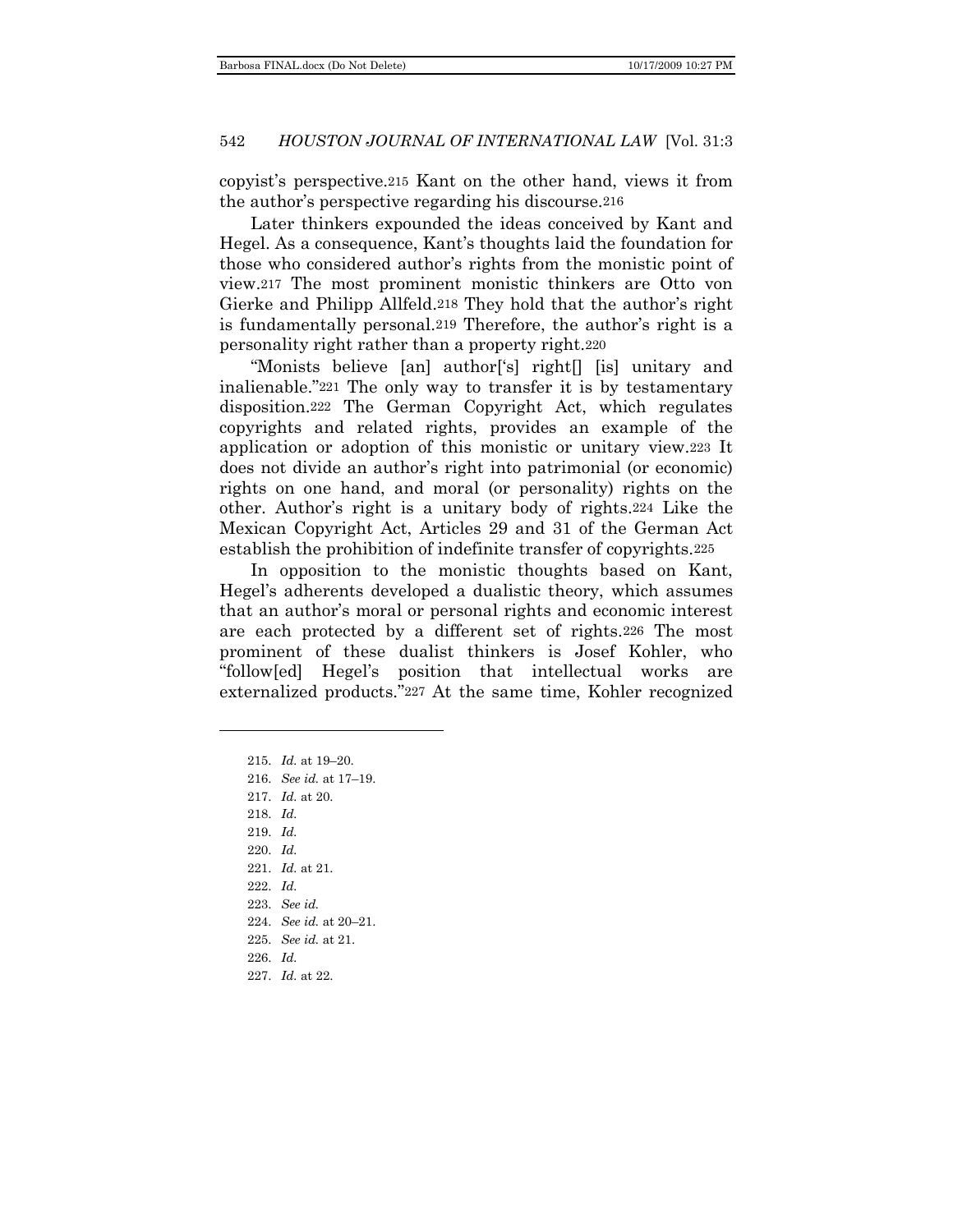that copyrights also protected the author's will.228 This means that copyright encompasses both patrimonial or economic rights and personality or moral rights.229 The French Copyright Act of 1957 is an example of this dualist doctrine, dividing copyrights into rights of intellectual or moral nature and rights attributing economic benefits.230 In separating moral rights from patrimonial rights Kohler stated:

The writer can not only demand that no strange work be presented as his, but that his own work not be presented in a changed form. The author can make this demand even when he has given up his copyright. This demand is not so much an exercise of dominion over my own work, as it is of dominion over my being, over my personality which thus gives me the right to demand that no one shall share in my personality and have me say things which I have not said.231

The assumption that an author keeps the aforementioned moral rights even if he has given up his patrimonial rights is the basic assumption of the dualist theory of copyrights.232 One set of rights is inalienable, even if the other set of patrimonial rights has been exhausted.233

Mexico has been influenced by both the monists and dualists. The Mexican Copyright Act of 1996 divides an author's rights into moral rights (Articles 18 to 23) and patrimonial or economic rights (Articles 24 to 29), thus reflecting the dualist theory.234 At the same time, Mexico has been influenced by the monistic theory in the sense that patrimonial author's rights as well as moral rights are inalienable.235

<sup>228.</sup> *See id.*

<sup>229.</sup> *See id.* at 21.

<sup>230.</sup> *See id.* at 22–23.

<sup>231.</sup> *See id.* at 22 (*quoting* J. KHOLER, UNREBERRECHT AN SCHRIFTWERKEN UND VELAGSRECHT 15 (1907), *as reprinted in* Edward Damich, *The Right of Personality: A Common-Law Basis for the Protection of the Moral Rights of Authors*, 23 GA. L. REV. 1, 29 (1988)).

<sup>232.</sup> Netanel, *supra* note 178, at 21–22.

<sup>233.</sup> *See id.* at 19–22.

<sup>234.</sup> L.F.D.A. (Mexican Copyright Act), *supra* note 3, arts. 18–29.

<sup>235.</sup> *See* Netanel, *supra* note 178, at 20–21.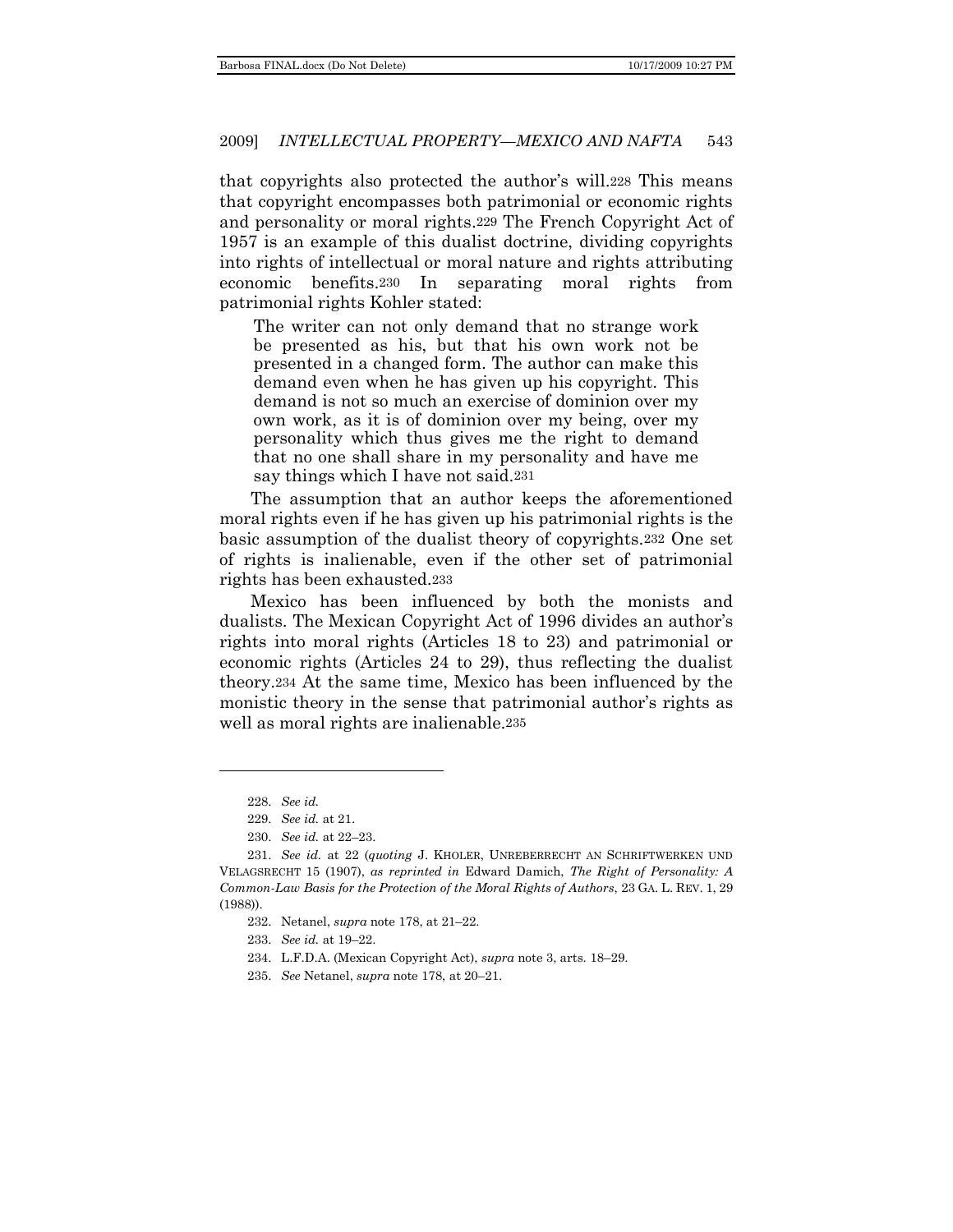### <span id="page-29-0"></span>V. NAFTA ARTICLE 1705(3) AND THE MEXICAN SUPREME COURT DECISIONS.

### <span id="page-29-1"></span>*A. NAFTA Article 1705*

NAFTA's chapter 17 has the same origin as the TRIPs agreement.236 In December of 1991, the Director General of GATT, Arthur Dunkel, issued a draft containing the TRIPs agreement.237 When this draft was issued, NAFTA negotiators discarded their respective drafts and accepted negotiations under this TRIPs draft.238 Consequently, NAFTA has similar provisions and concepts from the TRIPs agreement.239 This is not extraordinary since both came from the same draft.240 Like the TRIPs agreement, NAFTA requires member states to give effect to the provisions of prior international intellectual property agreements, e.g., the Berne Convention of 1971 and the Geneva Convention for the Protection of Producers of Phonograms.241

However, there are differences between TRIPs and NAFTA's chapter 17. NAFTA is considered to exceed protection required by TRIPs, e.g., it has stronger national treatment and shorter periods for implementation.242 On the other hand, while NAFTA provides for free transferability of rights, TRIPs does not require member states to provide for it.243 NAFTA Article 1705(3) establishes that:

Each Party shall provide that for copyright and related rights: (a) any person acquiring or holding economic rights may freely and separately transfer such rights by contract for purposes of their exploitation and

<sup>236.</sup> *See* Martin D.H. Woodward, *TRIPs and NAFTA's Chapter 17: How Will Trade-Related Multilateral Agreements Affect International Copyright?*, 31 TEX. INT'L L.J. 269, 274 (1996).

<sup>237</sup>*. See id.* at 273.

<sup>238.</sup> *See id.* at 274.

<sup>239.</sup> *See id.*

<sup>240.</sup> *Id.*

<sup>241.</sup> *See* NAFTA, *supra* note 1, art. 1701(2).

<sup>242.</sup> *See* GRAEME B. DINWOODIE ET AL., INTERNATIONAL INTELLECTUAL PROPERTY LAW AND POLICY 563 (2001).

<sup>243.</sup> *See* Woodward, *supra* note 236, at 280.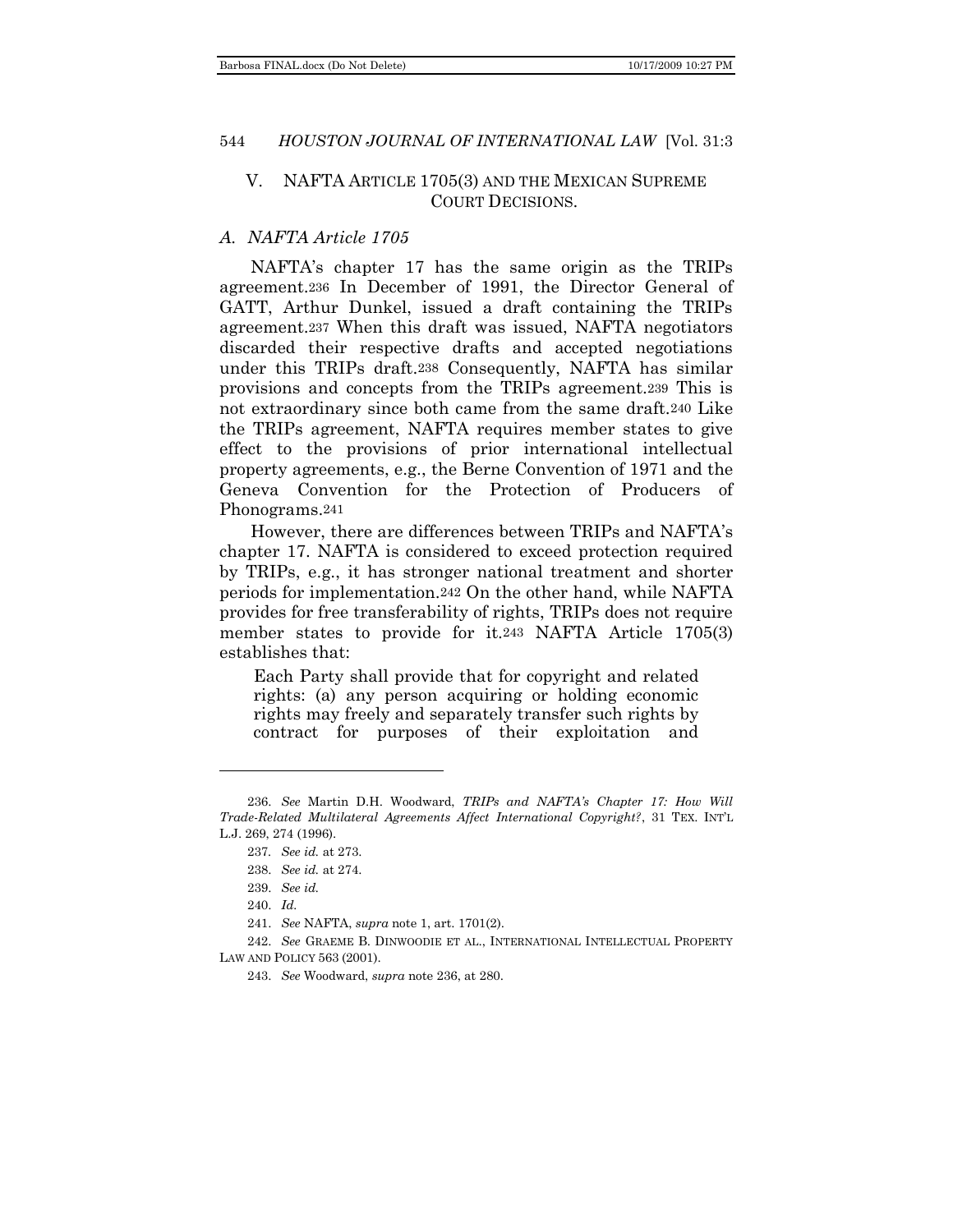enjoyment by the transferee; and (b) any person acquiring or holding such economic rights by virtue of a contract, including contracts of employment underlying the creation of works and sound recordings, shall be able to exercise those rights in its own name and enjoy fully the benefits derived from those rights.244

The literal and predominant interpretation of this provision is meant to cover both the right to transfer economic rights and the right to exercise those rights acquired by contract.245 However, this provision is contrary to inalienable characteristics of an author's rights in civil law countries and influenced by the already mentioned monistic interpretation of them developed by Kant, von Gierke, and Allfeld.246 Such limitations on the will of an author to transfer his rights are also based on the notion that unequal negotiation power could produce contracts disadvantageous to the weaker party, which in most cases is the author.247 The limitations on free transferability of rights may vary depending on the statute of the protecting country. Those limitations may include the form of contracts (requiring them to be in writing), the setting of certain rights as non-renounceable, or even the total prohibition of any transfer.248

If the continental normative justifications on copyrights remain influential in one legal system, this would mean a work would be considered an inner part of the author, neither an item for sale, nor an external device necessary to the author's survival in society.249 This view is quite different from considering the work as a property right or even as a privilege for the purpose of encouraging the production of more works. In the latter case, the author may contractually give up his property rights over the work in the same way that he may contractually transfer any other kind of physical property, such

l

<sup>244.</sup> NAFTA, *supra* note 1, art. 1705(3).

<sup>245.</sup> *See* Sharan L. Golsby, *Protection of Intellectual Property Rights Under NAFTA*, 4 NAFTA L. & BUS. REV. AM. 5, 19 (1998); *see also* Woodward, *supra* note 236, at 280.

<sup>246.</sup> *See* Netanel, *supra* note 178, at 20–21.

<sup>247.</sup> *See* LIPSZYC, *supra* note 74, at 278.

<sup>248.</sup> *See id.* at 277.

<sup>249.</sup> *See* Netanel, *supra* note 178, at 20–21.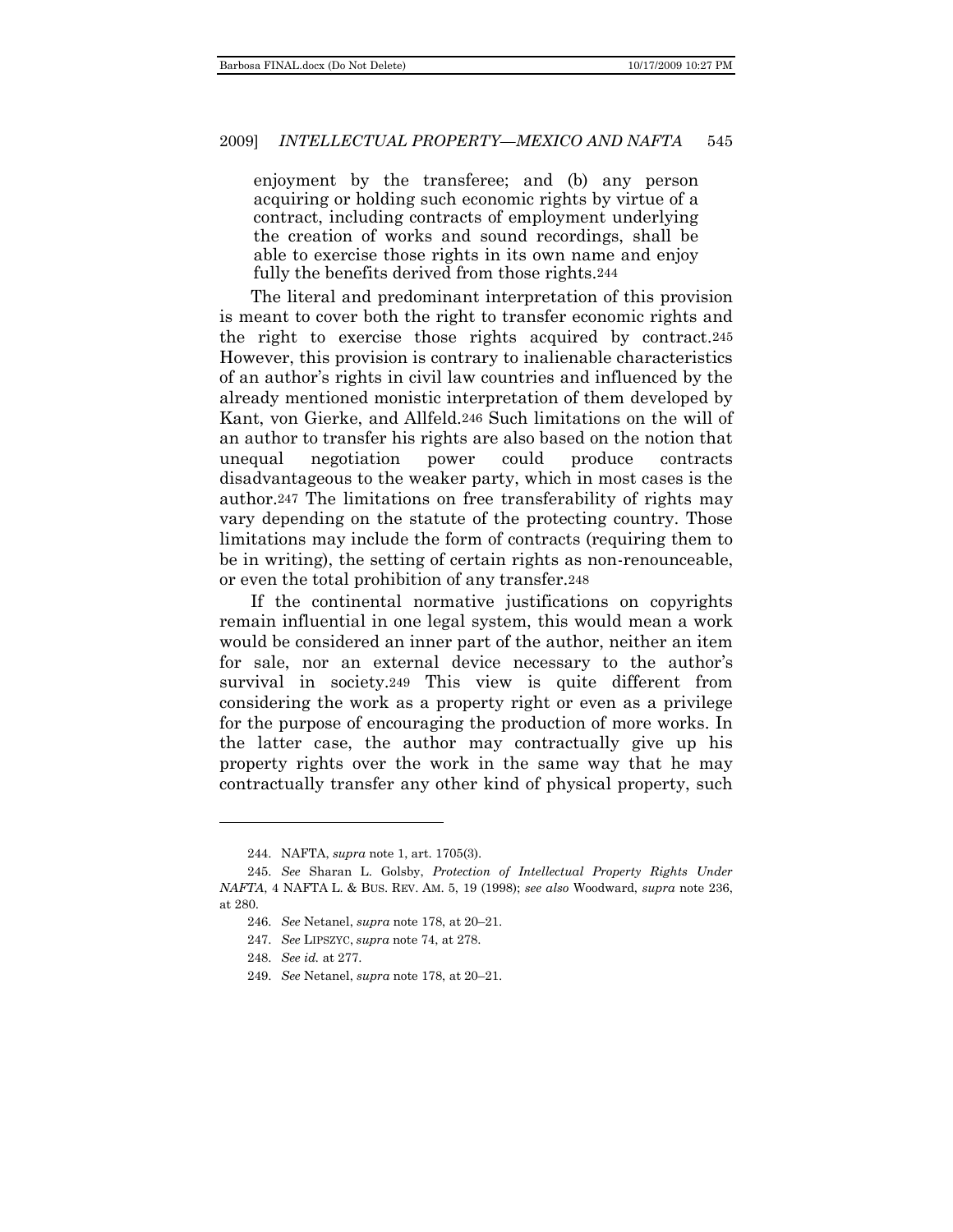#### as a car or a house.250

A similar provision is not present in the TRIPs agreement due to the large membership of developed civil law countries that had stronger bargaining positions than Mexico during NAFTA negotiations.251 Therefore, a "contractual right assurance‖ provision is not included in TRIPs because most of the civil law countries that have restrictions on the alienability of copyrights opposed its inclusion in the agreement.252 However, in the case of NAFTA, the only civil law country, Mexico, agreed to this provision.253 It has been suggested that ―[h]egemonic power pretty much explains how the United States imposed its will on Mexico over intellectual property rights in the NAFTA negotiations."254 While this suggestion goes beyond the purposes of this Article, it would be fair to mention that Mexican negotiators accepted this and other NAFTA provisions

<sup>250.</sup> *See generally id.* at 1, 18–22 (defining the principle of unlimited alienability and then comparing the monistic and dualistic approaches to copyright theory).

<sup>251.</sup> *See* TRIPs, *supra* note 18 (noting that a contractual right assurances clause is conspicuously absent); *see also* Office of the Secretary, Overview of Intellectual Property Rights and the TRIPs Agreement, http://www.osec.doc.gov/ogc/occic/ipr.htm (last visited Apr. 12, 2009) (espousing the view that the TRIPs Agreement applies to all WTO members); s*ee, e.g.*, Jack Yu, *How to Practice in China*, THE LAW SOCIETY OF ENGLAND AND WALES, Sept. 28, 2007, http://international.lawsociety.org.uk/ip/asia/586/practise (illuminating the effect of the civil law regime of China having joined the WTO and the strong outlook for other countries desiring to do business with China).

<sup>252.</sup> *See* Andreas P. Reindl, *Choosing Law in Cyberspace: Copyright Conflicts on Global Networks*, 19 MICH. J. INT'L L. 799, 866–70 (1998); PAUL E. GELLER & MELVILLE B. NIMMER, INTERNATIONAL COPYRIGHT LAW AND PRACTICE 246–50 (2003); Paul E. Geller, *Conflicts of Laws in Copyright Cases: Infringement and Ownership Issues*, 51 J. COPYRIGHT SOC'Y U.S.A. 315, 356–58 (2004). While TRIPs Article 40 allows states to control anticompetitive practices in contractual intellectual property agreements, it cannot be said that this provision constitutes a burden for the states to allow free transferability of rights. *See* TRIPs, *supra* note 18, art. 40. The only free transferability burden in the TRIPs agreement covers patents. *See id.* art. 28(2).

<sup>253</sup>*. See* CANADIAN HERITAGE INFORMATION NETWORK, THE LAW, NAFTA AND DISTRIBUTED ENVIRONMENTS: LEGAL INHIBITORS TO TECHNOLOGICAL INNOVATION?, DOMESTIC LAW ON DATA AND DATABASE PROTECTION IN THE NAFTA COUNTRIES (2002), http://www.chin.gc.ca/English/Intellectual\_Property/Law\_Nafta/domestic\_law.html (explaining that Mexico is a civil law tradition country); Howard P. Knopf, *The Database Dilemma in Canada: Is "Ultra" Copyright Required?*, 48 U. NEW BRUNSWICK L.J. 163, 174 (1999) (explaining that, after ratifying NAFTA, Mexico is bound by Article 1705).

<sup>254.</sup> MICHAEL P. RYAN, KNOWLEDGE DIPLOMACY: GLOBAL COMPETITION AND THE POLITICS OF INTELLECTUAL PROPERTY 3 (1998).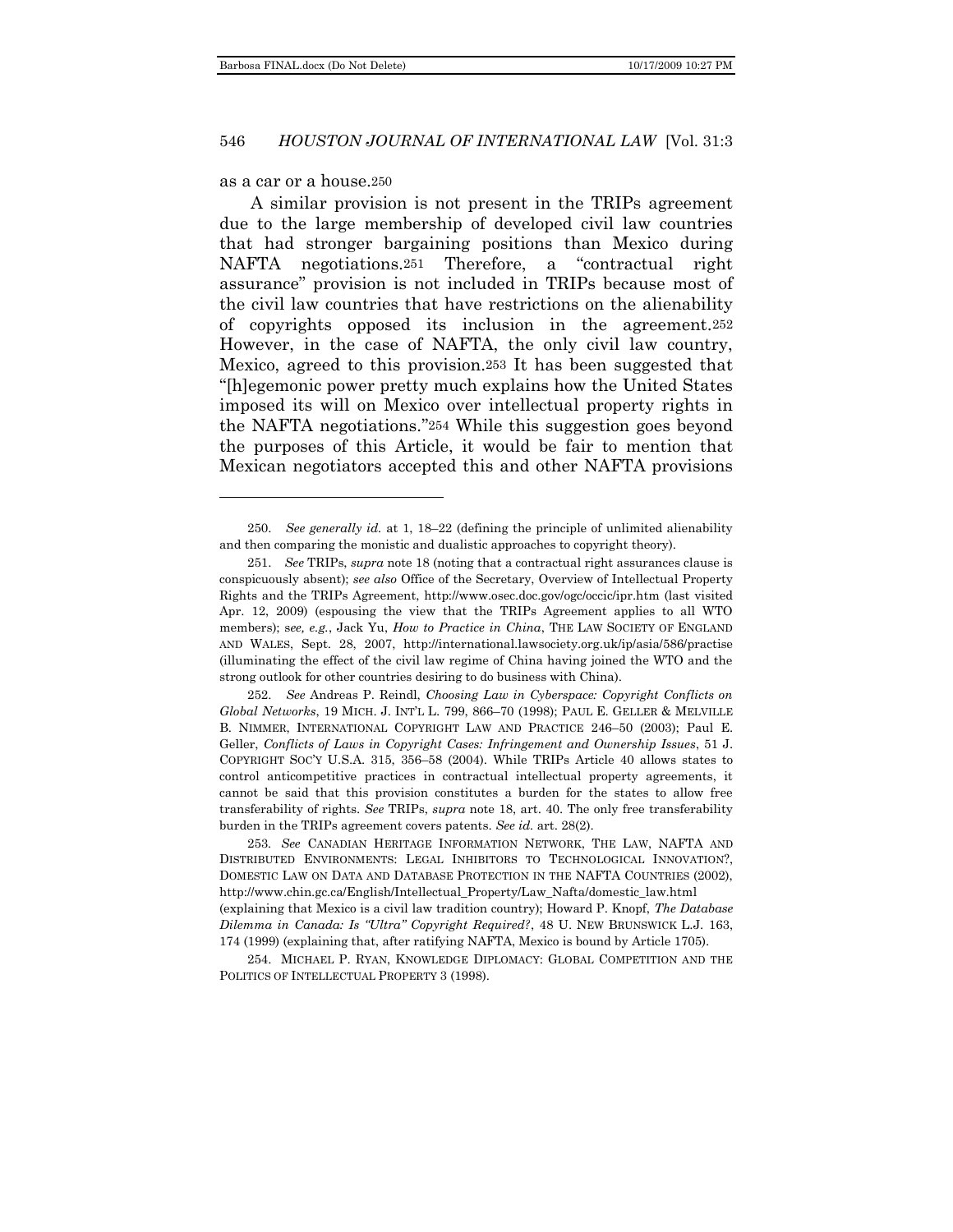in order to achieve other economic benefits of the agreement.255 However, as the following cases show, this provision seems to be ignored in the Mexican legal system.

# <span id="page-32-0"></span>*B. Mexican Copyright Act*

On July 23, 2003, a decree amending and adding several provisions to the Mexican Copyright Act was published in the official gazette.256 Among those amendments, Mexico added the right to remuneration for any broadcasting or communication granted to performers and producers of phonograms.257 Even if this was not explicitly established by the legislative history or by the statute itself, this is the kind of right established by Article 12 of the International Convention for the Protection of Performers, Producers of Phonograms and Broadcasting Organizations [hereinafter Rome Convention].258 This right, as defined by the Rome Convention, consists of an equitable remuneration for performers or producers of phonograms: "[i]f a phonogram published . . . or a reproduction of such phonogram, is used directly for broadcasting or for any communication to the public, a single equitable remuneration shall be paid  $\ldots$   $\overset{?}{259}$ 

There are two special remarks about the Mexican copyright statute provisions. The first is that those provisions not only provide remuneration rights for performers and producers of phonograms, but also establish remuneration rights for

<sup>255.</sup> Heidi Sommer, *The Economic Benefits of NAFTA to the United States and Mexico*, NATIONAL CENTER FOR POLICY ANALYSIS (Jun. 16, 2008), http://www.ncpa.org/pdfs/ba619.pdf.

<sup>256.</sup> L.F.D.A. (Mexican Copyright Law), *supra* note 3, arts. 26 *bis*, 27, 78, 83, 86, 88, 89, 90, 92 *bis*, 117 *bis*, 118, 122, 131 *bis*, 132, 133, 134, 146, 213, 216 *bis.*

<sup>257.</sup> *Id.* arts. 117, 131.

<sup>258.</sup> Convention for the Protection of Performers, Producers of Phonograms and Broadcasting Organizations art. 12, Oct. 26, 1961, 496 U.N.T.S. 43 [hereinafter Rome Convention]. The Convention entered into force in Mexico on May 18, 1964. WIPO, Contracting Parties to the Rome Convention, http://www.wipo.int/treaties/en/ShowResults. jsp?lang=en&treaty\_id=17 (last visited Apr. 12, 2009). Mainly due to the opposition of broadcasting organizations, the United States is not a party to this convention. *See* Roberto Garza Barbosa, *Revisiting International Copyright Law*, 8 BARRY L. REV. 43, 56 (2007) (analyzing the history and evolution of this convention, including the opposition of broadcasting organizations to Article 12).

<sup>259.</sup> Rome Convention, *supra* note 258, art. 12.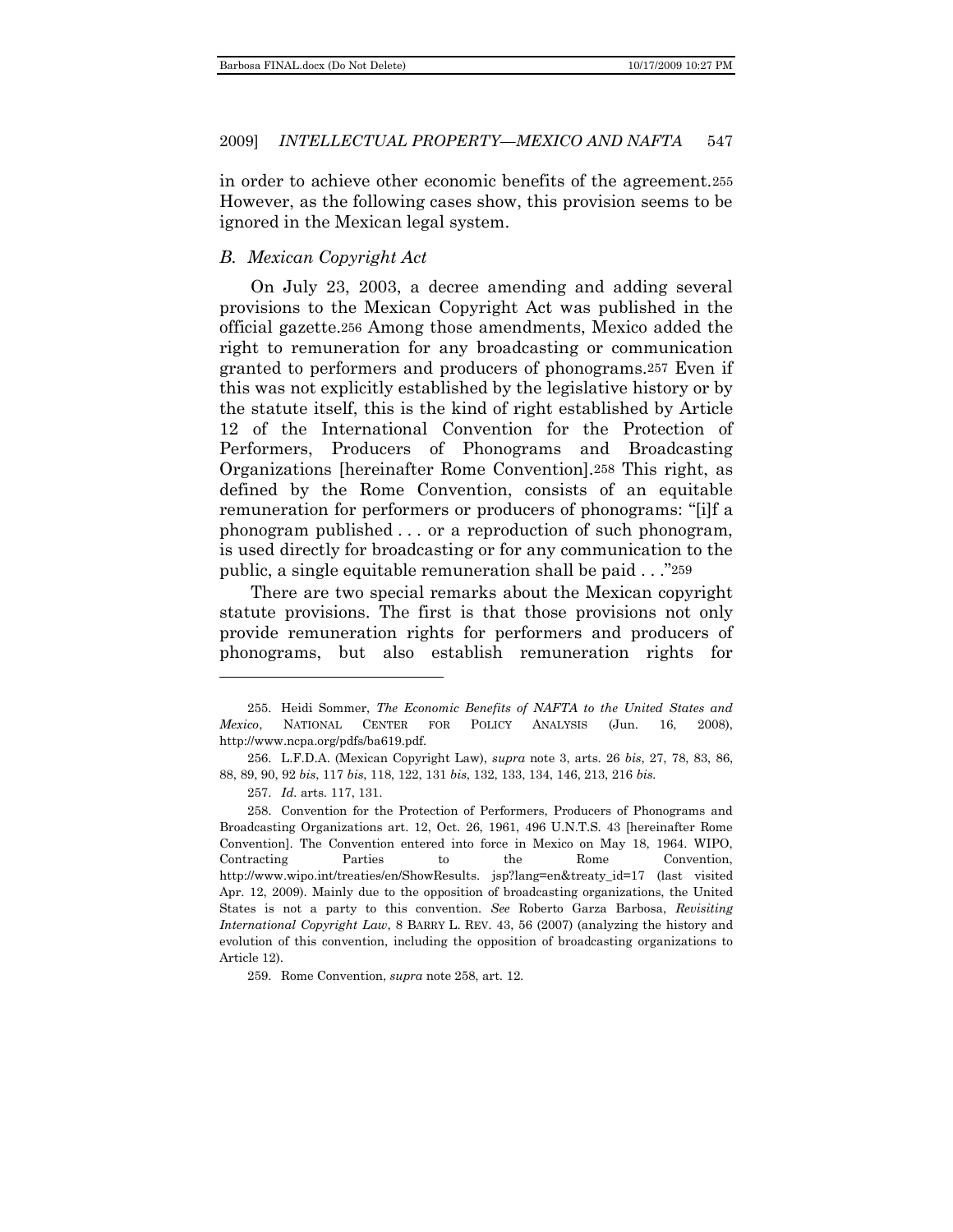authors.260 Second, on its face, the statute provides that those remuneration rights cannot be waived by contract.261

The remuneration right granted to authors is defined as "the author and his successor in title have the right to receive remuneration for the communication or public transmission of their work in any means and the author's right is not renounceable."262 As to the performers, the Mexican Copyright Act states that they have a non-renounceable right to receive remuneration for the use or exploitation of their performances made for direct or indirect economic purposes, by any means.263 Phonogram producers have the same right, but the provision makes no indication as to whether that right may be waived.264

Under the Rome Convention, performers have a very limited set of rights over their unfixed performances. Those rights include preventing the broadcasting, the communication to the public, and the fixation of the performer's live performances.265 Performers also have the right to prevent the reproduction of fixations made without their consent.266 However, once the performer has consented to the fixation of his performance, all of those rights have no further application.267 They only cover unfixed live performances.268 The Mexican Copyright Act also provides for the Rome Convention rights and establishes that those rights become extinguished once the performer has authorized the fixation of his performance.269 Thus, the exhaustion of the mentioned rights seems to be the reason for the remuneration right contained in the Rome Convention for broadcastings and transmissions, a right that, in the case of the Mexican Copyright Act, cannot be waived.270

- 267. *See id.* arts. 7, 19.
- 268. *See* L.F.D.A. (Mexican Copyright Law), *supra* note 3, art. 118.
- 269. *Id.*
- 270. *Id.* art. 26 *bis*.

<sup>260.</sup> *See* L.F.D.A. (Mexican Copyright Law), *supra* note 3, art. 26 *bis.*

<sup>261.</sup> *Id.*

<sup>262.</sup> *Id.* art. 27.

<sup>263.</sup> *Id.* art. 117 *bis*.

<sup>264.</sup> *See id.* art. 131 *bis.*

<sup>265.</sup> Rome Convention, *supra* note 258, art. 7.

<sup>266.</sup> *Id.*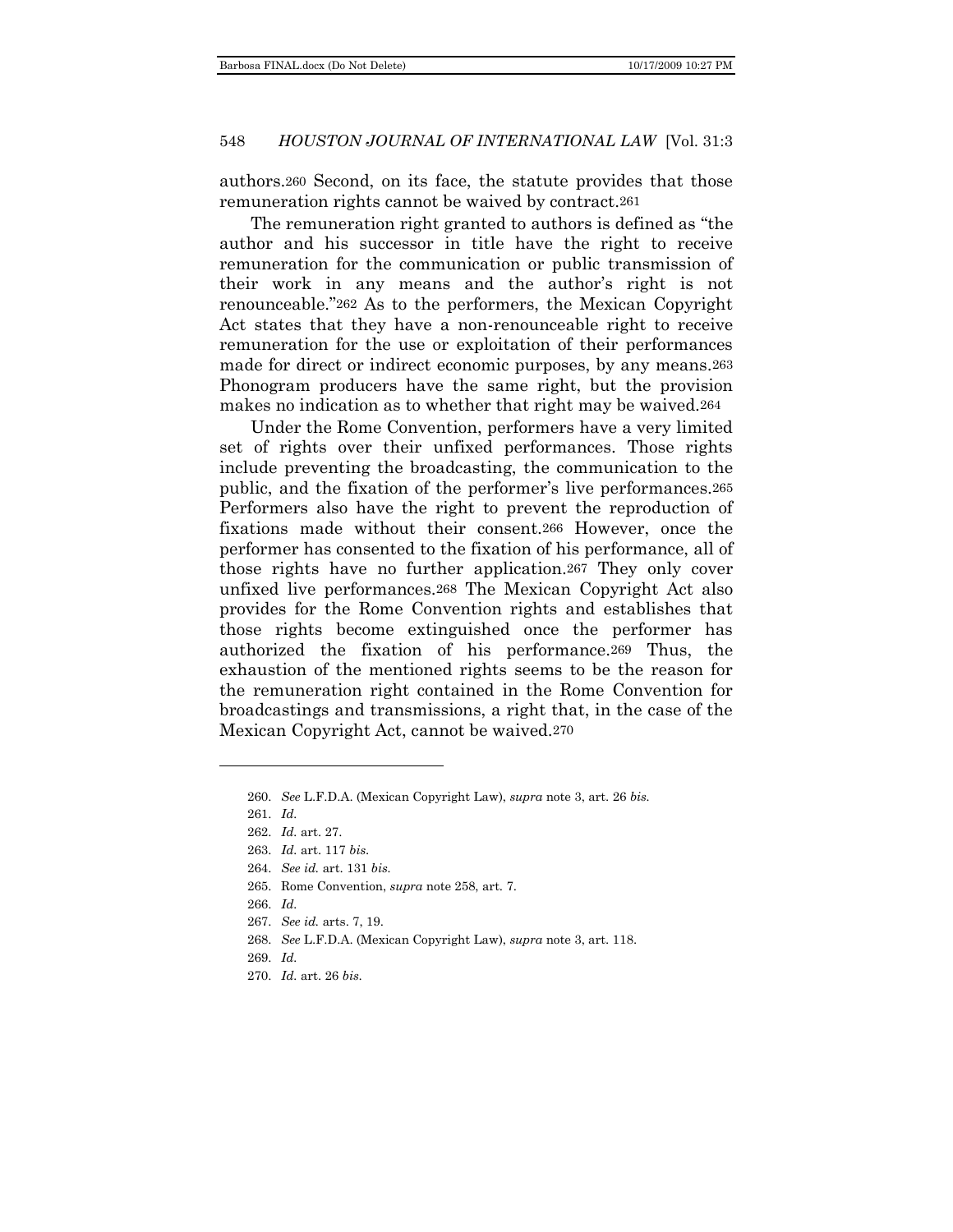Unlike the protections granted for performers, the protection under the Mexican Copyright Act for producers of phonograms seems to be more in accord with the WIPO Performances and Phonograms Treaty, which includes the right to direct and indirect reproduction, importation, distribution, adaptation, and rental. 271 However, there are certain rights in the WPPT (e.g., the "making available" right,), particular obligations concerning technological measures, and key management information, that have yet to be fully implemented in the Mexican statute.<sup>272</sup>

The limited rights of performers under the Rome Convention are a result of an apparent tension between authors and performers; while performers perform the songs and lyrics composed by authors, authors still have rights over secondary uses of their works, including the reproduction or broadcasting of any performance of their works.273 There would be risk to the author if the performer prevented the exploitation of the author's work by opposing to the broadcasting or reproduction of the fixation of his performance.274 Even if this situation were very unlikely since it would be against the interests of the performer, the dangers persist, which is why the Rome Convention has limited performers' rights to unfixed performances.275 Otherwise, both performers and authors would have rights over the same object.276 However, the right contained in Article 12 of the Rome Convention has been characterized as a non-voluntary license in response to the

- 273. *See* LIPSZYC, *supra* note 74, at 385.
- 274. *Id.*

l

- 275. *See id.* at 385–86.
- 276. *See id.*

<sup>271.</sup> *See* WIPO Performances and Phonograms Treaty, arts. 11–14, Dec. 20, 1996, 36 I.L.M. 76 [hereinafter WPPT]. The Mexican statute does not contain the right to ―making available‖ their performances as established in WPPT. *See id.* art. 14; L.F.D.A. (Mexican Copyright Law), *supra* note 3, art. 131. For the performers, the WPPT contains rights for unfixed performances and also rights for fixed performances that go beyond those granted by the Rome Convention. *WPPT*, arts. 6, 10. For performers, the Mexican statute has only implemented the rights established by the Rome Convention, those that disappear once the performer has authorized the fixation of his performance. *See* L.F.D.A. (Mexican Copyright Law), *supra* note 3, art. 118. Art. 15 of WPPT establishes the right to a remuneration for broadcasting or communication by performers as well as producers of phonograms. *See WPPT*, *supra* note 271, art. 15.

<sup>272.</sup> *See WPPT*, *supra* note 271, arts. 10, 18–19.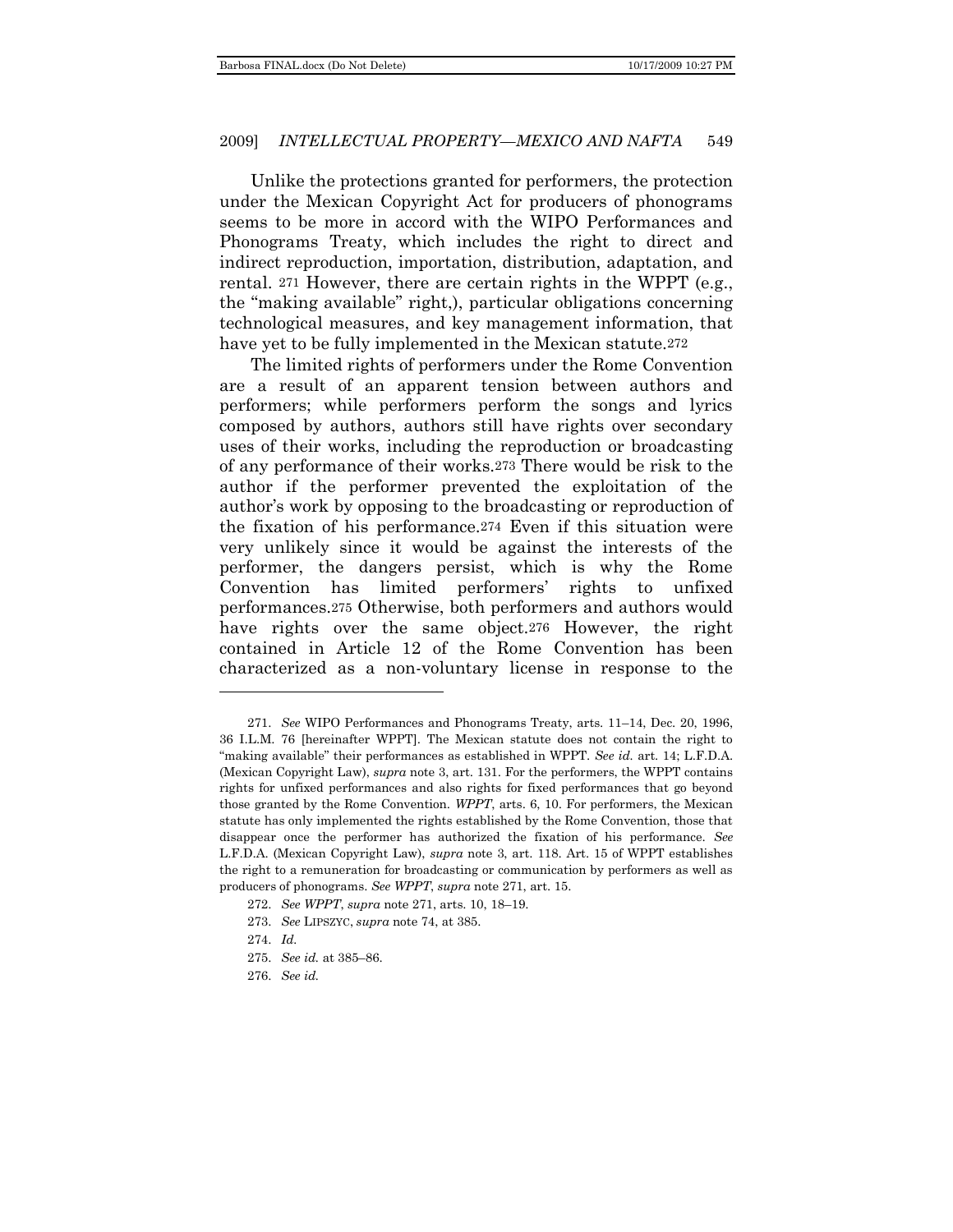limited rights of performers.277 If performers surrender their rights to the producer of phonograms to authorize the fixation of their performances, it would be of value to them to keep the right to remuneration when those performances are broadcasted or communicated to the public.278 Producers of phonograms may be at disadvantage when they negotiate their licenses or contracts with entities that have more economic power, usually those broadcasting the phonogram.279 Unequal bargaining positions also have contributed to these kinds of provisions that protect performers280 and phonogram producers, even though phonogram producers may not be as weak in their bargaining positions. However, for authors, there is no counterpart for Article 12 of the Rome Convention in any international copyright convention.281 This lack of a similar provision for authors exists because contrary to performers, authors always enjoy the right to authorize or prohibit any communication of their works to the public.282 Therefore, this royalty payment for authors in the Mexican Copyright Act seems to be contradictory to the reasons why this legal device was first created.

# <span id="page-35-0"></span>*C. Mexican Supreme Court Decisions*

### *1. Cinemex Toluca II*

The judgment follows an action filed in *Cinemex Toluca II*, seeking a declaration that several provisions of the abovementioned amendments to the Mexican Copyright Act were unconstitutional.283 The original action of *Amparo* was filed in

282. *See* LIPSZYC, *supra* note 74, at 21–22.

283. *See* Amparo en Revisión 105/2005. Cinemex Toluca II et al., the complete final judgment of the Second Chamber of the Mexican Supreme Court, is available on the Supreme Court home page, http://www2.scjn.gob.mx/expedientes (last visited Apr. 12, 2009). *See also* "Cinemex Toluca II et al.," 22 Dec. S.J.F. 397-403 (9a época 2005) (the official federal reporter, which publishes *Tesis aisladas*, consisting of abstracts of the

<sup>277.</sup> *See id.* at 386.

<sup>278.</sup> *See id.* at 385–86.

<sup>279.</sup> See, e.g., Reto M. Hilty & Alexander Peukert, "Equitable Remuneration" in *Copyright Law: The Amended German Copyright Act as a Trap for the Entertainment Industry in the U.S.?*, 22 CARDOZO ARTS & ENT. L.J. 401, 413–14 (2004) (German law).

<sup>280.</sup> *See id.*

<sup>281.</sup> *See* Rome Convention, *supra* note 258, art. 12.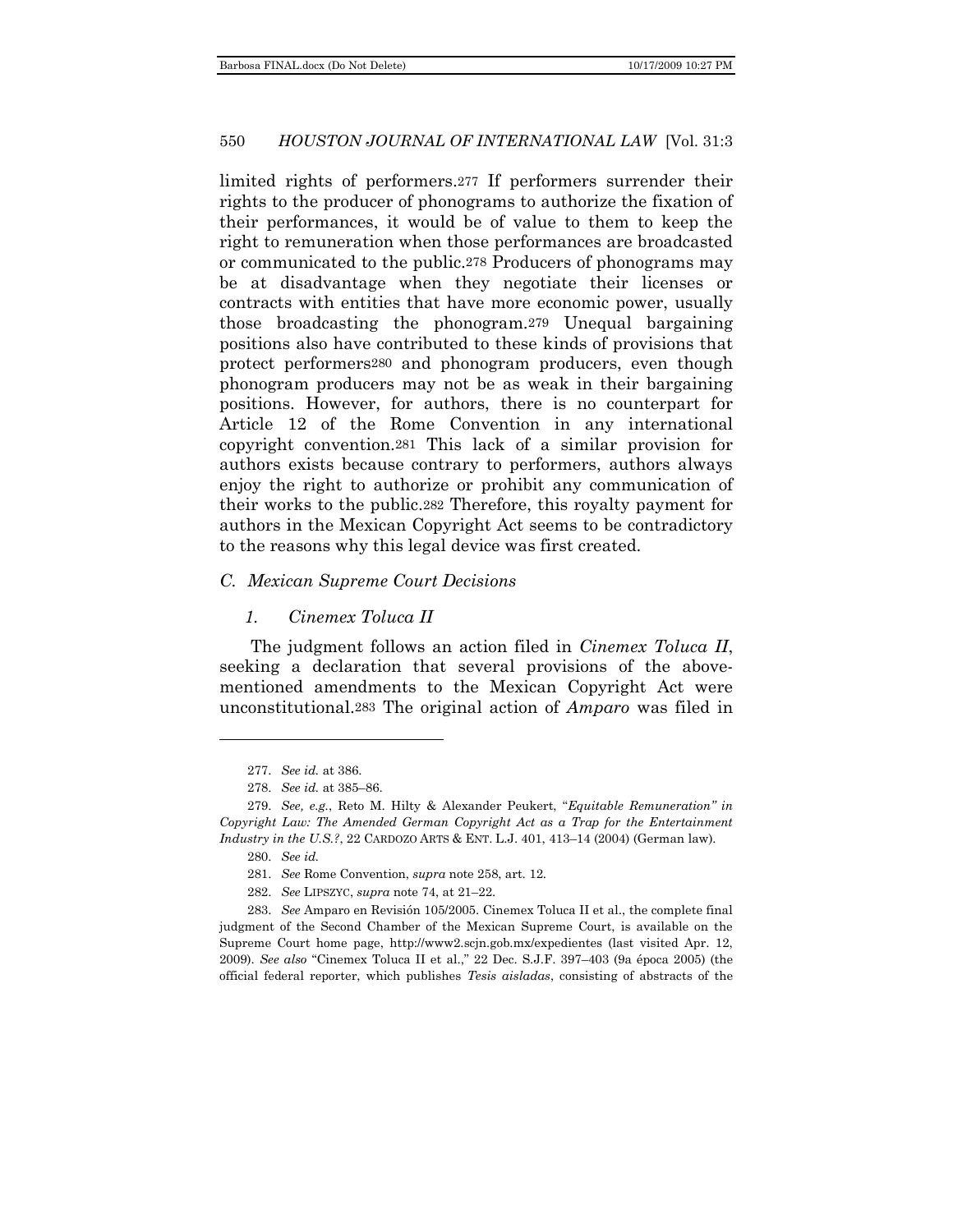the Seventh District Court for the Federal District, which dismissed the action, upholding the constitutionality of the statute.284 On appeal, a First Circuit Federal Court reviewed the District Court's decision, sending the constitutionality question to the Mexican Supreme Court; the Second Chamber upheld the constitutionality of the amendments to the Mexican Copyright Act.285 Consequently, the *Cinemex Toluca II* decision does not come from the bench of the Mexican Supreme Court sitting all justices, but instead from one chamber composed of only five justices.286

The plaintiffs alleged that the amendments were contrary to the Mexican Constitution for several reasons. First, they alleged a lack of certainty in the statute about who would be entitled to receive the remuneration.287 Since the plaintiffs were companies owning movie theaters, they argued that several Articles of the amendment, including Articles 26 *bis,* 117 *bis,* and 118, encouraged double or triple payments of royalties for the same exhibition of a movie.288 Movie theaters would have to pay not only movie producers, from whom they traditionally acquire the right to exhibit the movies, but also authors of scripts, performers, and so on.289 This lack of certainty was alleged to

complete decision). Constitutional review in Mexico is different than in the United States. It is a mixed system based on the European centralized system and the American diffuse system of constitutional review. It could be abstract or concrete, depending on the procedure. There are two procedures of constitutional review. One, based on Article 105 of the Mexican Constitution, is centralized and may be initiated directly in the Supreme Court by certain representatives and certain public officers. *See* Constitución Política de los Estados Unidos Mexicanos, D.O., art. 105, 5 de Febrero de 1917 (Mex.). The second is the *Amparo*, a constitutional litigation procedure, which is performed only by the federal judiciary and may be initiated by anyone having standing. *See id.* arts. 103, 107. This latter procedure looks more like the American model since it may be carried out not only by a constitutional court but also by federal courts. *See* Vicky C. Jackson & Mark Tushnet, COMPARATIVE CONSTITUTIONAL LAW 461 (1999). However, it is a special procedure; constitutional review is never dealt with in ordinary litigation. For a comprehensive comparison between American and European models of constitutional review, *see id.*

<sup>284.</sup> *See Cinemex* at 39.

<sup>285.</sup> *See id.* at 180.

<sup>286.</sup> *See id.* at 181.

<sup>287.</sup> *See id.* at 5.

<sup>288.</sup> *See id.*

<sup>289.</sup> *See id.* at 6–7.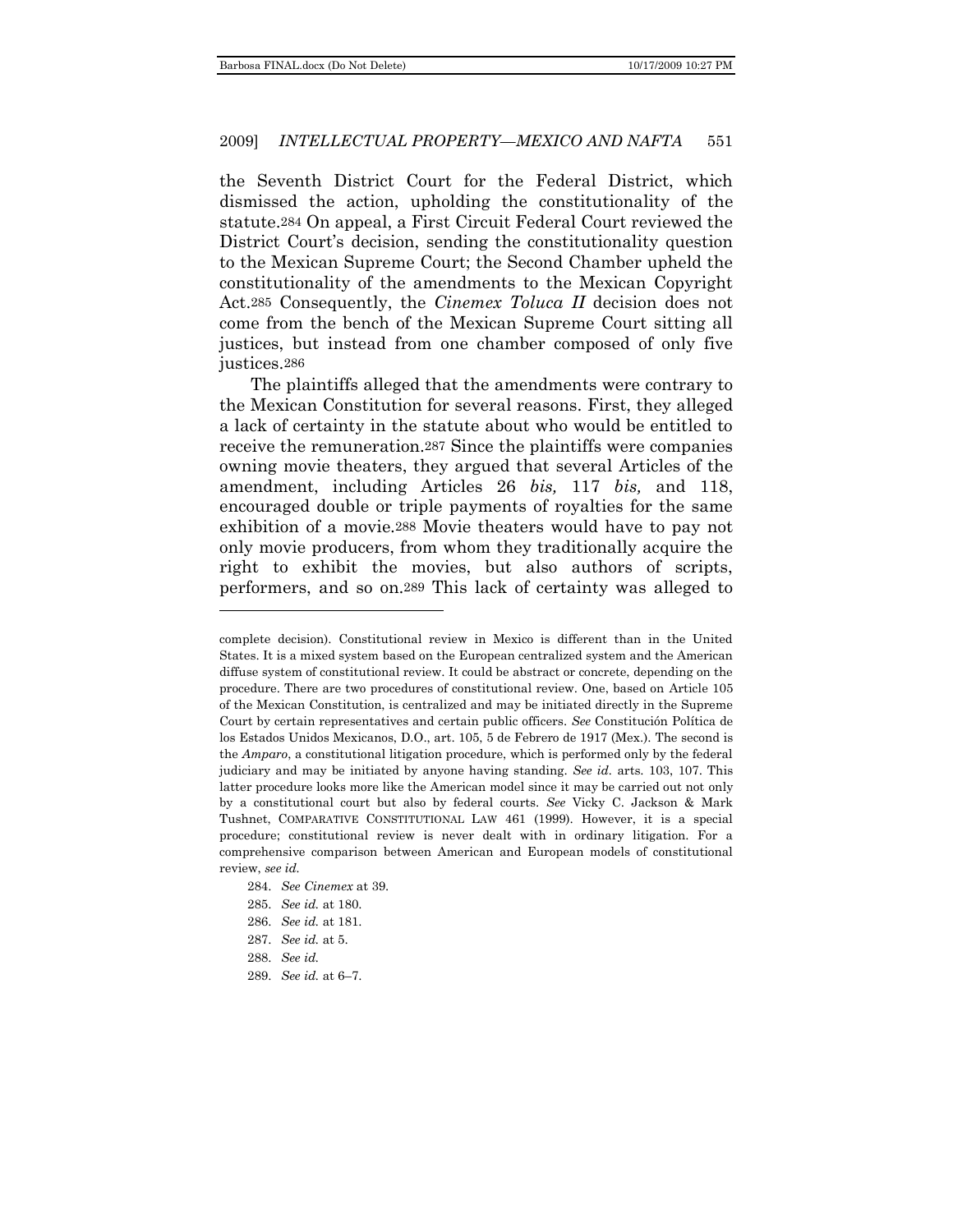violate the due process clauses contained in Articles 14 and 16 of the Mexican Constitution.290

In the same allegation, the plaintiffs pointed out that the wording of the statute encouraged double payment.291 However, on this point, the Supreme Court read the Article as defining a successor in rights to be only those who inherited those rights, because the rights in question are not renounceable.292 Therefore, it would be the author or his heirs as successors in title who are entitled to this right, not the author and his heirs at the same time.293 The real double payment at issue was not this wording, but the ability to have a non-renounceable right.294 Even if movie producers agree with everyone working in the realization of the movie, including scriptwriters, actors, and performers, that they should relinquish their concerning royalty rights, such a contractual agreement would be void, and authors and performers would keep the right to demand the mentioned royalties for any public communication, including exhibitions in movie theaters.

The Supreme Court held that the statutory provisions for the royalties did not create uncertainty because the determination of the amount of those royalties is clearly established by the statute.295 Additionally, the Court held that even if the user of the work had to compensate the right-holder, a royalty does not impose a double payment for the same concept because they are two different things.296 As a consequence of this reasoning, there is nothing uncertain, and thus, users have to pay to the right-holder and those who participated in making the work.297

The Supreme Court reasoned that economic rights include exploitation by reproduction, distribution, communication, and

<sup>290.</sup> *See* Constitución Política de los Estados Unidos Mexicanos, D.O., arts. 14, 16, 5 de Febrero de 1917 (Mex.); *Cinemex* at 4.

<sup>291.</sup> *See* L.F.D.A. (Mexican Copyright Act), *supra* note 3, art. 26 *bis*; *Cinemex* at 34.

<sup>292.</sup> *See Cinemex* at 124–25.

<sup>293.</sup> *See id.*

<sup>294.</sup> *Id.*

<sup>295.</sup> *Id.* at 134.

<sup>296.</sup> *See id.* at 145.

<sup>297.</sup> *See id.*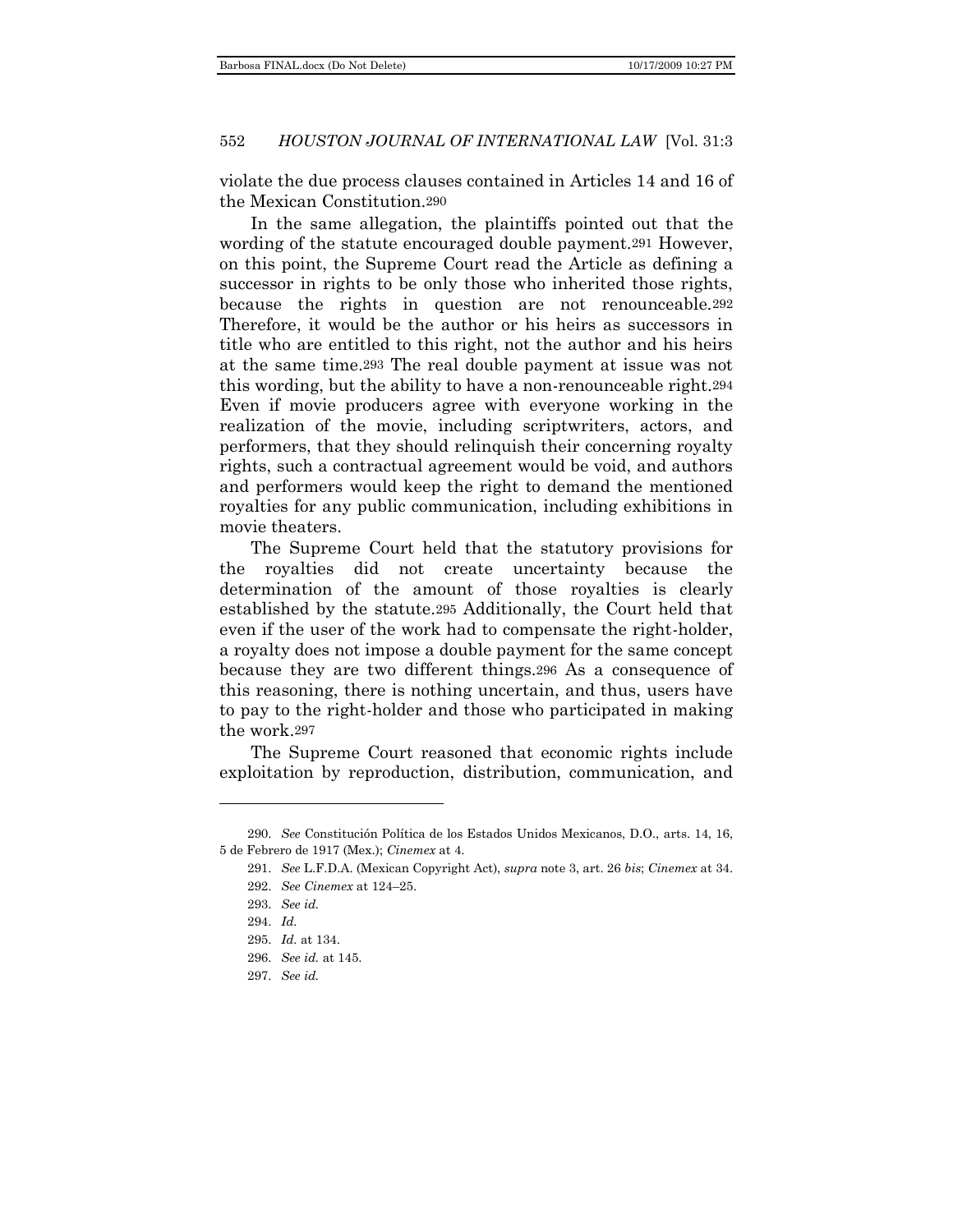transmission to the public.298 Furthermore, economic rights are transferable by contract. However, the Supreme Court held that royalty rights are not related to economic rights but are a different set of rights that cannot be waived by contract.299 The result of interpreting royalty rights as a different set of rights is of remarkable consequence.300 The traditional dualistic conception created by Hegel's followers divided authors' rights into moral rights and economic rights.301 As previously mentioned, there are some civil law countries that follow this concept;302 Mexico appears to be one of them. However, Supreme Court's reasoning seems to create a new type of nonrenounceable super-right that has pecuniary value but is not subject to ordinary rules for economic and moral rights.303

There was also an allegation based on the suggestion that those remuneration rights were a tax imposed upon the plaintiffs contrary to the rules established by the Mexican Constitution for imposing and collecting taxes.304 The plaintiffs argued that according to Article 74 of the Mexican Constitution, any statute or amendment imposing taxes must be discussed first in the lower house of the Congress.305 In this case, the draft was first discussed in the Senate, thus violating constitutional procedures for creating taxes.306 They also argued that according to Article 31 of the Mexican Constitution, taxes must be proportional, equitable, and bound for public spending by the government.307 This argument was unsound and frivolous because royalty payments are not taxes and thus do not violate the Mexican Constitution.308 The Supreme Court extensively

<sup>298.</sup> *See id.* at 134.

<sup>299.</sup> *See id.* at 132.

<sup>300.</sup> *See id.*

<sup>301.</sup> *See* Netanel, *supra* note 178, at 21.

<sup>302.</sup> *See supra* notes 252–53 and accompanying text.

<sup>303.</sup> *See Cinemex* at 132.

<sup>304.</sup> *See id.* at 36–37.

<sup>305.</sup> *See id.* at 38; *see* Constitución Política de los Estados Unidos Mexicanos, D.O.,

arts. 74-IV, 5 de Febrero de 1917 (Mex.).

<sup>306.</sup> *See Cinemex* at 38.

<sup>307.</sup> *See id.* at 37; *see* Constitución Política de los Estados Unidos Mexicanos, D.O.,

arts. 31-IV, 5 de Febrero de 1917 (Mex.).

<sup>308.</sup> *Cinemex* at 118.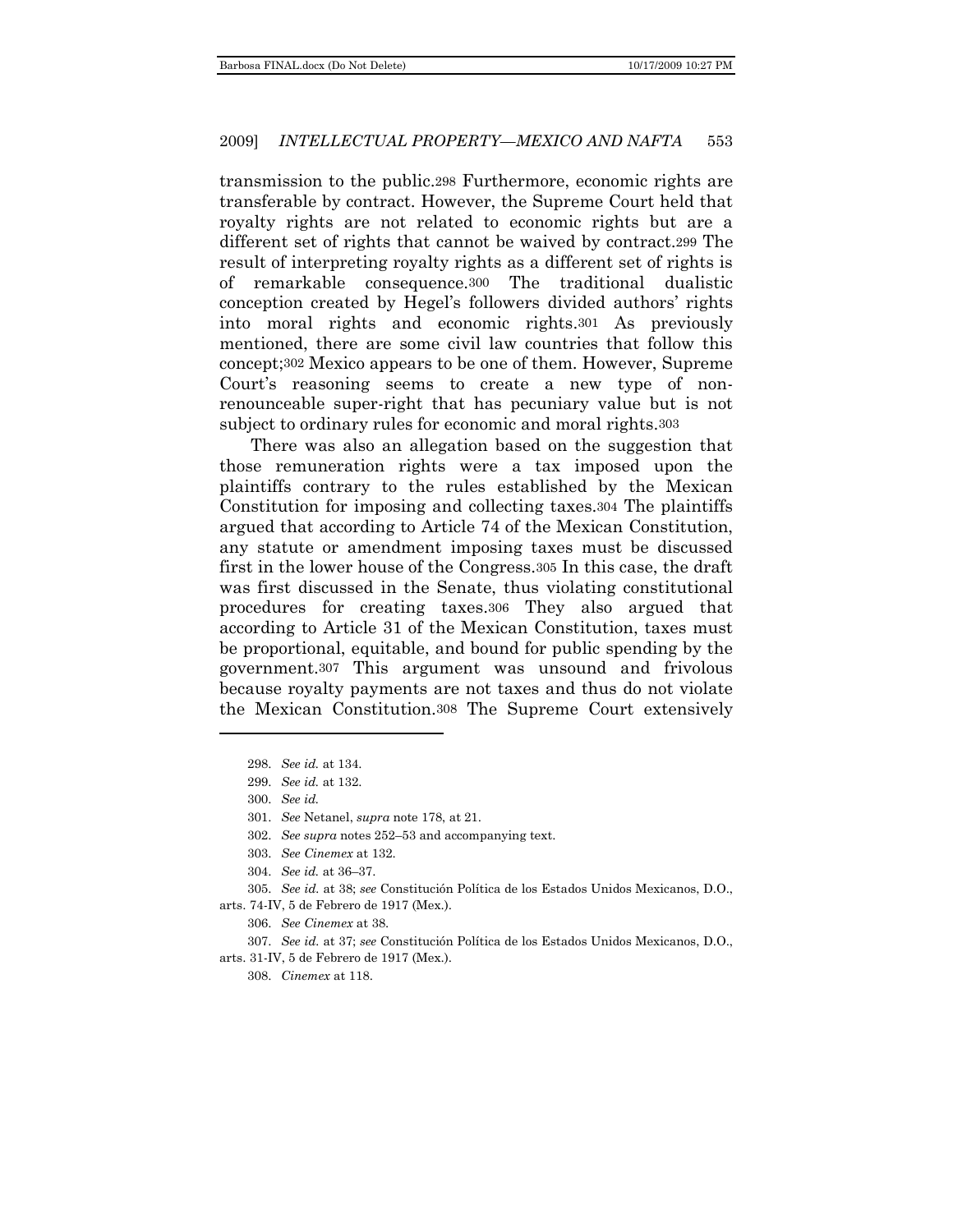explained the characteristics of taxes and how they were different from these royalty payments.309 It pointed out, among other characteristics, that taxes are for the public state's funding and spending, and that tax authorities have special administrative procedures to collect taxes.310 Contrary to taxes, the royalty payments included in the amendment were for private authors and performers.311 As support, the Supreme Court cited several tax scholars.312 It also reasoned that even if the obligation to pay royalties came from the statute, this fact by itself does not transform royalty payments into taxes.313 The problem of this tax discussion is that it contains more prose and explanation than Supreme Court rulings on other important issues, such as the contradiction of the statutory scheme to NAFTA Article 1705.314 This was an unnecessarily extensive analysis since it covered an elemental premise of Mexican law; any kind of royalties for authors are not government taxes.315

In sum, the Supreme Court analyzed the statutory scheme, concluded there was no lack of certainty, and clarified the scope of the amendments and the rights they contain. In the analysis of almost all the plaintiffs' arguments, the Supreme Court relied heavily on legislative history, giving great deference to the Congress' policies as reflected in the statute.

It seems that the most important argument presented by the plaintiffs was that those provisions, containing royalty payment rights that cannot be waived by contract, are contrary to Article 1705(3) of NAFTA.316 According to the Mexican Supreme Court's interpretation of the Mexican supremacy clause in Article 133 of their Constitution, international treaties made in accordance with the Constitution prevail over any existing federal or state statute.317 In total, *Cinemex Toluca II* is a 182-page Supreme

- 316. *Seed.* at 29.
- 317. *See* "Mc Cain México, S.A. de C.V.," 24 Apr. S.J.F. 6 (9a época 2007). In this

<sup>309.</sup> *See id.* at 111–12.

<sup>310.</sup> *See id.* at 116.

<sup>311.</sup> *See id.* at 116–17.

<sup>312.</sup> *See id.* at 109.

<sup>313.</sup> *See id.* at 117.

<sup>314.</sup> *See id.* at 107–22.

<sup>315.</sup> *See id.* at 117.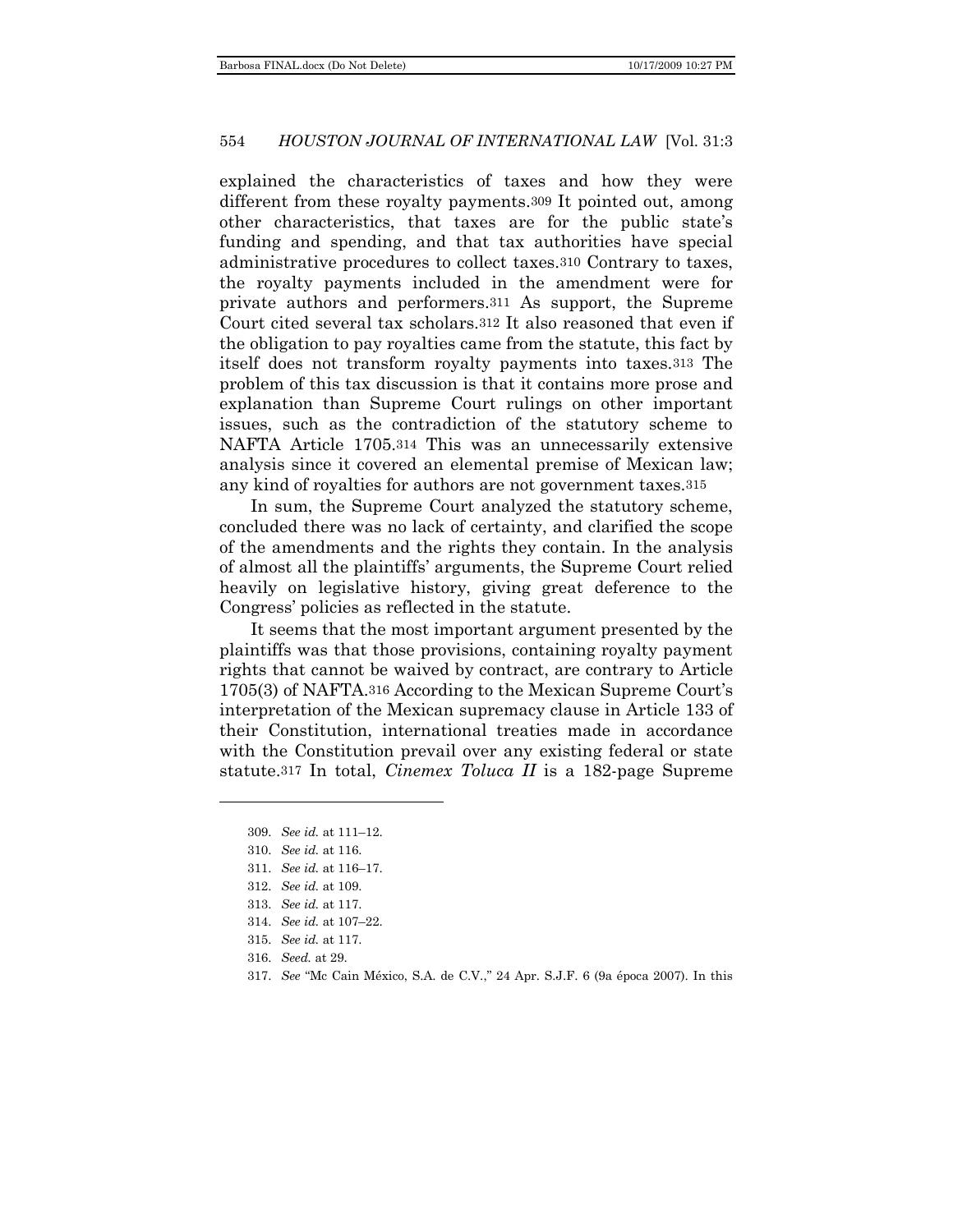Court decision.318 Non-NAFTA arguments, including those already explained, were dealt with in 169 pages.319 The Mexican Supreme Court spent fewer than thirteen pages of prose analyzing the probable contradiction between the Mexican Copyright Act and international treaties.320

The allegation about the international treaties was focused not only on NAFTA Article 1705(3) but also on Article 6 *bis* of the Berne Convention321 and Article 11 of the 1946 Inter-American Convention on Copyrights.322 Basically, the plaintiffs argued that the provisions established an obligation for free transferability of rights for the member states.323 However, the Mexican Supreme Court read the plaintiffs' argument as

[f]undamentally demonstrating that international treaties establish that only the author or his successor in title could be entitled to the economic rights of a work of authorship, while Article 26 *bis* grants those rights to both the author and the successor in title, that is, the mentioned treaties recognized that right to one or the other, while the precepts at hand grant those rights to both.324

The Court disagreed and quoted the mentioned provisions of treaties, including Article 6 *bis* of the Berne Convention and

318. *See Cinemex*.

- 320. *See id.* at 169–79.
- 321. *See id.* at 29.
- 322. *See id.* at 26.
- 323. *See id.* at 29.

decision, the Mexican Supreme Court held that international treaties are an integral part of the supreme law of the union and are above general, federal, and state statutes. *Id*. Therefore, when a provision in a federal statute is contrary to any provision of an international treaty, like NAFTA, the statutory provision would be held unconstitutional and the international treaty provision would prevail. See also "Sindicato Nacional de Controladores de Tránsito Aéreo.," 10 Nov. S.J.F.G. 46 (9a época 1999).

<sup>319.</sup> *See id.* at 1–168.

<sup>324.</sup> *Id.* at 172. In another part of the decision there is a transcription of the plaintiffs' arguments in which they literally argued that international treaties "agree that the author has the power and ability to transmit the economic rights to third persons, natural or not, doubtless supports the criteria that economic right is temporal, transferable, renounceable and able to be extinguished by time." *Id.* at 29. The plaintiffs' argument referred to the literal meaning of NAFTA Article 1705(3). *See id.*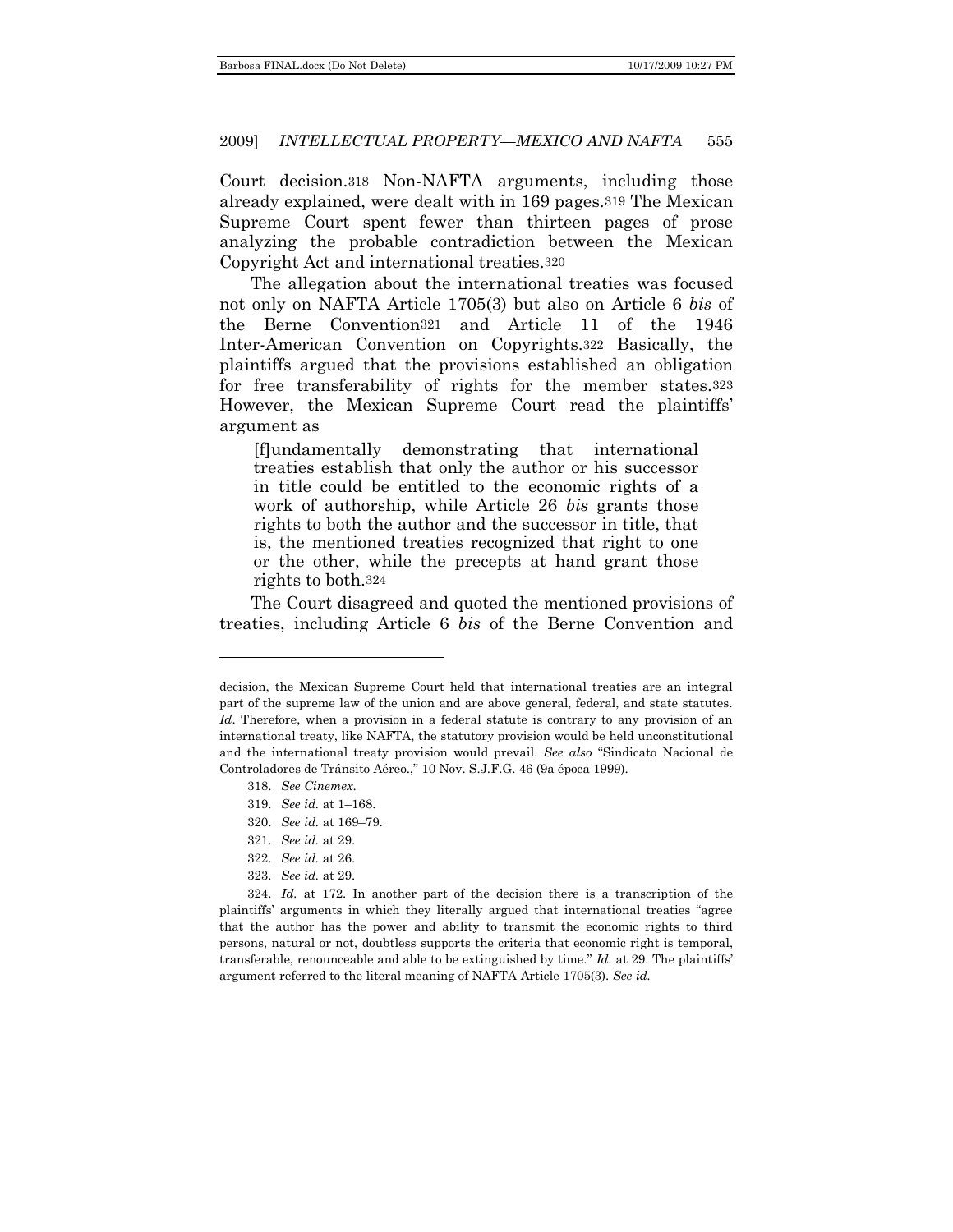Article 14 *ter* containing the "*droit de suite*" right.<sup>325</sup> However the question at issue could not be applied to Article 13 *ter* because *droit de suite* gives rights to authors over original manuscripts or original works of art, like paintings.326 The litigation concerned only the non-renounceable remuneration right for broadcasting and communication to the public, not the remuneration right for subsequent sales of original works of art or manuscripts.327 The court also quoted Article 11 of the Inter-American Convention on Copyrights and all of Article 1705 of NAFTA.328

After quoting these treaty provisions, the Supreme Court came to the conclusion that under the treaties, especially Berne Convention Article 6 *bis,* an author has the right to transfer his rights, and the right to receive a remuneration for the subsequent sales of the work cannot be waived by contract.329 The Supreme Court also concluded that the statutory scheme did not contradict NAFTA Article 1705.330

Nevertheless, Article 6 *bis* of the Berne Convention is an emblematic provision containing moral rights.331 When the United States acceded to the Berne Convention, it made reservations in order not to be bound by the provision containing rights commonly granted by civil law countries.332 Article 6 *bis* could not take a common law approach to copyrights or bind member states to provide free transferability of rights.333 To the contrary, it contains the most civil law-like right in the Berne Convention. However, the Court read the provision as establishing an obligation to the parties to give free

 $\overline{a}$ 

331. *See* Berne Convention, *supra* note 17, art. 6 *bis*.

<sup>325.</sup> *Seed.* at 173–74.

<sup>326.</sup> *See* Berne Convention, *supra* note 17, art. 14 *ter*.

<sup>327.</sup> *See Cinemex* at 5.

<sup>328.</sup> *See id.* at 174–78.

<sup>329.</sup> *See id.* at 178.

<sup>330.</sup> *See id.* at 179.

<sup>332.</sup> *See* NAFTA, *supra* note 1, art. 1701.3(2) (stating the Agreement confers no rights nor imposes obligations on the United States with respect to Article 6 *bis* of the Berne Convention).

<sup>333.</sup> *See* Berne Convention, *supra* note 17, art. 6 *bis*.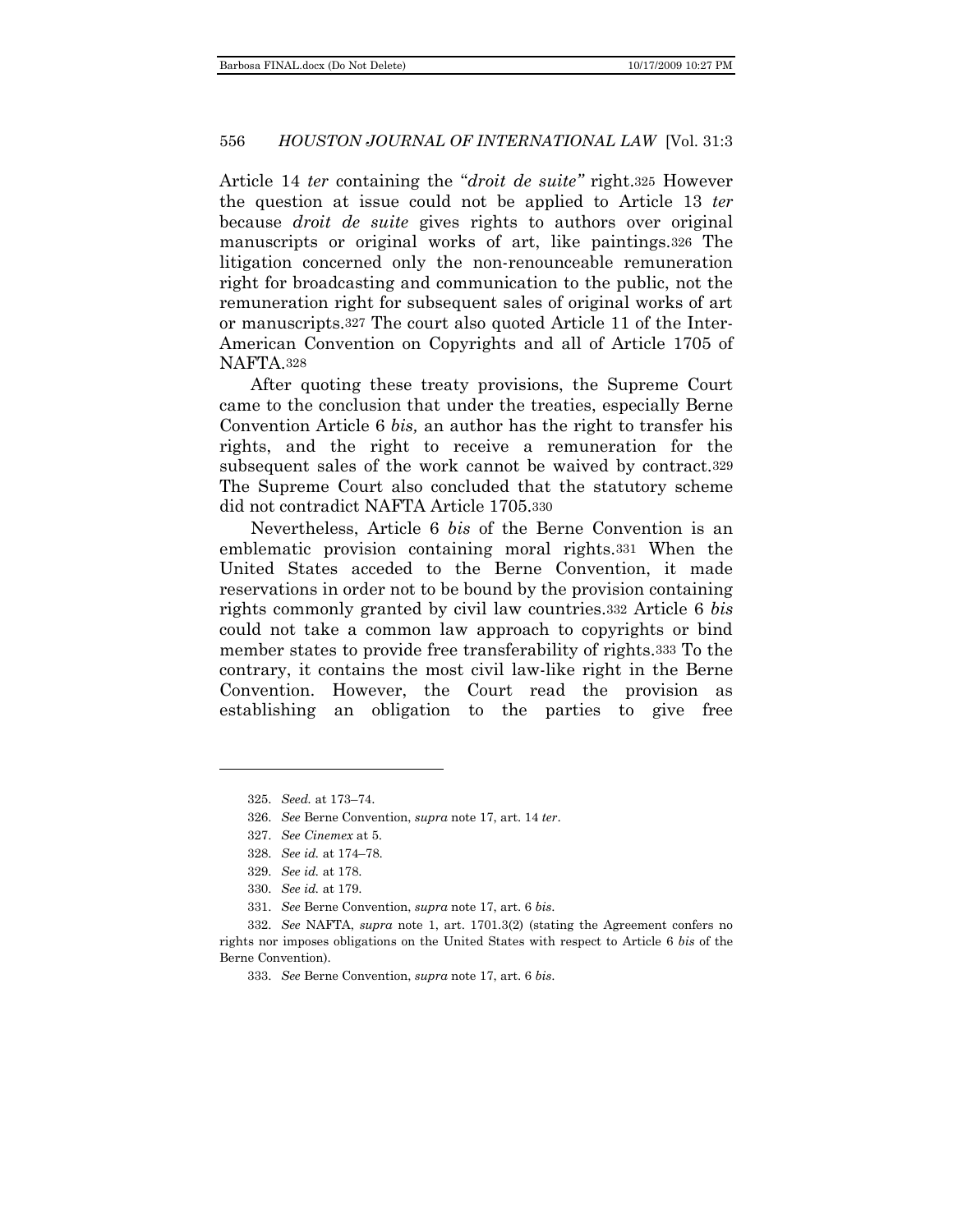transferability of rights.334 The confusion was derived from a literal and isolated reading of a part of a sentence of the provision: "[i]ndependently of the author's economic rights, and even after the transfer of the said rights . . . "335 Contrary to the Court's interpretation, the prevailing opinion about Article 6 *bis*, held even by negotiators of the Berne Convention, is that economic rights exist independent of the author's moral rights.336 This provision has not been read as establishing a right to transfer moral rights.337

The correct reading of Article 6 *bis* and 13 *ter* of the Berne Convention is that they establish different rights. The first one relates to moral rights that are independent from economic rights, and the second relates to provisions usually called *droit de suite*, consisting of an inalienable remuneration right for subsequent sales of original manuscripts or original pieces of art.338 However, the Mexican Supreme Court interpreted Article 13 *ter* of the Berne Convention as backing the nonrenounceable royalty rights at issue.339

On the other hand, the applicability of Article 11 of the 1946 Washington Inter-American Convention on Copyrights is of questionable importance because this Convention was superseded in most cases by Article 18 of the Universal Copyright Convention.340 A bridge between both Conventions,

<sup>334.</sup> *See Cinemex* at 178.

<sup>335.</sup> Berne Convention, *supra* note 17, art. 6 *bis*.

<sup>336.</sup> *See generally* 1 SAM RICKETSON AND JANE C. GINSBURG, INTERNATIONAL COPYRIGHT AND NEIGHBOURING RIGHTS: THE BERNE CONVENTION AND BEYOND § 10, at 599 (2nd ed. 2006) (1987) (discussing the reasons for, evolution of, and interpretation of Article 6 *bis* of the Berne Convention).

<sup>337.</sup> *See id.* § 10.17, at 599–600 (explaining that while the Berne Convention alone does not make moral rights inalienable, it also does not provide a right to transfer them, and many countries choose to make them inalienable by statute).

<sup>338.</sup> *See* U.N. EDUC., SCI. AND CULTURAL ORG., TUNIS MODEL LAW ON COPYRIGHT FOR DEVELOPING COUNTRIES 8, 16–17 (1976) (discussing each provision's separate and independent implications).

<sup>339.</sup> *See Cinemex* at 173–74.

<sup>340.</sup> *See* Universal Copyright Convention, art. XVIII, Sept. 6, 1952, 6 U.S.T. 2731, 216 U.N.T.S. 132. Mexico is a party to the convention. *Id.* at 2759; *see also* 2 SAM RICKETSON AND JANE C. GINSBURG, INTERNATIONAL COPYRIGHT AND NEIGHBOURING RIGHTS: THE BERNE CONVENTION AND BEYOND § 18.17, at 1182 (2nd ed. 2006) (1987); DINWOODIE ET AL., *supra* note 242, at 532 (discussing the evolution of Pan-American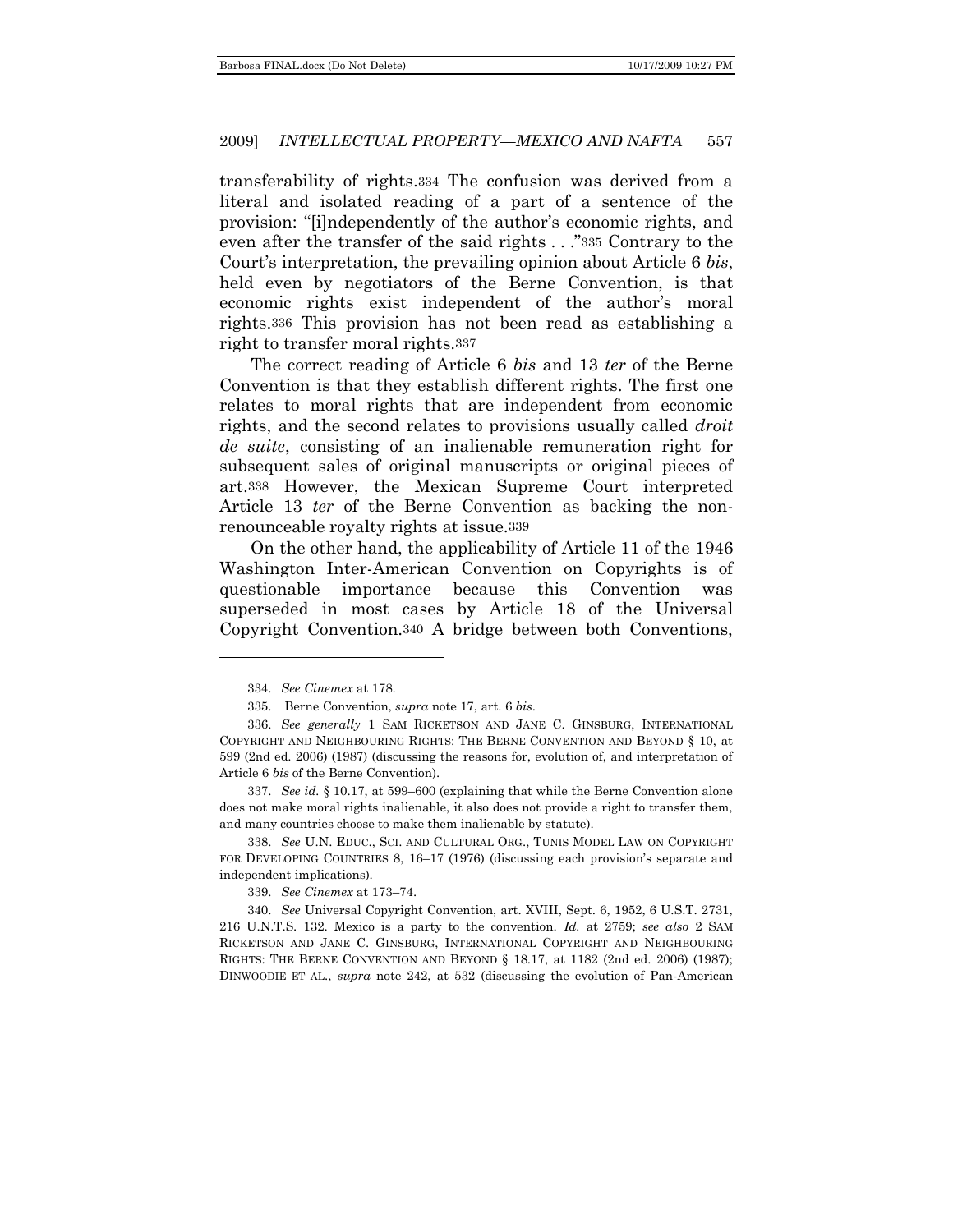the Universal Copyright Convention supersedes the Inter-American Convention and is itself superseded by the Berne Convention. It states that it is not applicable when the Berne Convention applies or when works originate in countries that withdrew from the Berne Union after January 1, 1951.341 The Second Chamber should have analyzed the 1946 Washington Inter-American Convention on Copyrights to decide whether it was superseded by the Universal Copyright Convention or the Berne Convention.342 The Inter-American Convention has been characterized as follows:

The importance of the conventions of the Inter-American system today resides in their historic value. Although many of them continue to be formally valid, their application to the countries of the continent . . .

has been superseded by accession to the Berne Convention and the Universal [Copyright] Convention.343

The Second Chamber of the Mexican Supreme Court gave no further analysis about the scope of NAFTA Article 1705(3). However, its prevailing interpretation was discussed earlier in this essay.344 In conclusion, while Article 1705(3) seems to provide for the free transferability of economic rights, in this case the Mexican Supreme Court interpreted it to the contrary. They interpreted the royalty rights in question as outside of the traditional dualistic approach, which establishes economic and moral rights. They also neglected the predominant interpretation and the process of negotiating several international treaties.

Conventions and how the Universal Copyright Convention served as a bridge for Latin-America countries that in those times did not belong to the Berne Convention).

<sup>341.</sup> *See* Universal Copyright Convention, *supra* note 340, art. XVII; *see also* Appendix Declaration Relating to Article XVII, at 2746.

<sup>342.</sup> *See* Universal Copyright Convention, *supra* note 340, art. XVII; Berne Convention, *supra* note 17.

<sup>343.</sup> LIPSZYC, *supra* note 74, at 614.

<sup>344.</sup> *See supra* § V(A); NAFTA, *supra* note 1, art. 1705.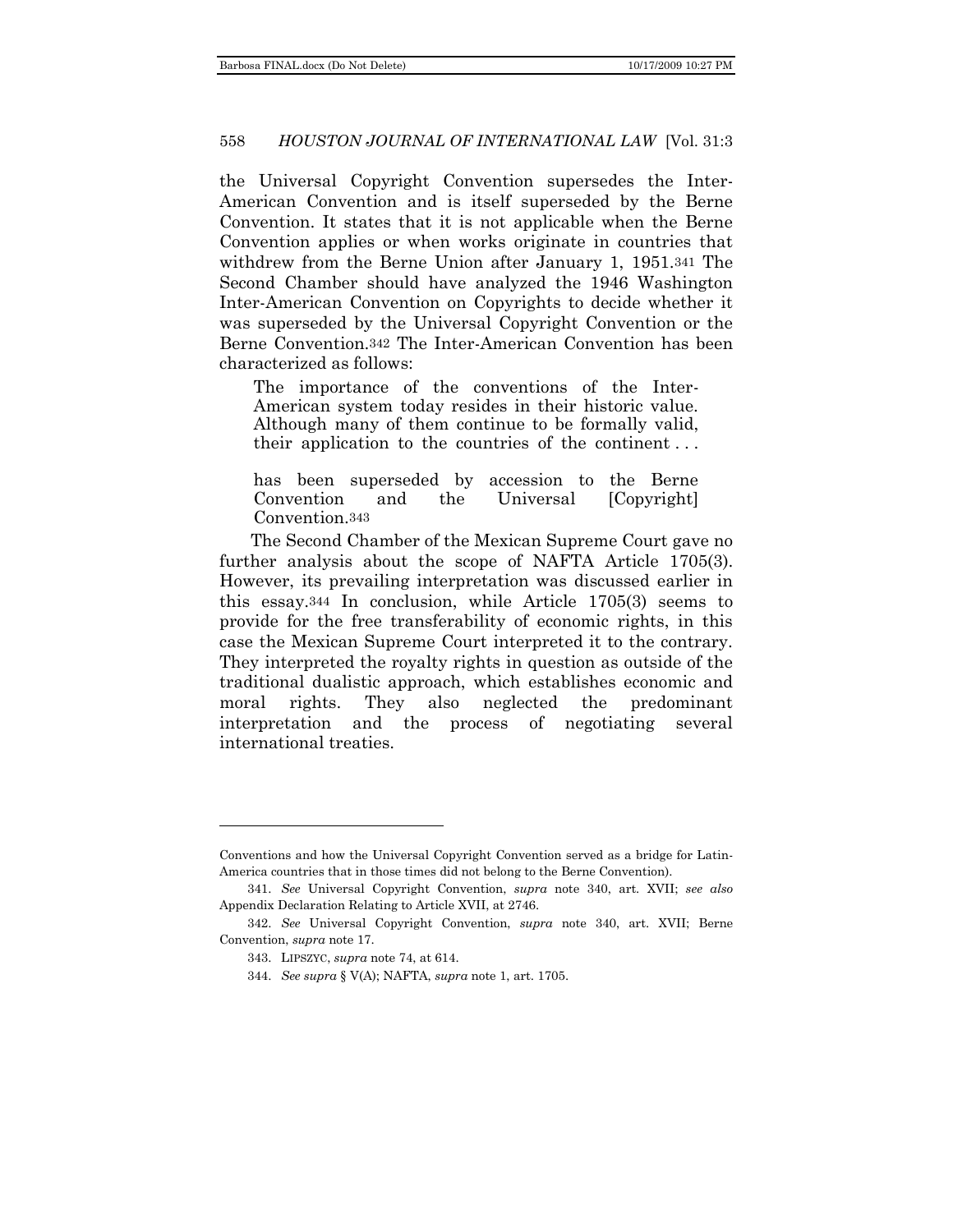## *2. The Contradicción Case*

In a subsequent decision, the Mexican Supreme Court, sitting en banc, overruled the *Cinemex Toluca II* decision, at least as to the right granted by Article 26 *bis* (the remuneration for broadcasting and communication to the public for authors).345 The decision did not explicitly cover the rights of performers and producers of phonograms.346 Therefore, all rights seemed to continue to stay the same; performers and producers of phonograms still cannot contractually waive the remuneration rights established by Articles 117 *bis* and 131 *bis* of the Mexican Copyright Act.347 However, for authors, the Supreme Court held that:

[t]he right to receive royalties for the public communication or broadcasting of a work for any mean, contained in Article 26 *bis* of the [Copyright Act]. . . is transmissible to [third parties] . . . The mentioned legal precept when establishing that the right to receive a royalty for the public communication or broadcasting of the work is . . . not renounceable, should be interpreted in the sense that the author is not allowed to repudiate the exercise of such a right by any kind of [contract] that produces those effects, however this does not imply that [the author] is forbidden to transmit the right in

<sup>345.</sup> *See* Contradicción de Tesis, Pleno de la Suprema Corte de Justicia [S.C.J.N.] [Supreme Court], Semanario Judicial de la Federación y su Gaceta, Novena Época, 28, Enero de 2008, Pagina 652 (Mex.) [hereinafter *Contradicción*]. According to Articles 94 and 107–XIII of the Mexican Constitution, and Articles 192, 197, and 197-A of the Ley de Amparo, the bench of the Supreme Court must decide which criteria should prevail when there is a split either between its two chambers or among the federal appeal courts; the procedure is called Contradicción de Tesis. Constitución Política de los Estados Unidos Mexicanos [Const.], *as amended*, D.O., 5 de Febrero de 1917 (Mex.); Ley de Amparo, Reglamentaria de los Artículos 103 y 107 de la Constitución Política de los Estados Unidos Mexicanos [Protection Act, regulations of the Articles 103 and 107 of the Constitution of the United Mexican States], D.O., 10 de Enero de 1936 (Mex.).

<sup>346.</sup> *See Contradicción*, *supra* note 345.

<sup>347.</sup> *See* L.F.D.A. (Mexican Copyright Law), *supra* note 3, arts. 117, 131. However, because the rights are very similar and were added to the statute at the same time and for the same reason by the Mexican Congress, litigants may argue in future cases that the holding in this case is also applicable to performers and producers of phonograms. *See generally id.*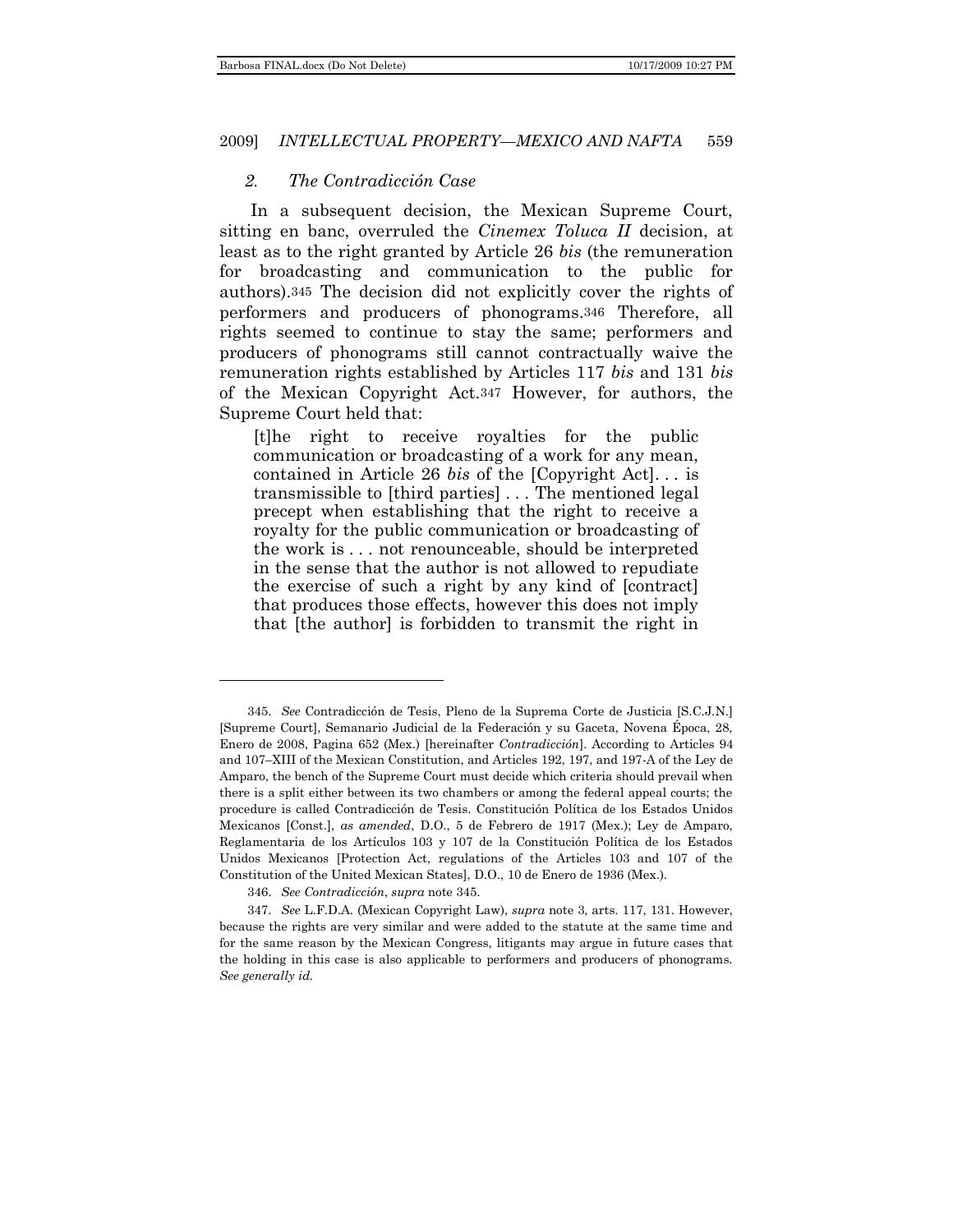#### live [performances].348

This tricky interpretation of the statute resulted in exactly the opposite meaning of its literal wording. The dissenting opinion argued that if the statute contains a non-renounceable right, it is because it attempts to prevent authors from renouncing their statutory remuneration rights, either through unequal bargaining positions or in response to pressures from economically powerful parties.349 It characterized the majority's reasoning as interpreting the non-renounceable wording of Article 26 *bis* as applying to rights not yet in existence, or rights that have not yet entered into the patrimony of the author.350 However, the dissenting justices also noted that in the Mexican legal system there are other non-renounceable rights, such as workers' salaries or child alimony, and the prevailing interpretation for non-renounceable rights is that those rights cannot be waived by contract.351 The dissenting justices concluded that the wording of the statute and the legislative history indicated that the non-renounceable right should be interpreted as a right that cannot be waived by contract.352

The majority also reasoned that the remuneration right contained in Article 26 *bis* of the statute was an economic right.353 While the Second Chamber concluded that the right is a different kind of right, not economic or moral, the en banc Supreme Court characterized the right as an economic one.354 The Court noted that the legislature had established two kinds of rights, economic rights and moral rights. It recognized that even if doctrine could offer other perspectives, the Court followed the one adopted by the legislature in order to resolve the issue as clearly as possible.355 However, as shown in the

<sup>348.</sup> *Contradicción*, *supra* note 345 at 688–89.

<sup>349.</sup> *See id.* at 698.

<sup>350.</sup> *See id.* at 694.

<sup>351.</sup> *See id.* at 695.

<sup>352.</sup> *See id.* at 700.

<sup>353.</sup> *See id.* at 657.

<sup>354.</sup> *See id.*

<sup>355.</sup> *See id.* at 666. But as indicated above, the doctrine only recognizes monistic or dualistic approaches, not approaches focused on three different types of rights.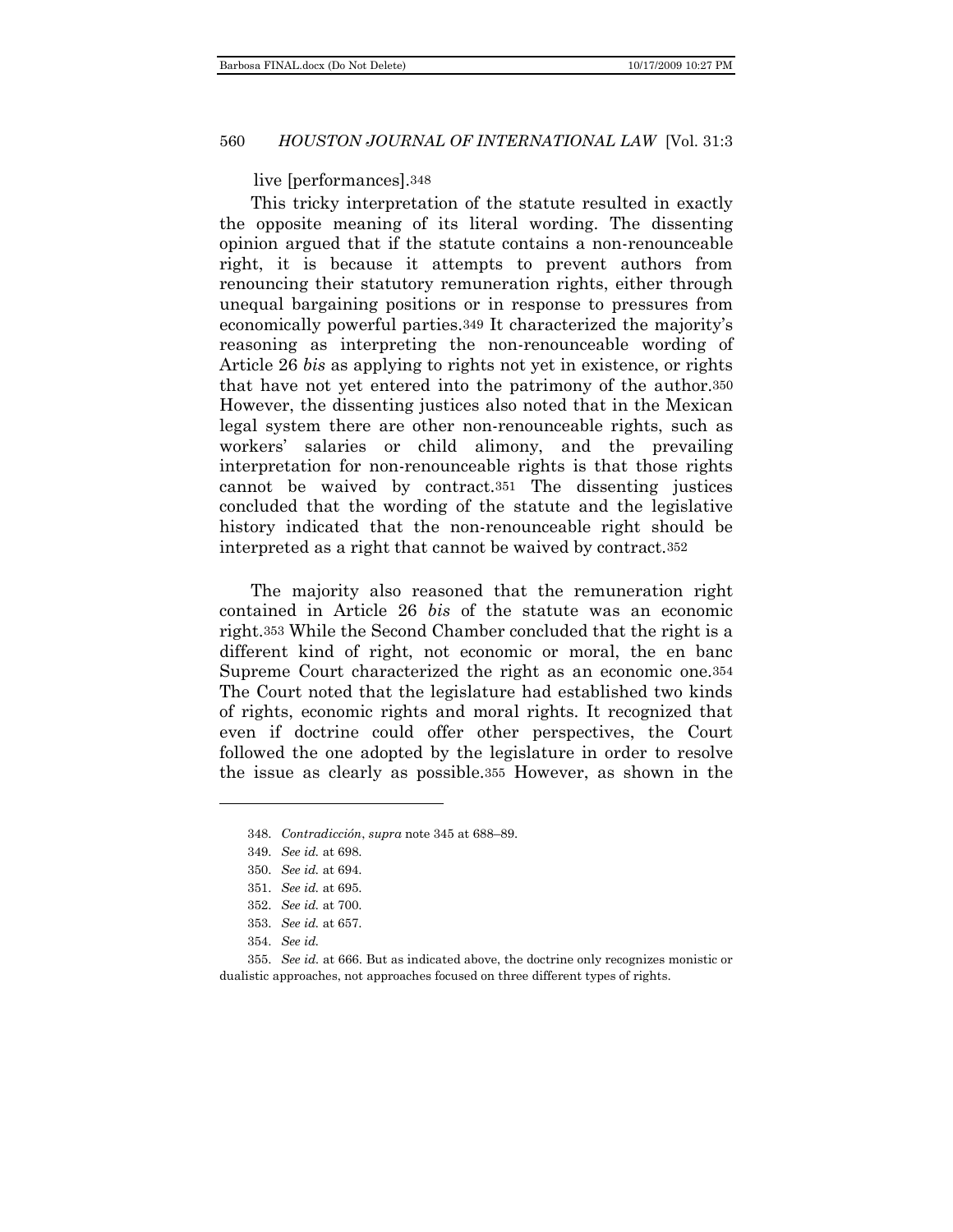philosophical section of this Article, the approach followed by the en banc Supreme Court went more in accordance to doctrinal interpretation, especially in regards to the continental dualistic approach. To the contrary, the troublesome "three ways" approach developed by the Second Chamber diverges from the doctrine and also from a facial interpretation of the statute.

In both decisions, great deference was given to legislative history. Both opinions quoted from the legislative draft using the example of royalty payments received by survivors of the late actor and singer Pedro Infante, arguing that no family can live or even survive on approximately four thousand pesos a year.356 The concern rested on the idea that if he was one of the greatest figures of Mexican cinematographic industry, the cases could be much worse for less famous figures. However, even if both decisions relied heavily on legislative history, in the *Contradicción* decision the result was completely different because it interpreted the right as an economic one and not as an additional, different kind of right.357 Moreover, the

*Contradicción* case interpreted the non-renounceable wording of the statute as referring only to non-acquired rights and not prohibiting the forfeiture by contract of acquired rights.358

The Court concluded that its reading of Article 26 *bis*, and the "normative context" in which it is embedded, precluded an interpretation of Article 26 *bis* as a non-renounceable right.359 By allowing authors to relinquish their statutory remuneration right for broadcasting and communication to the public, this decision turned Article 26 *bis* of the Copyright Act into a

<sup>356.</sup> *See Cinemex* at 80; *Contradicción* at 677. However, this is an inaccurate example for the present case since Article 26 *bis* refers exclusively to authors, and according to Article 116 of the Mexican Copyright Act, an actor of a movie is considered to be covered by neighboring rights, a different set of rights in civil law. L.F.D.A. (Mexican Copyright Law), *supra* note 3. For an explanation of neighboring rights, *see* Barbosa, *supra* note 258, at 54–55.

<sup>357.</sup> *See Contradicción*, *supra* note 345 at 657.

<sup>358.</sup> *See id.* at 695.

<sup>359.</sup> *See id.* at 685.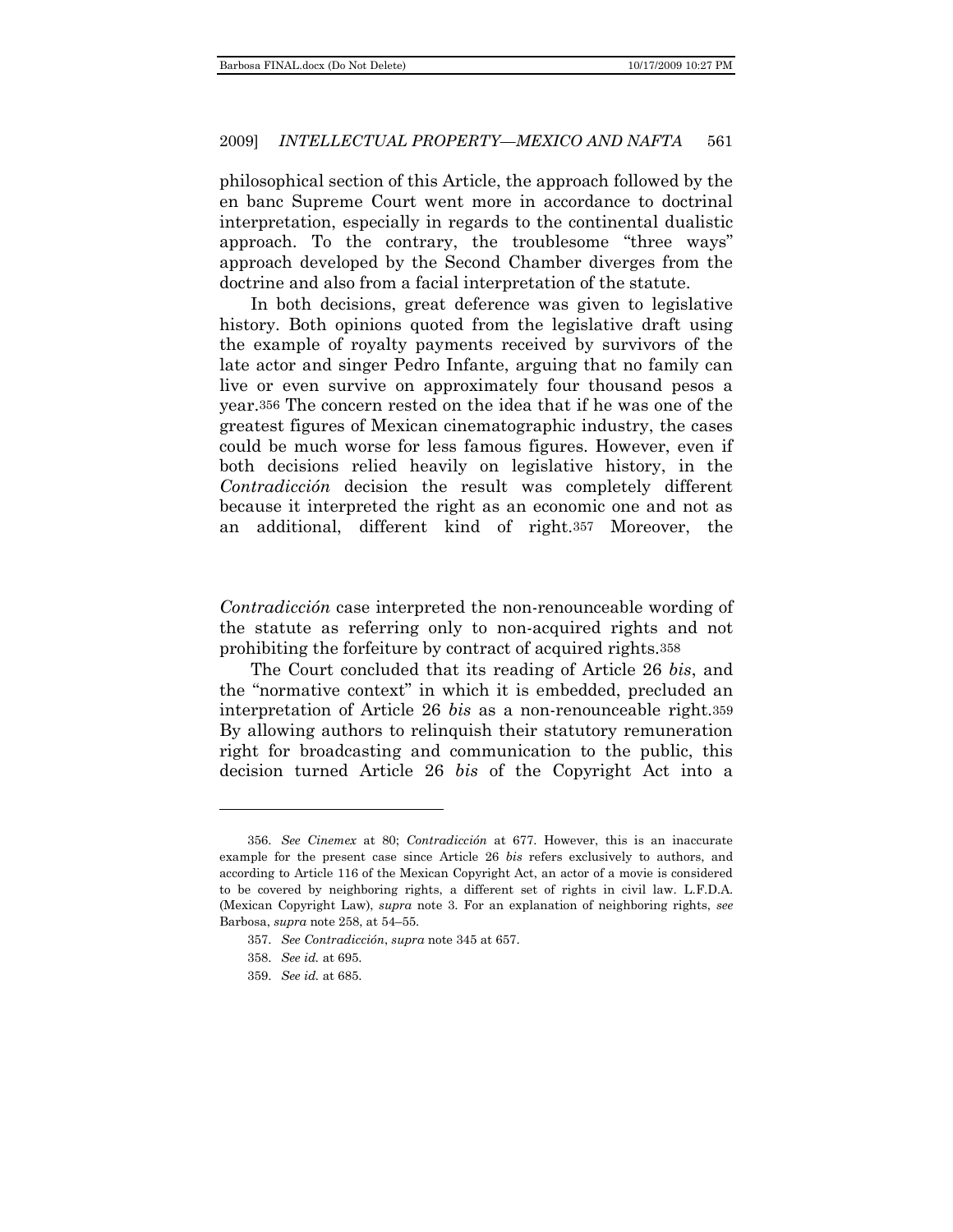contradiction of NAFTA Article 1705(3),360 even if no mention of NAFTA or its provisions were made in the whole decision.

Even if the *Contradicción* case seems to resolve the issue of whether a national statute contradicts NAFTA Article 1705(3), as mentioned before, the *Contradicción* case is not clear about the scope of its reasoning. In both the headings and the analysis of the judgment, it only covers Article 26 *bis*, which contains the royalty payment for authors*.*361 However, it would not be surprising if the Supreme Court in future cases applied this reasoning to Articles 117 *bis* and 131 *bis*, allowing performers and producers of phonograms to relinquish by contract their royalty payments for any broadcasting or communication to the public. It seems that the NAFTA negotiators' goal of contractual right assurances was met. However, it was not due to any NAFTA provision, legislative will, or normative justifications behind the statute. The result was completely incidental and circumstantial. The real issue at hand was the probable clash between Article 1705 of NAFTA and traditional normative justifications behind the Mexican copyright statute.362

The relationship between a normative justification and a copyright statute in a country is not solely an academic exercise. These rationales are usually written into constitutional provisions or even judicial decisions.363 Legislators and judges are supposed to understand those rationales and, after all the legal advances and interpretations they make, they should consider those rationales. Otherwise, statutes will not reflect a coherent set of principles. In the case of judicial interpretation, if judges consider those principles to be inadequate, they may correct them. However, they must expressly consider those principles to be inadequate.

Proprietary principles of copyrights present in the United States, based on utilitarianism and, to a lesser degree, property theories, analogize the objects of copyrights to any other

<sup>360.</sup> *See id.*

<sup>361.</sup> *See id.* at 653–54.

<sup>362.</sup> *See id.*

<sup>363.</sup> *See* U.S. CONST. art. 1, § 8, cl. 8 (identifying the promotion of the progress of science and useful arts as the normative justification for intellectual property protections in the U.S. Constitution).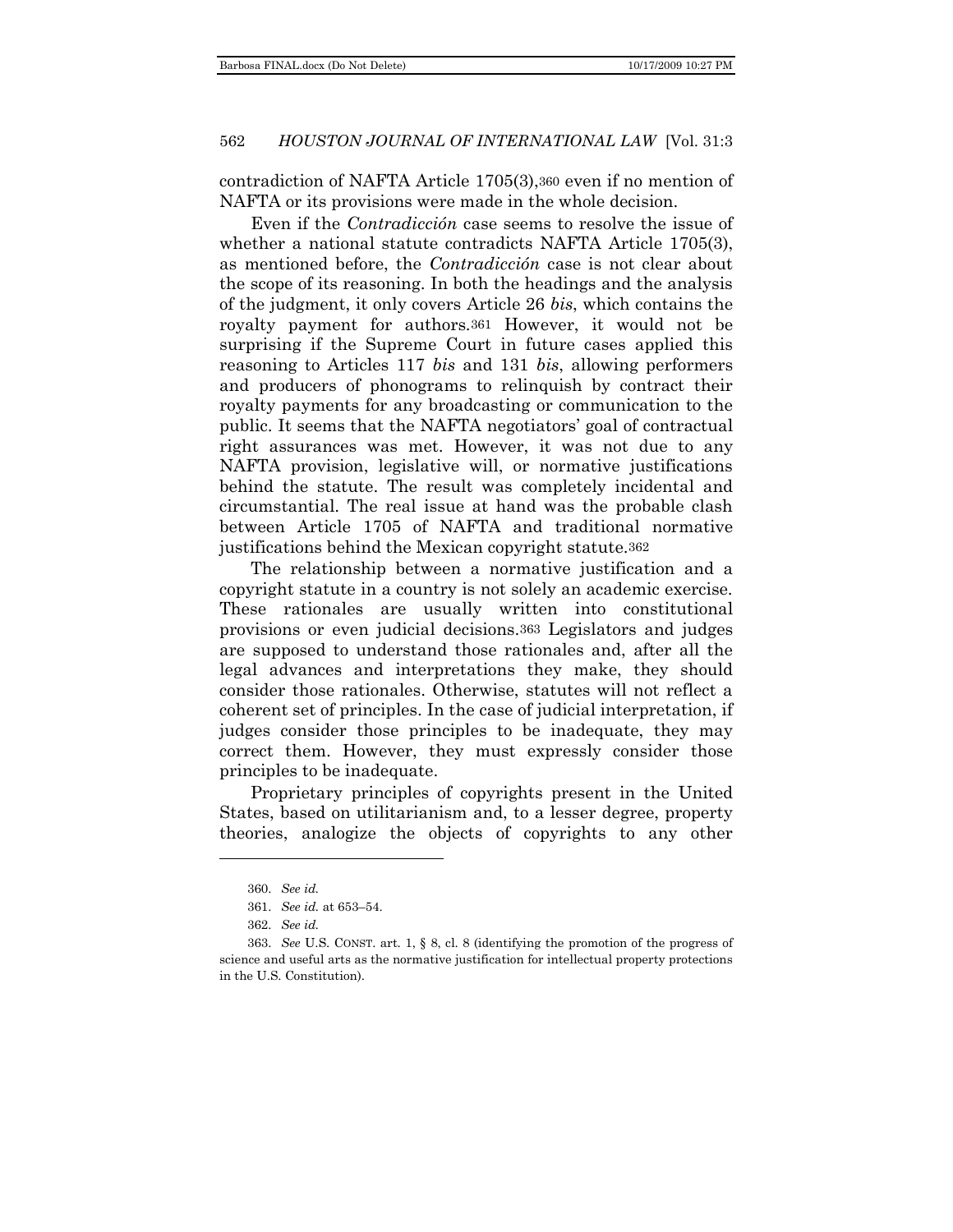commodity.364 Other features of these doctrinal foundations present in the U.S. Copyright Act include the minimalist implementation of the Berne Convention regarding moral rights, requirements of registration and notice, at least until the United States' accession to the Berne Convention, and work-for-hire provisions that consider the employer to be the author.365 On the contrary, in civil law countries, authors' rights are considered neither personal rights nor real rights, but are based in something called personality rights, which fall under the classical Roman law division of rights.366 As personality rights, authors' rights contain moral rights and establish alienability restrictions, among other things.367

From a theoretical point of view, there is no superior doctrine. Neither proprietary rights nor personality rights are better or worse. While one doctrine focuses on the economic advantages of works for the society, the other focuses on the idea of the author and his relationship to the work.368 It is most important for legal actors, such as legislators or judges, to have in mind where they want to place authors' rights within their legal systems, and not to lose sight of or neglect these doctrines.

In the case of Mexico, the decisions discussed above leave no reliable precedent that is useful to predict future cases. Obviously, the *Contradicción* case must be followed by principles similar to stare decisis. While giving great deference to congressional wording and policies by upholding the constitutionality of the statute, the Second Chamber's decision misread underlying normative continental justifications for authors' rights and misinterpreted almost every provision of the international treaties discussed in the decision.

<sup>364.</sup> *See* Netanel, *supra* note 178, at 7–8.

<sup>365.</sup> *See id.* Arguably, until recently the only alienability restriction on the U.S. Copyright Act was a termination right for the author or his heirs after thirty five years have elapsed from the signing of a grant. *See id.* However, this was not based on any continental doctrine, but rather it was because bargaining positions were unequal and because it is difficult to determine the real value of a work before it is exploited. *See id.*

<sup>366.</sup> *See id.* at 14.

<sup>367.</sup> *See id.*

<sup>368.</sup> *See id.*